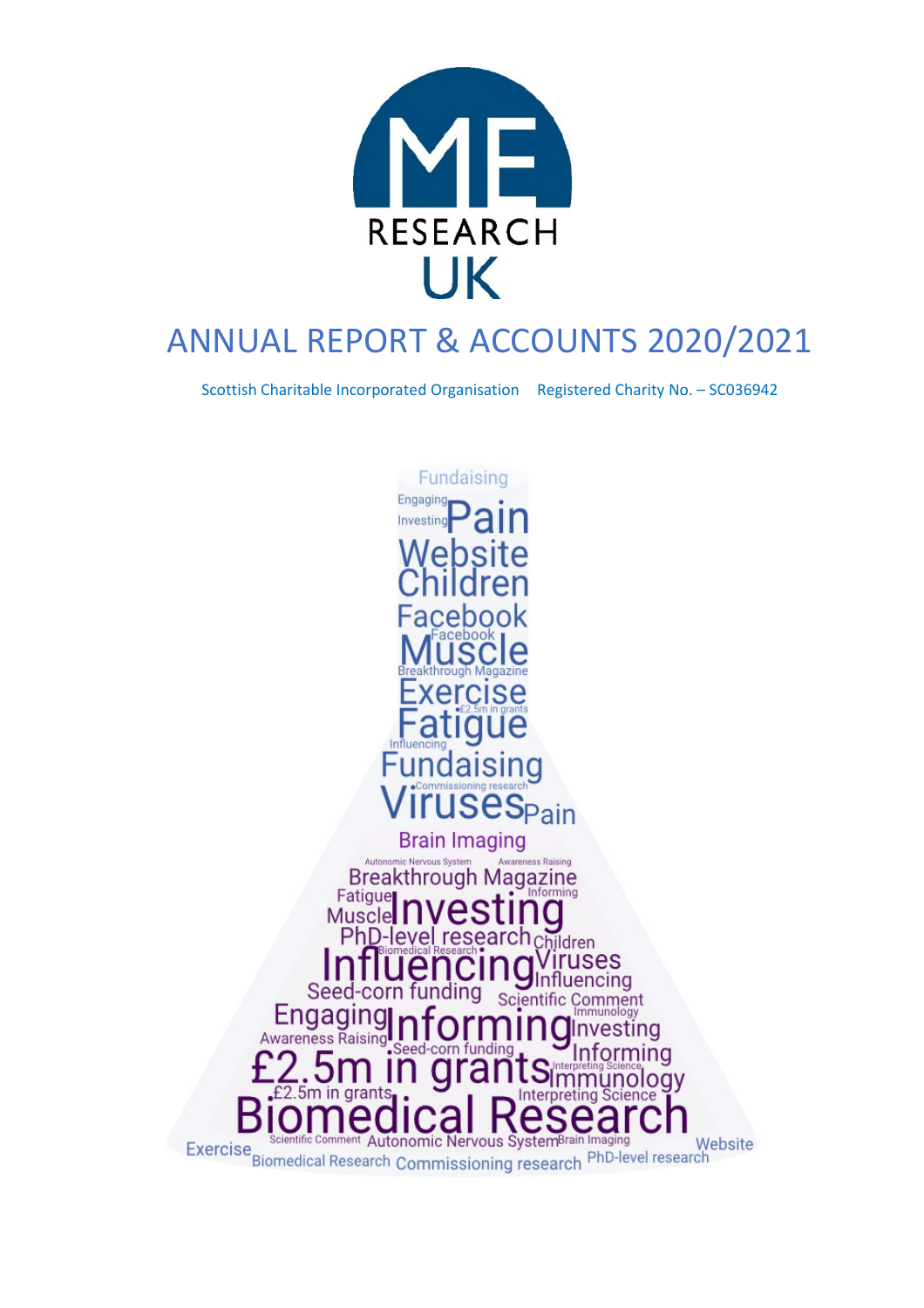### **Contents**

| Reference and Administrative Details     | 1              |
|------------------------------------------|----------------|
| Trustees' Report                         | 2              |
| Chair's Introduction                     | $\overline{2}$ |
| The Illness                              | 3              |
| Objectives                               | 5              |
| Achievements and Performance             | $\overline{7}$ |
| A. Investing in Research                 | 7              |
| B. Informing                             | 15             |
| C. Influencing                           | 17             |
| Structure, Governance and Procedures     | 17             |
| <b>Accounting Matters</b>                | 20             |
| Statement of Trustees' Responsibilities  | 24             |
| Independent Auditor's Report             | 25             |
| <b>Statement of Financial Activities</b> | 29             |
| <b>Balance Sheet</b>                     | 30             |
| <b>Statement of Cash Flows</b>           | 31             |
| Notes to the Financial Statements        | 32-46          |
|                                          |                |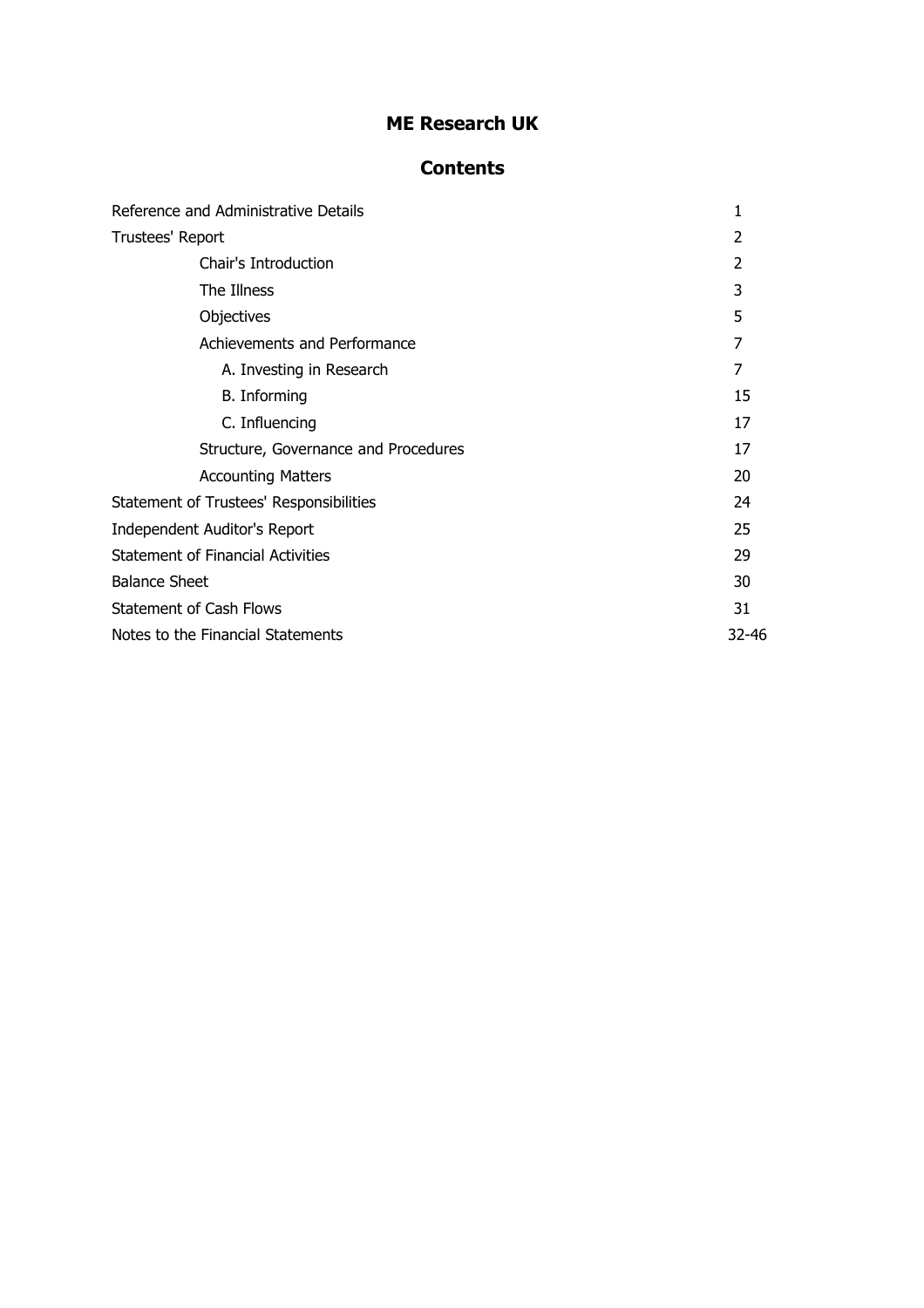### **Reference and Administrative Details**

| <b>Charity name</b>                | ME Research UK                                                                                                                                                                      |
|------------------------------------|-------------------------------------------------------------------------------------------------------------------------------------------------------------------------------------|
| <b>Charity registration number</b> | SC036942                                                                                                                                                                            |
| <b>Trustees</b>                    | Jonathan P J Davies, Chair<br>Mrs Sue Waddle, Vice Chair<br>Mrs Jan McKendrick, Secretary<br><b>Edward Dunkerley</b><br>Prof Faisel Khan<br>Mrs Lesley J Carr<br>Dr Eleanor Roberts |
| <b>Founding Patron</b>             | Roger Jefcoate CBE DL                                                                                                                                                               |
| <b>Patron</b>                      | The Countess of Mar                                                                                                                                                                 |
| <b>Honorary Presidents</b>         | Robert D McRae<br>Dr Vance A Spence                                                                                                                                                 |
| <b>Registered Office</b>           | The Gateway<br>North Methven Street<br>Perth<br>PH1 5PP                                                                                                                             |
| <b>Telephone</b>                   | 01738 451234                                                                                                                                                                        |
| <b>Email</b>                       | contact@meresearch.org.uk                                                                                                                                                           |
| Web                                | www.meresearch.org.uk                                                                                                                                                               |
| <b>Facebook</b>                    | <b>MEResearchUK</b>                                                                                                                                                                 |
| Twitter                            | <b>MEResearchUK</b>                                                                                                                                                                 |
| <b>Auditor</b>                     | Morris and Young<br><b>Chartered Accountants</b><br>6 Atholl Crescent<br>Perth<br><b>PH1 5JN</b>                                                                                    |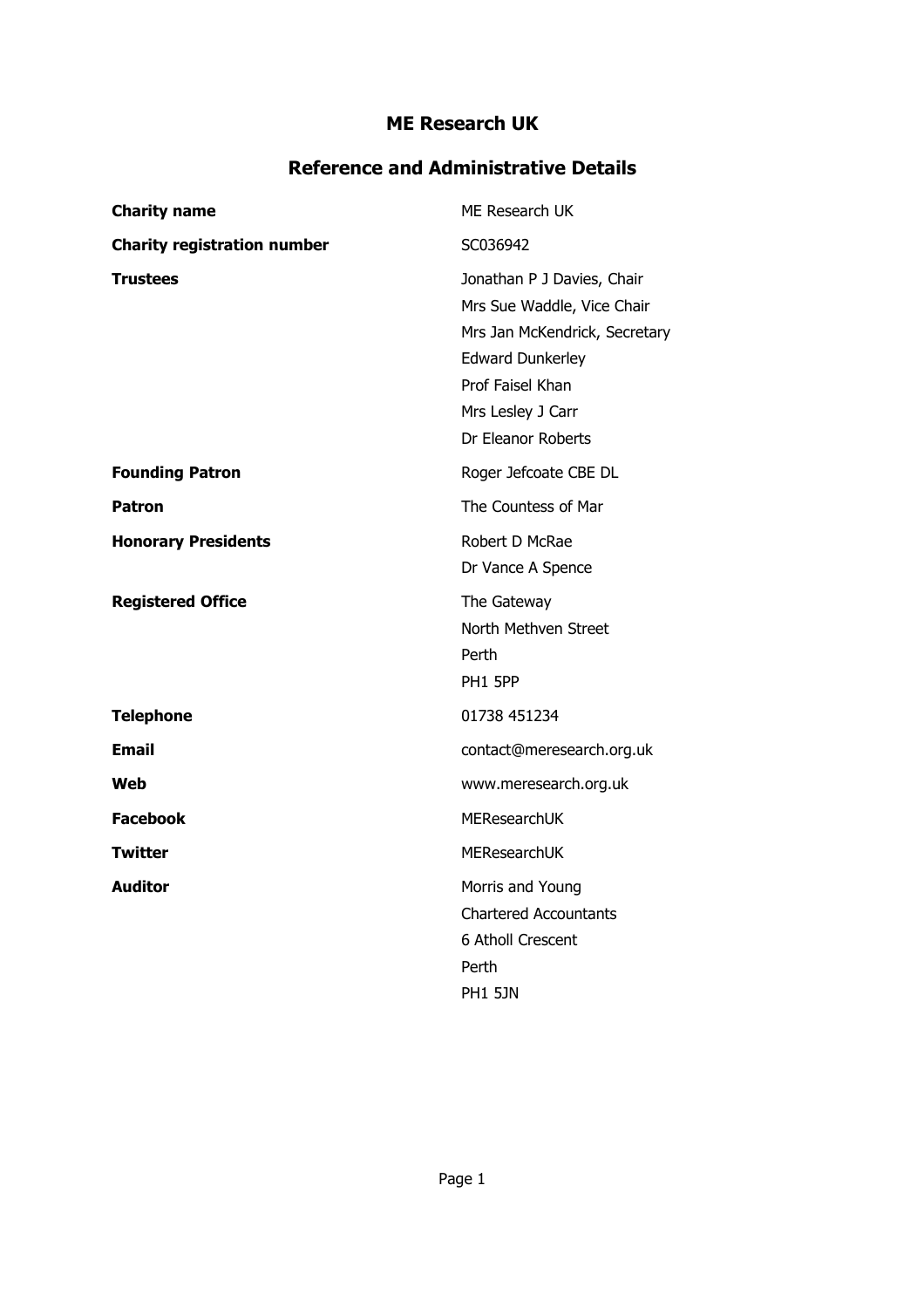### **Trustees' Report**

#### **Introduction by the Chair**



It gives me great pleasure to present our latest Annual Report and Accounts, which reflect further significant progress in delivering our strategy, despite all of the challenges we have faced through the continuing Covid19 pandemic.

We are very fortunate to have a dedicated staff team that have fully adapted to new ways of working over the last twelve months, allowing us to continue our work with no break in service. On behalf of the Board, I thank them for their commitment and the value they bring.

Whilst many fundraising activities have been curtailed or cancelled during the year, we remain extremely grateful to all our supporters – both new

and old – for the faith they place in us and in the work we do. Our ability to inform, influence and ultimately invest in biomedical research would not be possible without the commitment and generosity of our benefactors, fundraisers and friends.

We are delighted to have been able to award approximately £600,000 in new research grants this year, with our cumulative research funding now over £2.5m. We enter the new financial year with a healthy balance sheet and substantial pipeline of research grant applications under review and I am confident that the coming year will see us approve further significant grant funding.

We are committed to further encourage both young and established researchers into the field of ME research. We hope to build on the PhD award which is pending with further PhD grant applications currently under review. In May 2021 we launched a call for research applications on the topic of 'Viruses and ME with an indicative commitment of £400,000 and this looks likely to be fully invested by the early part of 2022.

We have no doubt that more research still needs to be done and we are committed to ensuring that we get the greatest impact from donations, through focusing considerable investment in research and in the provision of high quality information on the disease. We welcomed the publication of the new NICE Guideline on 29<sup>th</sup> October 2021 and hope that this will prove a catalyst for far greater demand for high quality research into the causes, consequences and treatment of ME. We will continue to do everything we can to make this a reality.

Our determination to make a positive difference remains undimmed and we will continue to work towards our vision to bring to an end the suffering caused by ME.

Thank you once again to all our friends for your invaluable support.

Jonathan Davies Chair of Board of Charity Trustees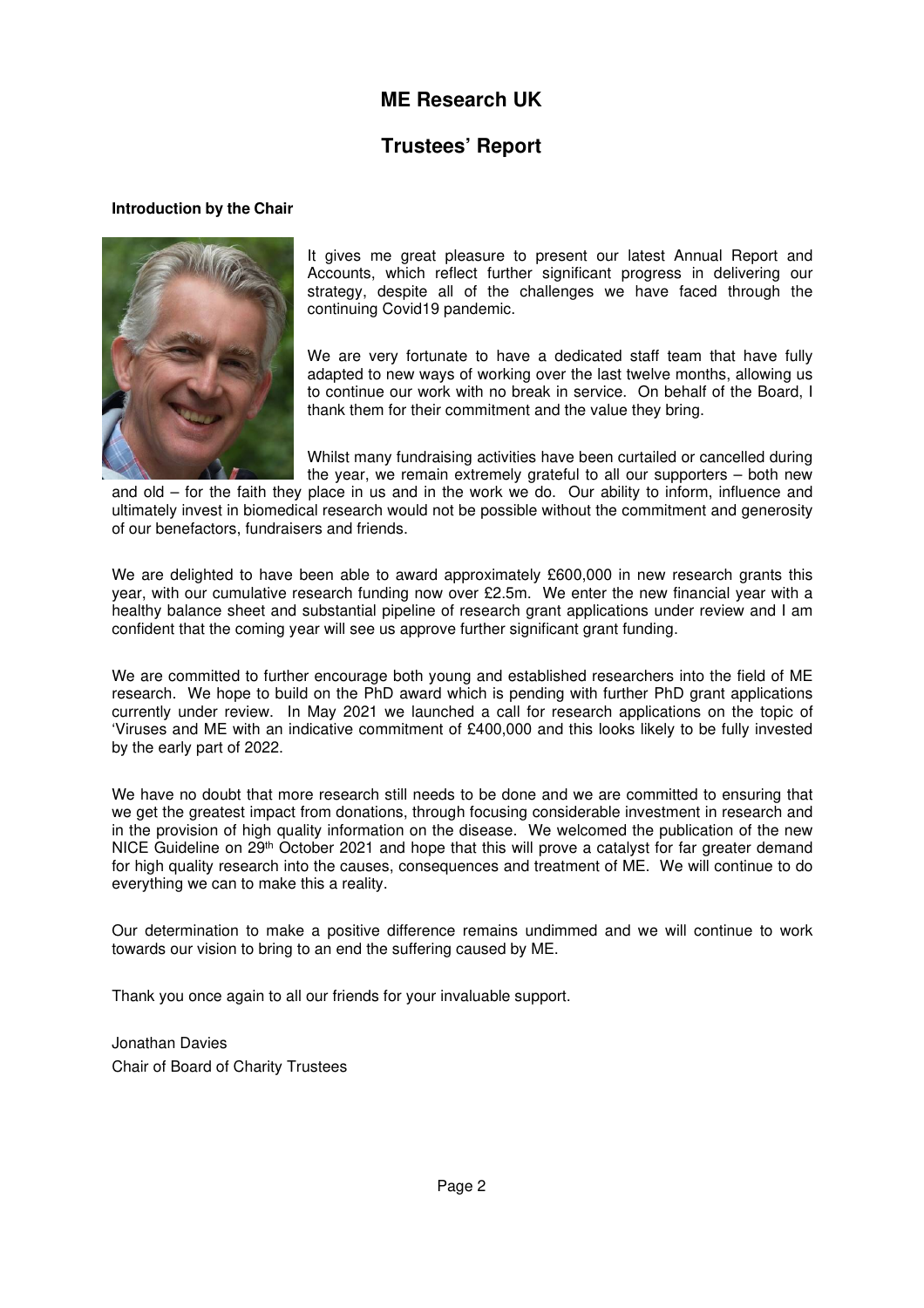### **Trustees' Report**

The Trustees present their report along with the financial statements of the charity for the period 1st November 2020 to 31st October 2021 - see Note 1 to the accounts. The financial statements have been prepared in accordance with the accounting policies set out in Note 2 to the accounts and comply with the charity's Constitution dated 3rd June 2019; the Charities and Trustee Investment (Scotland) Act 2005 and the Charities Accounts (Scotland) Regulations 2006 (as amended); and the requirements of the Office of the Scottish Charity Regulator (OSCR).

#### **The Illness**

Myalgic encephalomyelitis (ME) is characterised by a range of neurological symptoms and signs, muscle pain with intense physical or mental exhaustion, relapses, and specific cognitive disabilities. Both the World Health Organisation's 'International Classification of Disease' (ICD10 (G93.3) under 'Post-Viral Fatigue Syndrome') and the Systematized Nomenclature of Medicine (SNOMED CT) list ME as a disorder of the nervous system.

During the 1990s, the term Chronic Fatigue Syndrome (CFS) came into use. As there was (and presently remains) no specific diagnostic test for ME, and, as post-exercise 'fatigue' was one of its prominent symptoms, people with ME began to be diagnosed with CFS. In recent years, however, there has been a growing recognition that the diagnosis 'CFS'- based on a list of vague non-specific symptoms shared with other illnesses is so broad that it can encompass a range of diverse patient groups. The National Institute for Health and Care Excellence (NICE) in their 2021 'Myalgic encephalomyelitis (or encephalopathy)/chronic fatigue syndrome: diagnosis and management' guideline (NG206) recoginises that "Many people with ME/CFS consider the name 'chronic fatigue syndrome' too broad, simplistic and judgmental". It is to be welcomed that the 2021 NICE guideline refers to the illness as ME/CFS rather than the 2007 guideline label of CFS/ME. This change formed part of ME Research UK's submission to NICE during the consultation process.

Of course, none of the issues surrounding the name alter the reality of the illness for thousands of people, and the lay term 'ME' is still used by patients, patient groups and charities (including ME Research UK) to describe the illness affecting people diagnosed with ME/CFS, including that subgroup of CFS patients with an organic illness, characterised by neurological signs and symptoms.

NICE records that recent data from the UK Biobank suggests that there are over 250,000 people in England and Wales with ME/CFS, with about 2.4 times as many women affected as men. ME/CFS can affect people of all ages. It is a complex, multi-system, chronic medical condition that has considerable personal, social and economic consequences and a significant impact on a person's quality of life, including their psychological, emotional and social wellbeing.

Everyday life for people with ME/CFS, their family and carers is disrupted and unpredictable. Many people with the condition are unemployed, and less than a fifth work full-time. Approximately 25% have severe disease and are housebound or bedbound. The quality of life of people with ME/CFS is lower than that of many people with other severe chronic conditions, including multiple sclerosis and some forms of cancer.

It is not clear what causes ME/CFS. In many cases, symptoms are thought to have been triggered by an infection but the exact cause of the illness remains unknown. Over the years there have been a number of attempts to devise a more sensitive way of diagnosing patients but none have yet been successful. Indeed, NICE identifies clinical and cost effective diagnostic tests as a key area where they recommended further research be undertaken.

What is certain is that ME/CFS is not a simple post-illness fatigue. It lasts longer and even minimal mental or physical activity can make symptoms worse. NICE records neither a cure nor a treatment for ME/CFS.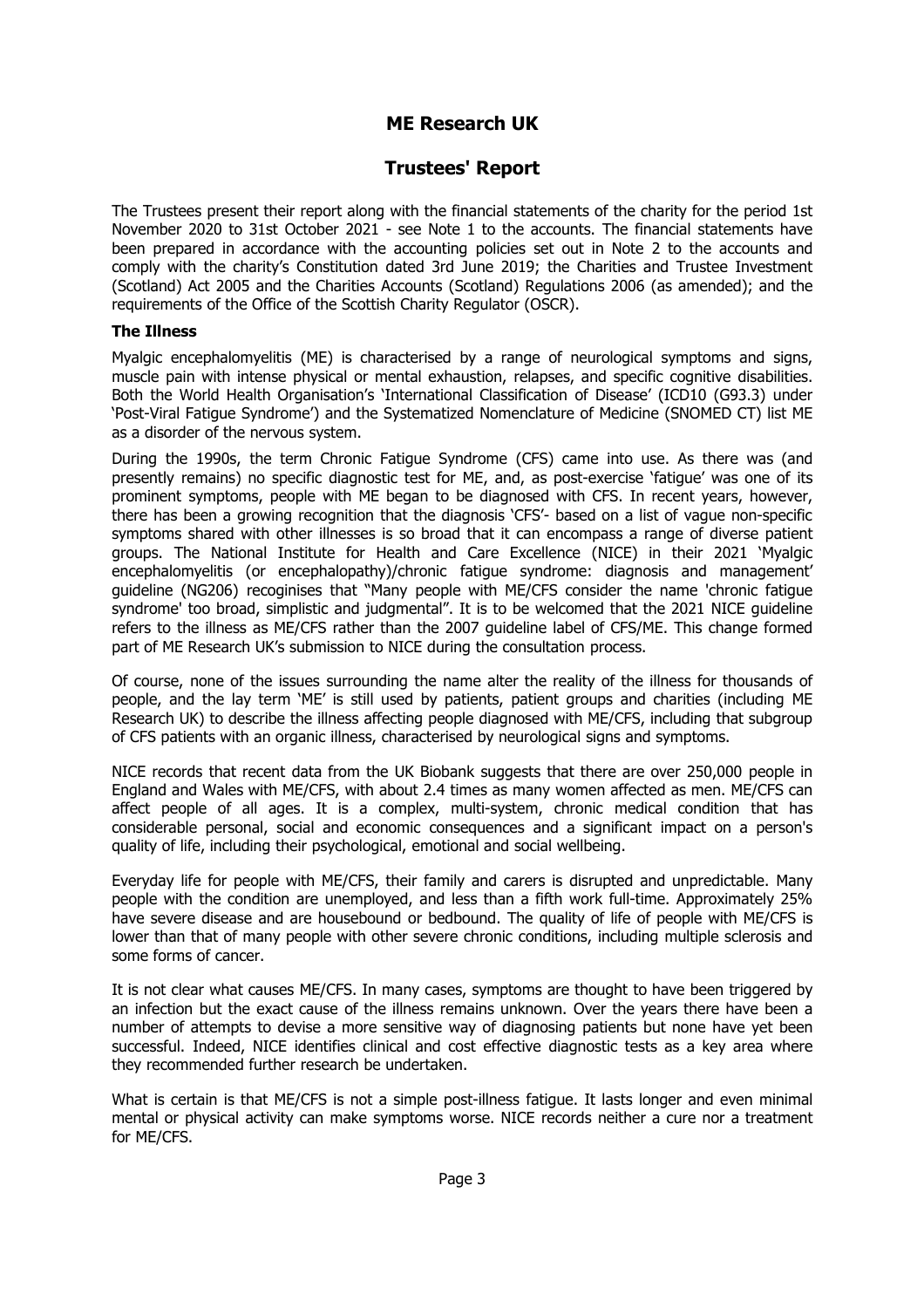### **Trustees' Report**

There is no diagnostic test or universally accepted definition for ME/CFS. People with the condition report delays in diagnosis, and many healthcare professionals lack the confidence and knowledge to recognise, diagnose and manage it. Fatigue associated with another chronic disease may be confused with ME/CFS and some practitioners are reluctant to positively diagnose ME/CFS when no other causes are found.

People with ME/CFS report a lack of belief and acknowledgement from health and social care professionals about their condition and related problems, which may lead them to be dissatisfied with care and to disengage from services. This lack of belief by healthcare professionals and even family members is also recognised by NICE in the 2021 guideline. There are added issues for children and young people if illness makes school attendance difficult, bringing families to the attention of educational and social care services.

One welcome aspect of the 2021 NICE clinical guideline is the weight given to post exertional malaise after activity and this was one of a set of four diagnostic criteria which were established through the guideline development process. This accords with the realities of those with the illness and will aid delineation from other conditions. The four key diagnostic criteria suggested in the guideline are -

- (1) Debilitating fatigue that is worsened by activity, is not caused by excessive cognitive, physical, emotional or social exertion, and is not significantly relieved by rest.
- (2) Post-exertional malaise after activity in which the worsening of symptoms:
	- − is often delayed in onset by hours or days;
	- − is disproportionate to the activity;
	- − has a prolonged recovery time that may last hours, days, weeks.
- (3) Unrefreshing sleep or sleep disturbance (or both), which may include:
	- − feeling exhausted, feeling flu-like and stiff on waking;
	- − broken or shallow sleep, altered sleep pattern or hypersomnia.
- (4) Cognitive difficulties (sometimes described as 'brain fog'), which may include problems finding words or numbers, difficulty in speaking, slowed responsiveness, short-term memory problems, and difficulty concentrating or multitasking, along with debilitating fatigue worsened by activity, unrefreshing sleep and/or sleep disturbance, and cognitive difficulties.

Given the illnesse's prevalence and impact, it is widely acknowledged that ME/CFS has faced significant under-investment in biomedical research over many years, both in the UK and overseas. Within the UK specifically, for example, ME/CFS receives comparatively little funding compared to other neurological disorders. MS affects about 100,000 people compared to the 240,000 estimated to have ME/CFS but has received 20 times the funding.

ME Research UK exists solely to fund biomedical research and, to date, we have invested c£2.5 million in biomedical research world-wide on 58 distinct projects and have funded more specific biomedical research ME/CFS projects than any other charitable organisation in the world outside North America. However, it is vital that more high-quality research is carried out into both the cause(s) of the illness and its effects with the ultimate aim to discover a treatment or a cure for this most disabling of illnesses. ME Research UK's Constitution specifically charges the charity "To advance scientific knowledge by commissioning or funding research into the causes, consequences and treatment of Myalgic Encephalomyelitis/Chronic Fatigue Syndrome (ME/CFS)"

ME Research UK is dedicated to ensuring that research into ME/CFS reflects the prevalence and seriousness of the illness and to funding the highest quality of biomedical research possible.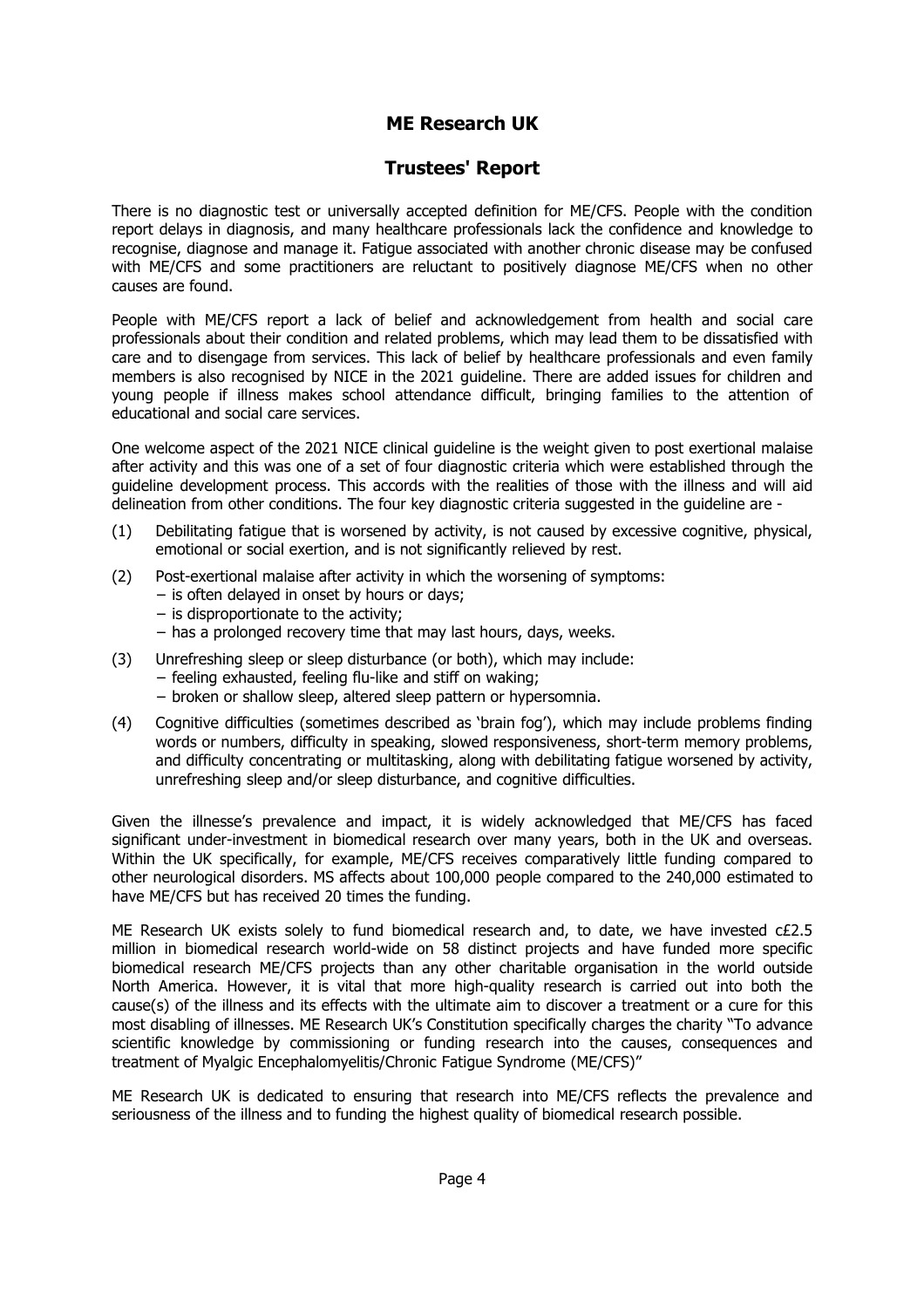### **Trustees' Report**

#### **Objectives**

Our vision is to end the suffering caused by ME/CFS by investing in high quality, scientific (biomedical) research into the causes, consequences and treatment(s) of the illness. Only through biomedical research, will the illness be understood, accepted and real change to the lived experience of those with the illness become a reality.

In particular, we

- **invest** in high quality biomedical research into ME/CFS globally which we believe has the potential to further the understanding of the illness;
- **inform** the science community, civic society and those affected by the illness by taking a leading role in interpreting, analysing and commenting on published biomedical research into ME/CFS; and
- **influence** the biomedical research and funding agenda by working proactively and collaboratively with other organisations.

#### **ME Research UK - Year in Review**

The impact of Covid-19 continued to have a major impact on the day-to-day operations of the charity for a large part of 2020/21 and the Trustees wish to thank the staff for working so diligently throughout the pandemic and for ensuring that remote working and the added complications of lockdowns and restrictions did not materially affect either supporters or researchers. The Trustees also thank the Science & Engagement Director who demitted office in December 2020 and are grateful for the contribution she made to the organisation – especially to the workings of the Science Committee.

Trustees also extend their gratitude to supporters who, despite the period of economic uncertainty, continued to support our work financially. ME Research UK is not alone in seeing fundraising income drop considerably as events were cancelled as uncertainty as to the lessening of coronavirus restrictions remained. As restrictions loosened, ME Research UK was however fortunate to have been chosen as a supported charity of both Walk for ME and Team Run for ME, and the Celtic Wiseman Perpetual as they continue to raise much appreciated funds. These three initiatives both inspire and involve our supporter-base. Fortunately, activity-based fundraising remains only one part of ME Research UK's fundraising mix.

The charity has also seen interest rates decline on its own investments as rates are held at record lows. This may also affect grant-making trusts from whom the charity may apply for future funding. ME Research UK currently does not receive government, local authority or Lottery grants and so is immune from any restriction on funds from these external bodies.

The charity took the positive decision not to furlough staff and work in informing, influencing and investing in ME research continued despite lockdown.

Thanks largely to the funds provided by legacies, ME Research UK has been able to expand its research commitment and add substantially to the number of research projects curated. This was achieved through the launch of a dedicated global call for research applications in spring 2021; a new PhD funding initiative; and publicising the availability of research funding to active ME research groups worldwide. During a period when researchers' work was looking uncertain, the charity made a commitment to support the ME research-base at a point where other sources of finance were unclear. By pro-actively allowing a 12-month no-cost extension to project award holders the charity aided stability and offered hope to researchers. The delays have, however, impacted the schedules of work and that is reflected in the lower than normal conclusion of research projects.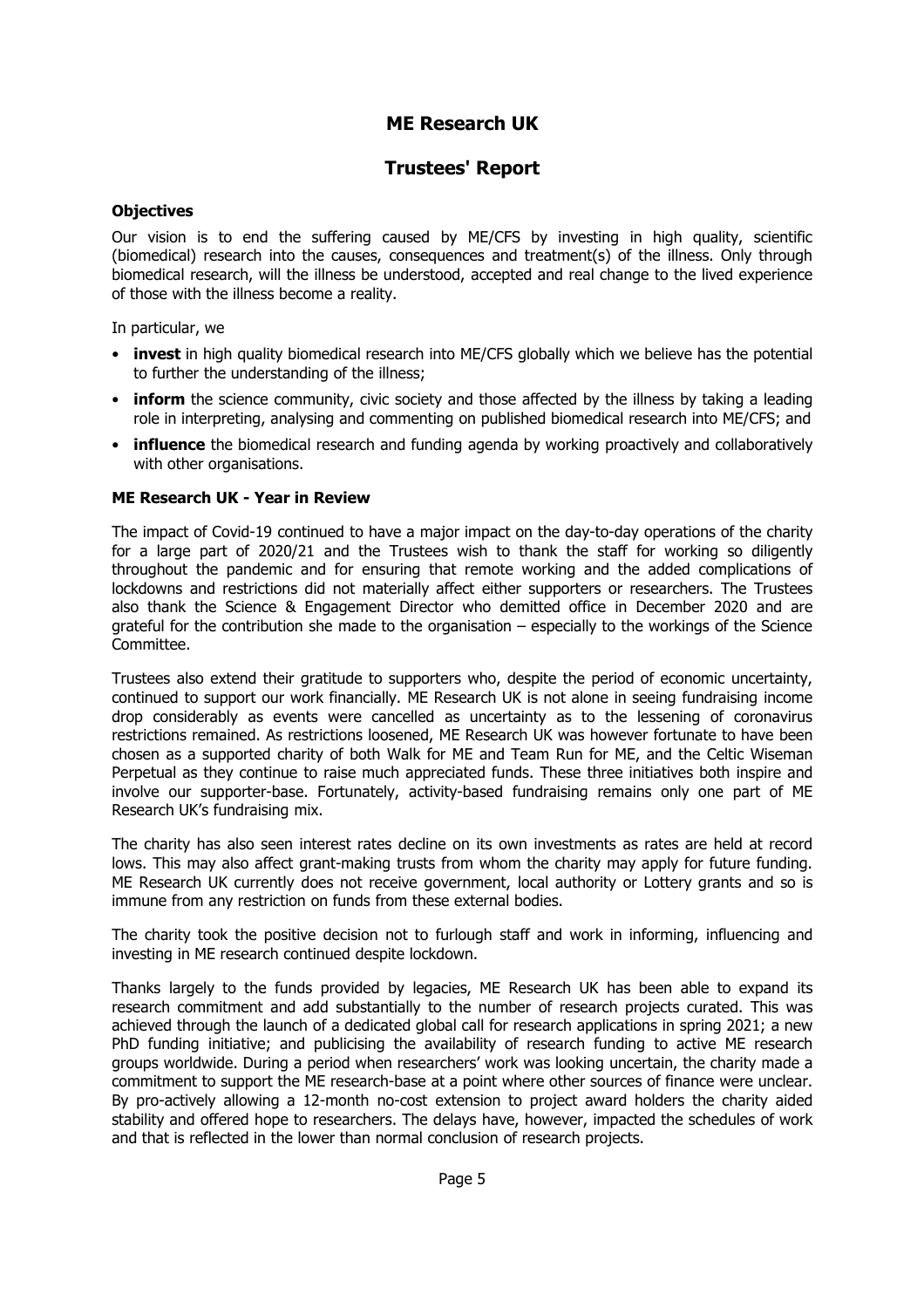### **Trustees' Report**

ME Research UK is pledged to encourage researchers with fresh, novel ideas to become active in ME/CFS research and provide them with the resources to undertake their work. It is at this leading edge that ME Research UK sees its role: to give financial aid and other assistance to biomedical scientists for novel but scientifically sound research projects which would otherwise not be funded. We will continue to support research groups to the stage where they can apply, based on their ME Research UK funded work, to major funding agencies for support. In doing so, we will act collaboratively to achieve these aims. In light of this priority, ME Research UK not only launched a PhD funding program but, in conjunction with Action for ME, has issued a letter of intent to fund a PhD at Kings University, London with funding being provided equally with Action for ME. The application was progressed through a task-specific joint Science Committee in order to ensure that both charities needs for rigour in selecting suitable projects were met and it is anticipated that the award will be made in early 2022.

To coincide with International ME Awareness Day 2021 (12th May), ME Research UK with the financial support of The Gordon Parish Charitable Trust (SCIO Charity no SC045752) announced a £400,000 joint initiative to fund biomedical research into the role of viruses in ME/CFS. We were delighted to have received six high-quality proposals from around the world which are progressing through peer-review and being assessed by our Science Committee. One project – by Dr Prusty (proj 56), has now been awarded funding.

In April 2021, Forward-ME Group's founder and Chair – the Countess of Mar – announced that the time was right for her to step aside from her role as Chair. A new Chair was appointed and a new structure for the Group agreed as it clarified its mission to recognise "… the benefit of being able to speak with a louder voice, Forward-ME was established as a coordinating body to provide a unified and perhaps louder voice for the ME community to reach key influencers and stakeholders – government, medical bodies etc." Since Forward-ME was founded, with a core group of nine ME charities, ME Research UK has been an active voice within the Group. Our Chair serves on the Group's steering committee and the charity contributes to the joint initiatives coordinated by the organisation to the extent permitted within ME Research UK's aims and objectives. The benefits of a coordinated, but not limiting, common voice were demonstrated by the response of Forward-ME to NICE's announcement of a 'pause' to the publication of its new guideline on the diagnosis and treatment of ME/CFS and the measured insistence that the 2021 guideline must be published as soon as possible. This common, agreed, approach was voiced to NICE both in the theme gathering phase and at the roundtable meeting (18th Oct 2021) attended by ME Research UK.

A major feature of ME Research UK's year has been the process leading to publication of the 2021 NICE guideline. The charity alone, and in conjunction with Forward-ME, responded to drafts; participated in the round-table meeting; and produced information to supporters on the procedure and the outcome of the process.

It was expected that after the issue of a draft guideline in November 2020 that publication would follow swiftly upon the closure of the consultation period on the draft which ended late December 2020. However, on 29th March 2021, NICE announced that due to the volume of responses (included amongst these were comments from ME Research UK and Forward-ME) publication would be delayed until 18th August. All stakeholders received a finalised copy of the new guideline a fortnight before publication but on 17th August NICE announced the highly unusual step of 'pausing' publication of the guideline as "In order to have the desired impact, the recommendations must be supported by those who will implement them and NICE will now explore if this support can be achieved." Through Forward-ME, statements and representations were made to NICE and the media briefed. Both ME Research UK and Forward-ME attended NICE's 18th October roundtable discussion with stakeholders, and thereafter, on 20th October 2021, news that the guideline would be published was released by NICE with the new guideline published on 29th October 2021.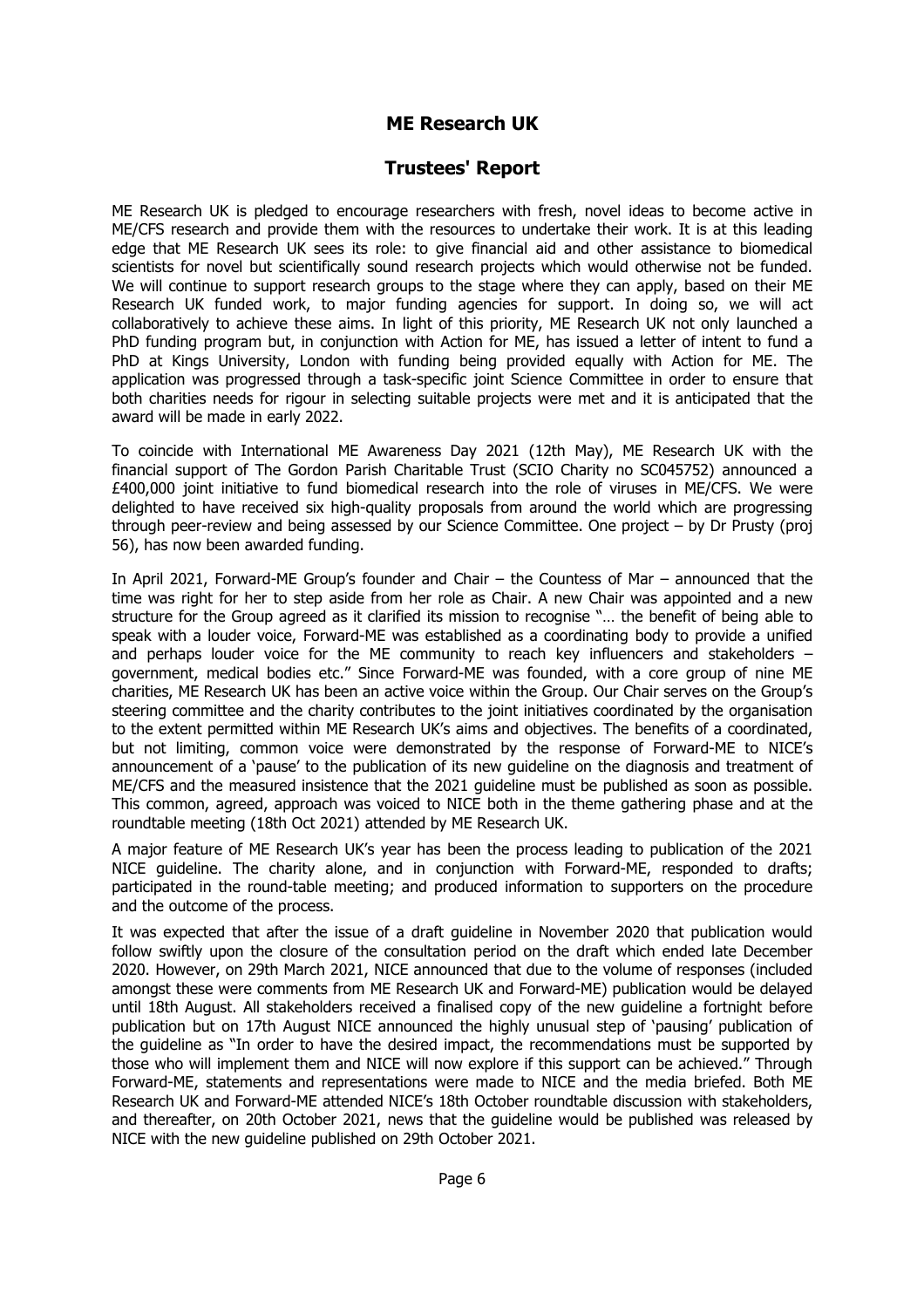### **Trustees' Report**

ME Research UK's comment on the guideline was reported on the BBC's news website; "Today's publication by NICE of its updated 'Myalgic encephalomyelitis (or encephalopathy)/chronic fatigue syndrome: diagnosis and management' clinical guideline marks a significant step in both the acceptance of ME as a physical illness and the recognition of appropriate treatment needs of those affected by the condition."

However, the charity is also acutely aware that publication of the 2021 NICE guideline marks only the beginning of the transformation needed for ME to be more fully understood and, ultimately, for a cure to be found. NICE's recommendations highlighted the need for research into diagnostic criteria and tests, as well as health-outcome measures, but these will not be fulfilled without researchers, healthcare professionals and funders working together to understand the causes of the illness and the effects it has on bodily systems. Research from numerous studies informed the changes to the guideline, but it is clear that further progress depends on increased research and the availability of funding to make this work a reality. This is where ME Research UK stands ready.

#### **Achievements and Performance**

#### A. **Investing in Research**

The most significant aspect of our charity and the core of our charitable purposes and aims is the provision of funding for research.

Through the provision of funds, we aim to -

- Be an accessible source of finance for scientifically sound research from researchers (normally) at the beginning of their careers;
- Fund projects, the results of which produce findings to enrich the research-world's understanding of ME/CFS;
- Generate data for larger studies or to build upon for applications to central funding bodies e.g. United Kingdom Research and Innovation/Medical Research Council;
- Encourage new researchers into ME/CFS research.

ME Research UK's charitable activities in the current period resulted in a further investment of £577,746 (2020 (£220,787)) in 4 ME research projects in 3 countries, and a letter of intent for a PhD studentship. This represents a 162% increase over last year. This level of commitment is consistent with the charity's objectives and is judged to be more than manageable within the charity's overall financial position. The policy to never agree to fund projects unless funds are available engenders trust between the researchers and the charity and has proven to be a sound financial principle in the most trying of circumstances.

A further 16 (2019/20 - 13) applications were received in the year, of which 5 were not progressed to the full application stage. Of the remaining 11 full applications, 2 were not funded, 1 was funded, and 8 are currently progressing through the external peer review process, after which they will be considered by the Science Committee. The size and complexity of the applications means additional scrutiny is required in order to ensure charity resources are expended wisely and that the tangible benefits to the research field and to people with ME are capable of being ascertained and quantified.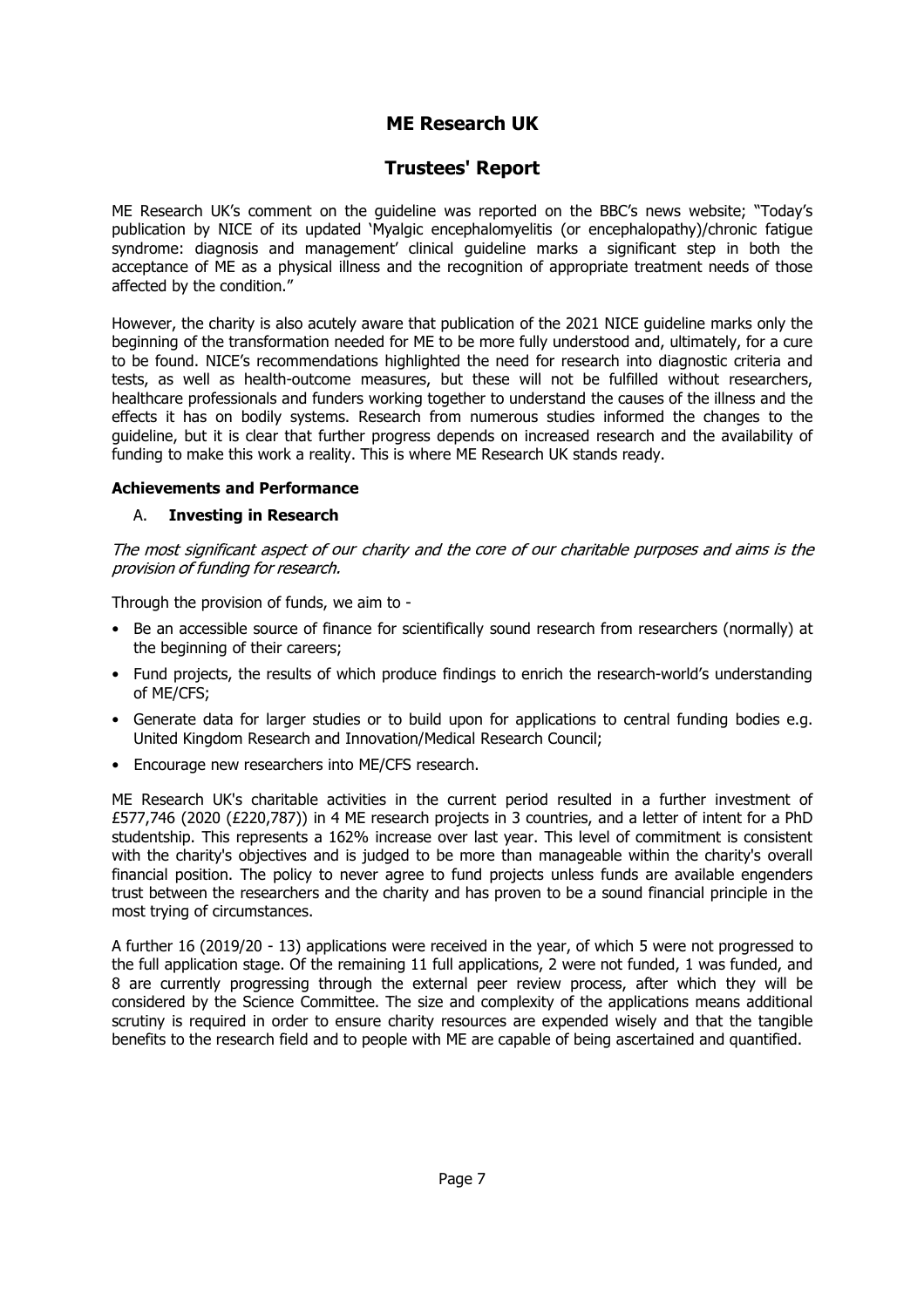### **Trustees' Report**

ME Research UK wishes to thank the members of the Science Committee (including volunteer peer reviewers) for their dedication throughout the year. Due to the additional resources available (for example from The Gordon Parish Charitable Trust and The Fred and Joan Davies Bequest), the charity has attracted an increased number of high quality applications from notable sources globally and for sums which demand additional scrutiny. Also, the increased knowledge-base of the illness and tools/methods available to researchers mean a high degree of skill and knowledge is required by Science Committee members and peer-reviewers. Administrative steps have been taken to stream-line the review progress but the charity acknowledges that additional capacity within the science Committee and peer-reviewers will be required to ensure the level of scrutiny which the charity prides itself upon.

The number of applications bodes well for progress in research in 2021/2022 and for the reputation and future evolution of the charity beyond the current year. The applications before us, if funded, would cost £1,009,711 – an increase on last year's total applications (£965,000) – which illustrates the value of a research-centred charity devoted to biomedical research into ME/CFS but also the needs of the research base for increased funding.

ME Research UK is heartened by the geographic spread of applications for funding received within the year, the diverse range of research topics and the number of applications themselves.

In summary, ME Research UK has 6 ongoing studies, 4 newly funded projects, and a proposed PhD studentship and these represent more than £1 million currently invested in ME/CFS research globally. The research for which we have recently awarded funding covers a number of areas of interest, including two studies investigating the potential causes of mitochondrial dysfunction, one that strengthens our involvement with research in the brain, and another that tackles a frequent source of pain in ME/CFS. A common theme is the possibility of discovering a viable biomarker for the illness that has the potential to transform its recognition and treatment. In addition, the new applications we received in response to our call for virus-related studies have great relevance given current interest in post-viral illnesses such as long COVID.

#### **1. New Research Projects in 2020/21**

Contracted for:

#### **Project 55 - James Allison, Newcastle University, UK**

#### **EluCidATe: Exploring pain and autonomic dysfunction in Chronic Fatigue Syndrome/Myalgic Encephalomyelitis and Temporomandibular disorders £13,576**

Widespread pain is a problem for people with ME/CFS and impacts on everyday activities. In particular, a group of musculoskeletal conditions affecting the muscles that move the jaw, temporomandibular disorders (TMD), are more common in ME/CFS and cause pain in the face and jaws. The grant holder's research suggests that one reason for the link between ME/CFS and TMD may be that they have a similar underlying problem affecting the autonomic nervous system (ANS), which controls many unconscious activities such as breathing and circulation. The ANS is known to work less well in ME/CFS and this is worse still when TMD is also present.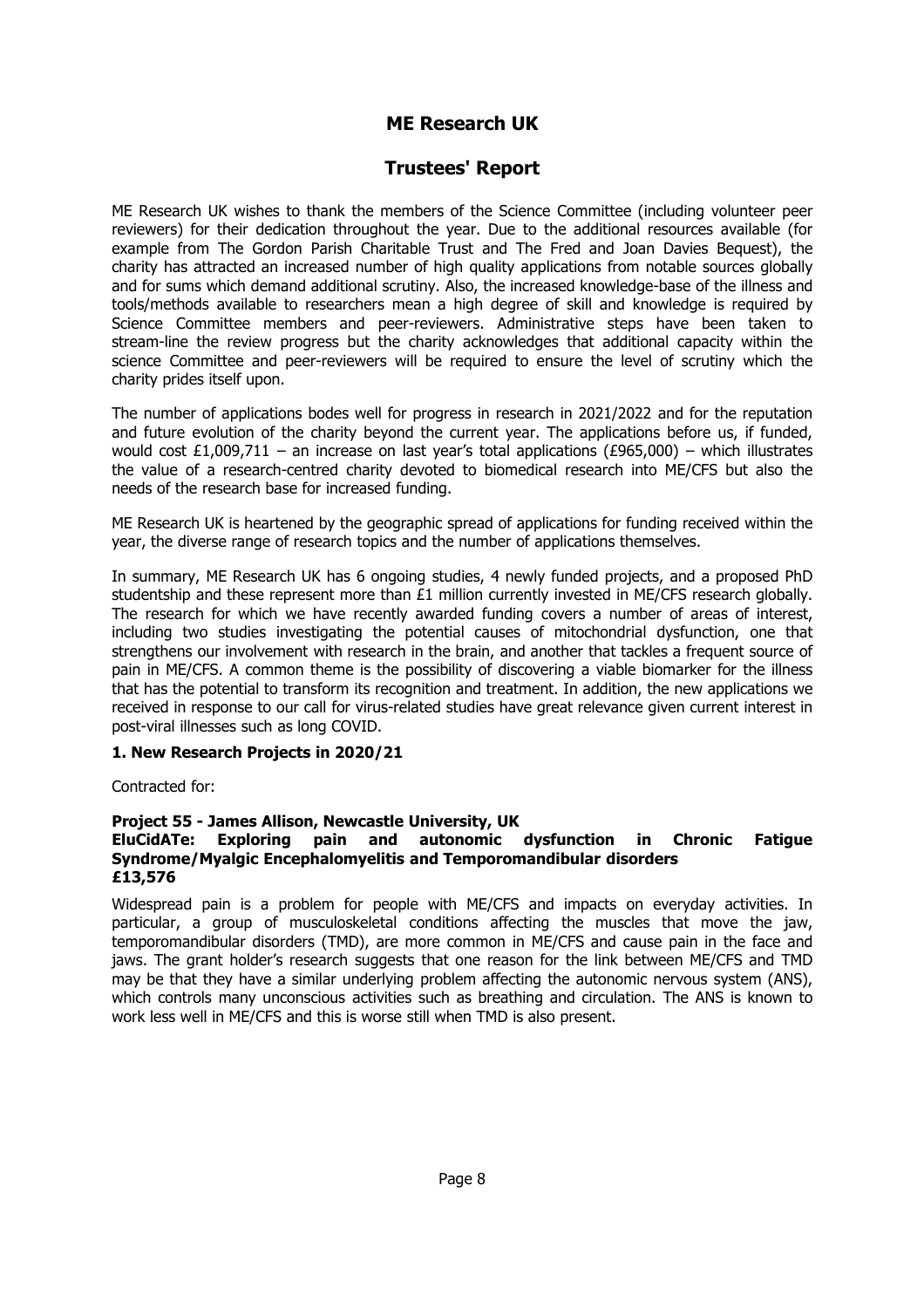### **Trustees' Report**

The study focuses on pain as a common, debilitating ME/CFS symptom. To investigate the contribution of the ANS to painful symptoms, the researchers will examine brain responses to, and subjective experience of experimentally induced pain in four groups of people:

- 1. ME/CFS only
- 2. ME/CFS who also have TMD
- 3. TMD only
- 4. Healthy participants with no ME/CFS and no TMD

To examine brain responses, the researchers will use electroencephalography which measures electrical activity from the scalp. Examining the brain's response to painful pressure applied to different body regions (finger and jaw) in each of these groups will help understand how pain differs in ME/CFS to in other people, and where in the brain these differences are located. They will also investigate whether they can "calm" the ANS using non-invasive stimulation of the vagus nerve (part of the ANS) and measure the effect this has on both brain activity and levels of pain.

The study will inform future treatments for ME/CFS by identifying where in the brain differences in response to pain occur, what part the ANS plays, and by understanding why some people might differ in their response to treatment.

#### **Project 56 - Bhupesh Prusty, Julius-Maximilians-Universität Würzburg, Germany Understanding potential infectious triggers behind mitochondrial dysfunction in ME/CFS £207,100**

ME/CFS is a complex disease with many potential unknown triggers. Recently it has been observed that a large subset of patients who had recovered from SARS-CoV-2 infection are developing ME/CFS-like symptoms and are continuing to have ME/CFS-like clinical conditions even after several months post infection. This has strengthened the idea of infectious origin behind ME/CFS. However, there are no strong experimental evidences to support this. Mounting epidemiological evidences implicate Human herpesvirus 6 (HHV-6), HHV-7 and Epstein-Barr virus (EBV) as three highly probable infectious triggers for ME/CFS. The researchers have recently observed several cellular changes in cells carrying functionally active HHV-6 virus, which overlaps with clinical abnormalities frequently observed in ME/CFS patients. The most convincing changes included dysfunctional mitochondria, and altered mitochondrial glucose metabolism. The researchers' results supported the previously documented notion that mitochondrial dysfunction and changed mitochondrial metabolic signatures might be induced by a soluble factor that can be transferred from cell to cell through serum. Their preliminary studies have detected several possible serum-transferable factors in ME/CFS patients that can originate after an infectious trigger. Preliminary infection experiments with SARS-CoV-2 supports the idea that it may not be the SARS-CoV-2 that directly causes ME/CFS like symptoms. Rather regaining of functional activity by herpesvirus genome, which often remains inactive in a healthy cell, might be a key factor for ME/CFS development.

The researchers aim to identify and characterise some of these serum-transferrable factors using innovative, inter-disciplinary methodologies and ME/CFS patient samples, which will allow them to understand molecular mechanism(s) behind mitochondrial dysfunction in ME/CFS and hopefully help to develop different strategies for therapeutic interventions.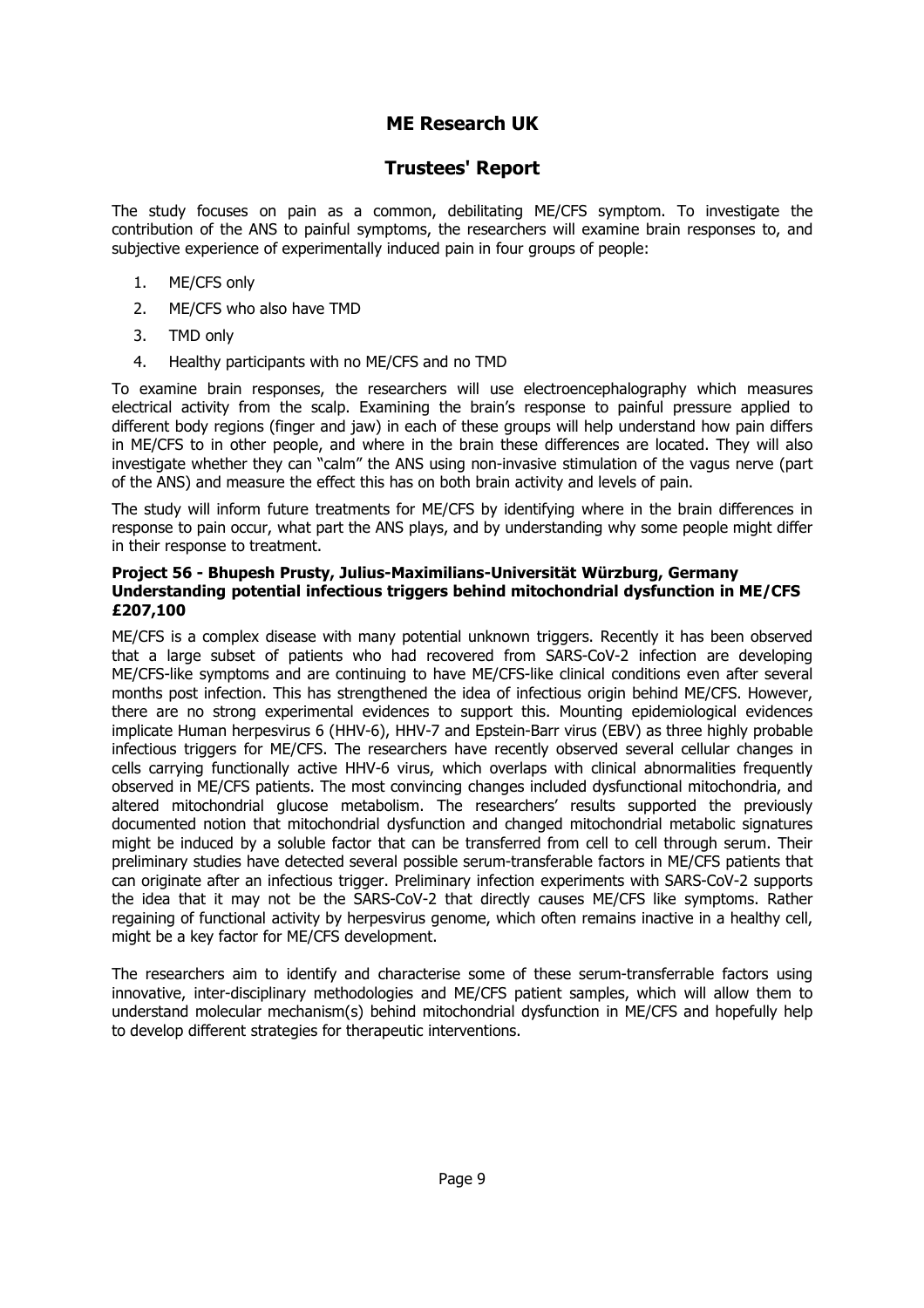### **Trustees' Report**

#### **Project 57. Leighton Barnden, Griffith University, Australia Investigation of brain stem dysfunction using 7 Tesla MRI in ME/CFS £151,000**

Impaired concentration and memory, visual and auditory changes, headache and autonomic manifestations, predominate the signs and symptoms of ME/CFS and indicate primary brain involvement.

Over 15 years, the Griffith University team has applied Magnetic Resonance Imaging (MRI) to study the brain in ME/CFS. Initially, they used unorthodox spin-echo MRI sequences which deliver the sensitivity and stability critical for group comparisons with healthy controls. They also performed correlations of MRI levels with severity and autonomic measures (heart rate and blood pressure) and discovered that ME/CFS severity was associated with upregulated white matter myelin independent of anxiety and depression. They also detected abnormal MRI correlations with autonomic measures within the brainstem reticular activation system (RAS), a diffuse network of small interconnected nuclei with important regulatory functions. Both findings implied impaired nerve conduction within the brainstem. In 2019, they used functional MRI to directly confirm deficits in connectivity between RAS nuclei. The RAS regulates the sleep-wake cycle and brain arousal levels, which affect attention, sensory perception, cognitive performance and memory, which are all deficient in ME/CFS and constitute its major symptoms. The RAS is the primary target of this proposal.

Their RAS results, although unique, were limited by conventional 3T MRI imaging. This new ME Research UK-funded study will investigate the brainstem RAS with a higher powered research 7T MRI scanner, repeating the key MRI measurements of the earlier work with increased sensitivity and spatial resolution, but also adding recently developed MRI measurements to identify and characterise new aspects of RAS pathophysiology. Although targeting the brainstem RAS, they will again test for differences throughout the brain in ME/CFS.

To confirm and expand the understanding of RAS dysfunction in ME/CFS the researchers will also test associations of RAS connectivity with extended clinical parameters. Advanced MRI imaging may yield valuable RAS biomarkers of ME/CFS.

#### **Project 58 - Sarah Annesley, La Trobe University, Australia**

#### **Cell type specificity, molecular scope and epigenetic basis for mitochondrial and cellular dysfunction in ME/CFS cells**

**£198,076**

Previously, the researchers identified a clear and specific defect in immortalised white blood cells (lymphoblasts) from ME/CFS patient namely an inefficient function of the last enzyme involved in production of energy by mitochondria (Complex V). The mitochondria are tiny compartments in cells which are responsible for generating most of the cell's energy. The inefficiency in mitochondrial energy production is accompanied by compensatory increases in the activity of a key regulator (TOR Complex I) of the production of mitochondrial proteins and in the levels and activities of mitochondrial energy-producing proteins. The increased levels of mitochondrial proteins has since been confirmed by another research group in white blood cells. Importantly, the researchers also showed that these abnormalities correlated with clinical markers of symptom severity and are highly specific and sensitive biomarkers of the disease.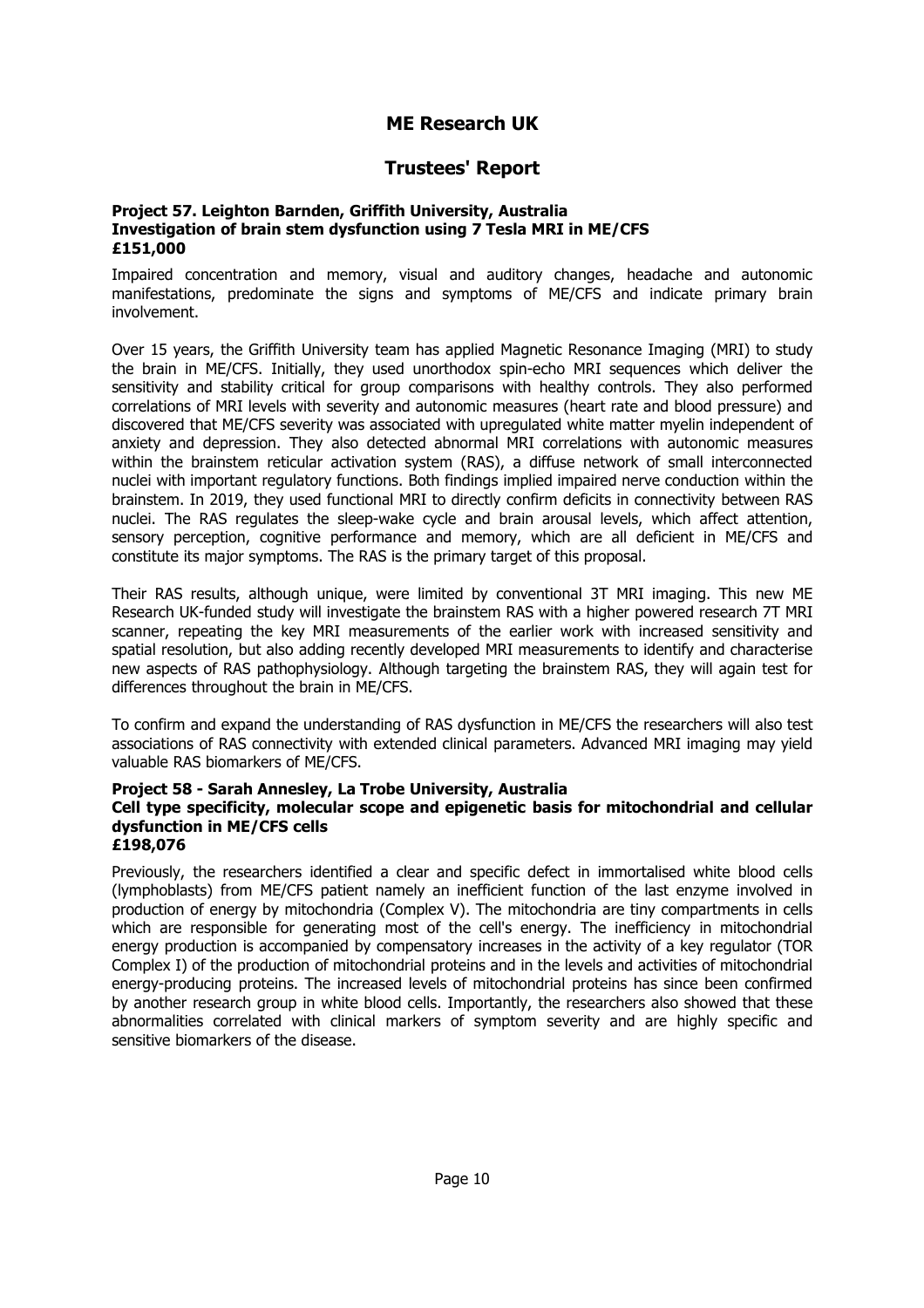### **Trustees' Report**

Whilst identification of changes in blood cells is beneficial due to their accessibility and involvement in immune responses, it is also important to determine if these changes occur in other cells and systems of the body. The next most accessible tissue is the skin. In this project the researchers will determine if the abnormalities in mitochondrial energy production and compensatory upregulation are present in cells from a different tissue, the skin, and if these alterations correlate with clinical measures of the disease. They will also determine if this is associated with alterations in other pathways and proteins and how this regulation is likely to occur through changes at the DNA, RNA and protein level.

The results of this research will expand our knowledge of the underlying defect in energy production in ME/CFS and could lead to the identification of proteins and pathways for the development of therapeutic treatments and the identification of biomarkers of the disease for future development of a specific and sensitive diagnostic test.

#### **2. Completed Projects**

a. Reported and Grant Liability Ended:

### **Project 50 - Dr Francisco Westermeier, FH Joanneum University of Applied Sciences, Graz, Austria**

#### **Role of Sirt1/NOS axis in vascular and immune homeostasis: A missing piece in the ME/CFS puzzle?**

#### **£44,827 (including £1452 additional funding awarded in year 2020/21)**

Myalgic encephalomyelitis/chronic fatigue syndrome (ME/CFS), is a complex multisystem disease characterised by cognitive impairment, post-exertional malaise, autonomic dysfunction, chronic pain and persistent exhaustion that is not improved by rest. Although its exact causes are unknown, there is compelling evidence that correlates ME/CFS with heterogenic immunological and metabolic abnormalities such as inflammation and oxidative stress. Despite inflammation and oxidative stress having been linked to endothelial dysfunction in several diseases, that association in terms of potential mechanisms has not been addressed in ME/CFS.

Several clinical studies have shown dysfunction of the endothelium in a subgroup of people with ME/CFS. The endothelium is a layer of cells lining every blood vessel, and is involved in controlling their opening and closing, and hence the amount of blood flowing through them. One of the ways the endothelium controls blood flow is through the release of a chemical called nitric oxide.

Dr Westermeier and his team used samples from the UK ME/CFS Biobank to look at levels of circulating microRNAs, which are molecules that help cells control what proteins they make. They found that levels of five of these microRNAs were increased in people with ME/CFS compared with control subjects. Furthermore, these five microRNAs are all involved in controlling the endothelium, specifically via the pathway that generates nitric oxide.

These microRNAs may therefore provide biomarkers, and help further characterise the mechanisms of endothelial dysfunction in a subgroup of people with ME/CFS.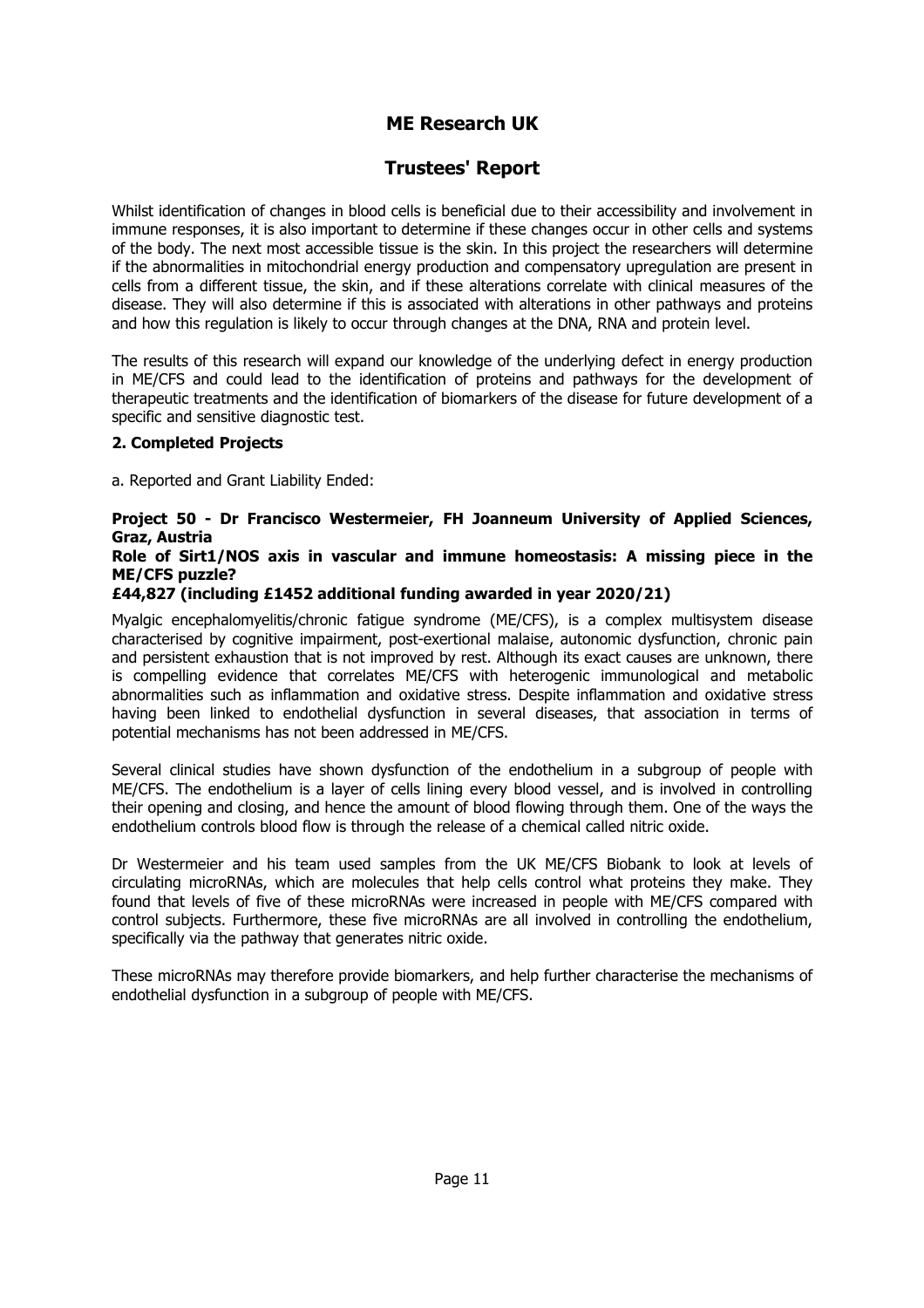### **Trustees' Report**

#### **Project 52 - Prof. Julia Newton and Victoria Strassheim, Newcastle University, UK Voices of the ignored and invisible: The experience of living with severe CFS/ME £8,736**

Very little research has been conducted in people with severe ME/CFS, and this is largely because their poor health makes it very difficult for them to engage with research studies. They are often not able to attend for hospital visits, and the procedures may be impossible to carry out or have a detrimental effect on their symptoms. It is therefore important to find ways in which to include this neglected group of patients in research, and this is what Victoria Strassheim has been looking at in a series of studies over the last few years. In this most recent project, which was supported by ME Research UK with funding from the Sophie Miles Bequest and ME North East, five people with severe ME/CFS were interviewed. A detailed analysis of their responses identified three main themes: their lived experience of the illness, challenges to their daily life, and how they manage the condition.

The investigators believe these findings highlight factors that place people at greater risk of developing more severe ME/CFS, and hope that these insights will allow research and healthcare communities to engage more effectively with this overlooked population.

b. Research Complete, Report received and Grants Funds still to be paid:

#### **Project 48 - Prof. Mercedes Rincon, University of Vermont, Canada Exploring a Citrullinated Antibody Signature in ME/CFS £14,868.40 over 4 months (US\$17,559.58 at date of conversion to US\$)**

Growing evidence suggests that ME/CFS is an inflammatory disease, and specifically an autoimmune condition where the immune system wrongly identifies the body's own healthy cells as harmful and produces antibodies against them. One potential cause of this autoimmunity is citrullination, which is the modification of a protein to become what the immune system identifies as a foreign protein. This leads to the generation of antibodies against those citrullinated proteins, and the presence of anti-citrullinated antibodies is characteristic of the autoimmune disease, rheumatoid arthritis. Prof. Rincon has previously found evidence for the presence of an autoantibody targeting a citrullinated protein in the blood of patients with ME/CFS, and this was distinct from the antibody found in rheumatoid arthritis patients. Prof. Rincon's study looks to confirm these findings in a larger group of patients and control subjects, using samples from the UK ME/CFS Biobank. These results may help to define ME/CFS as an inflammatory condition and support the use of biological therapies in its management.

Prof Rincon's study was due to end in 2018/2019 and a final report scheduled to be submitted in January 2020. However, this was delayed by Prof. Rincon moving research Institutions, and subsequently by the COVID-19 pandemic meaning the temporary closure of laboratories. The project is complete and a final report received but a final Invoice remains to be issued by the Institution. ME Research UK's Standard Grant Conditions ensure that charity funds are paid only upon receipt of an acceptable Final Report and final Invoice.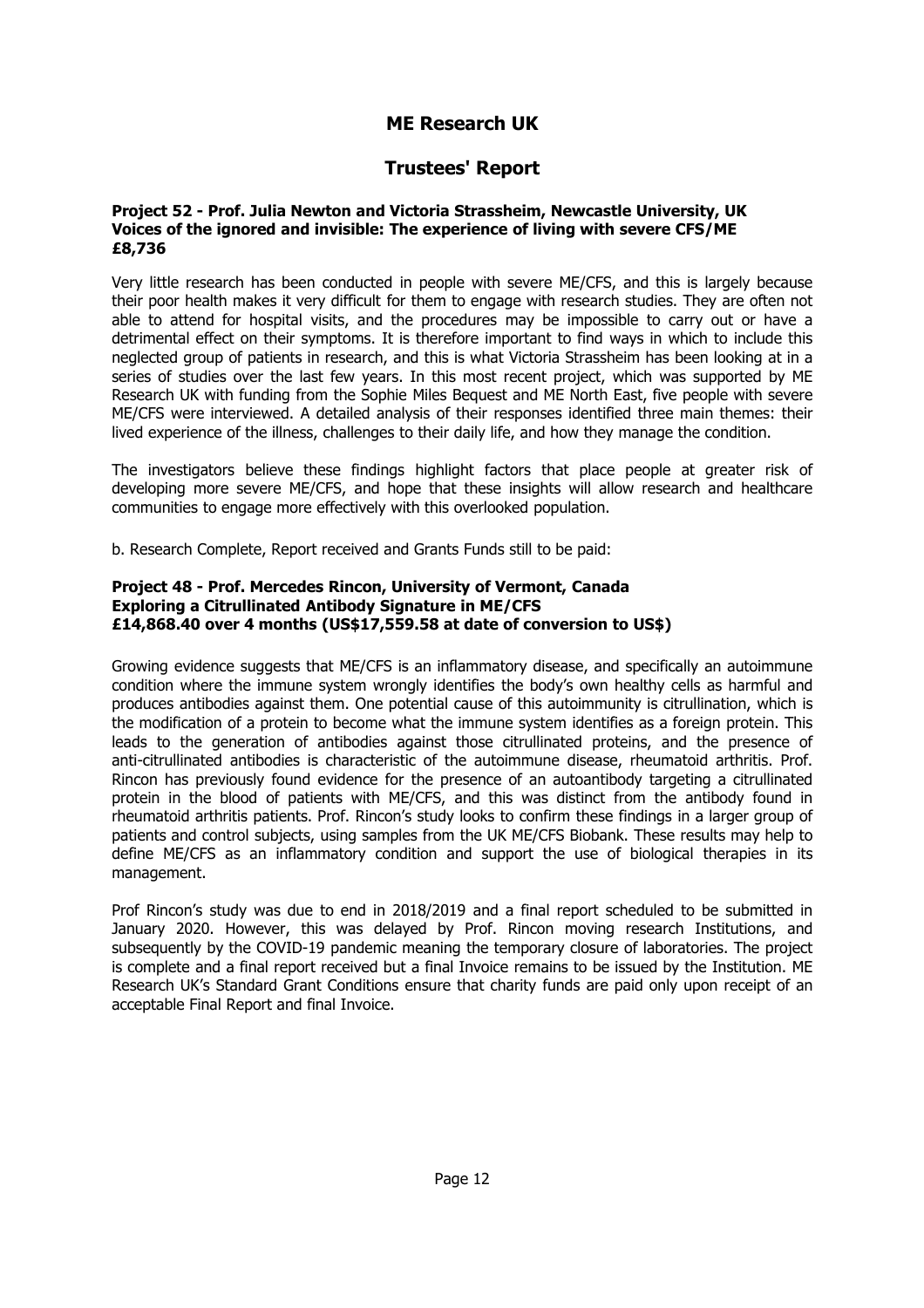### **Trustees' Report**

#### **3. On-Going Projects**

Ongoing projects, initiated in previous financial years, payable (subject to progress) in 2020/2021 -Sums due represent total funding commitment.

#### **Project 37 - Prof F Khan, The Institute of Cardiovascular Research, University of Dundee, Dundee, UK A study examining Nrf2 antioxidant gene expression and its role in combatting oxidative stress £72,448.12**

If low Nrf2 levels are found to play a central role in the increased oxidative stress found in ME/CFS patients, stimulation of Nrf2 could become an important treatment strategy, as there are currently no specifically effective treatments for the illness. The findings may also have broader implications for studies of Nrf2-targetted treatments in other conditions characterised by elevated oxidative stress, such as cancer, diabetes and liver disease.

#### **Project 47 - Prof. Jarred Younger, University of Alabama at Birmingham, USA Tracking peripheral immune cell infiltration of the brain in ME \$134,516.70 (£113,900.68 at date of conversion to US\$)**

The central hypothesis behind Prof. Younger's project is that activated immune cells infiltrate the brain of ME/CFS patients causing neuroinflammation and symptoms such as fatigue, pain sensitivity, cognitive problems and sleep disturbances. The team plans to track radio-labelled peripheral immune cells using positron emission scanning to see whether they do indeed break the blood-brain barrier and infiltrate the brain. The project will be carried out in 15 women with ME/CFS and 10 age-matched healthy control women, who will be scanned at 24 hours and then 96 hours following injection of the labelled cells. As well as advancing our understanding of the pathogenesis of ME/CFS and the role of the immune system, the results of this study may indicate whether neuroinflammation is a worthwhile target for treatment of the illness, and even help in establishing a diagnostic test that can distinguish between patients and healthy control subjects.

#### **Project 49** - **Dr Sanjay Kumar, Oxford Brookes University, Oxford, UK Investigating sensory processing and cognitive function in people with ME: a pilot study £29,641**

Although hypersensitivity is not considered a primary factor in the diagnosis of ME/CFS, it is a common finding in people with the condition. The brain has to work hard to process sensory-inputs and filter out what is irrelevant so we can concentrate on what is important at any given moment. The resulting physical and mental overload can lead to poor coordination, dizziness, clumsiness, numbness, tingling and nausea, and may affect individuals' ability to take in information and make decisions.

Dr Sanjay Kumar, Dr Farzaneh Yazdani and colleagues at Oxford Brookes University wish to understand the nature and impact of the sensory problems experienced by people with ME/CFS, and to determine whether they are associated with any functional or electrical changes in the brain. The investigators' hope is that the results of this preliminary work will help in our understanding of the brain mechanisms that underlie the abnormal sensory experiences of people with ME/CFS, and also lead to the development of interventions to help manage these problems.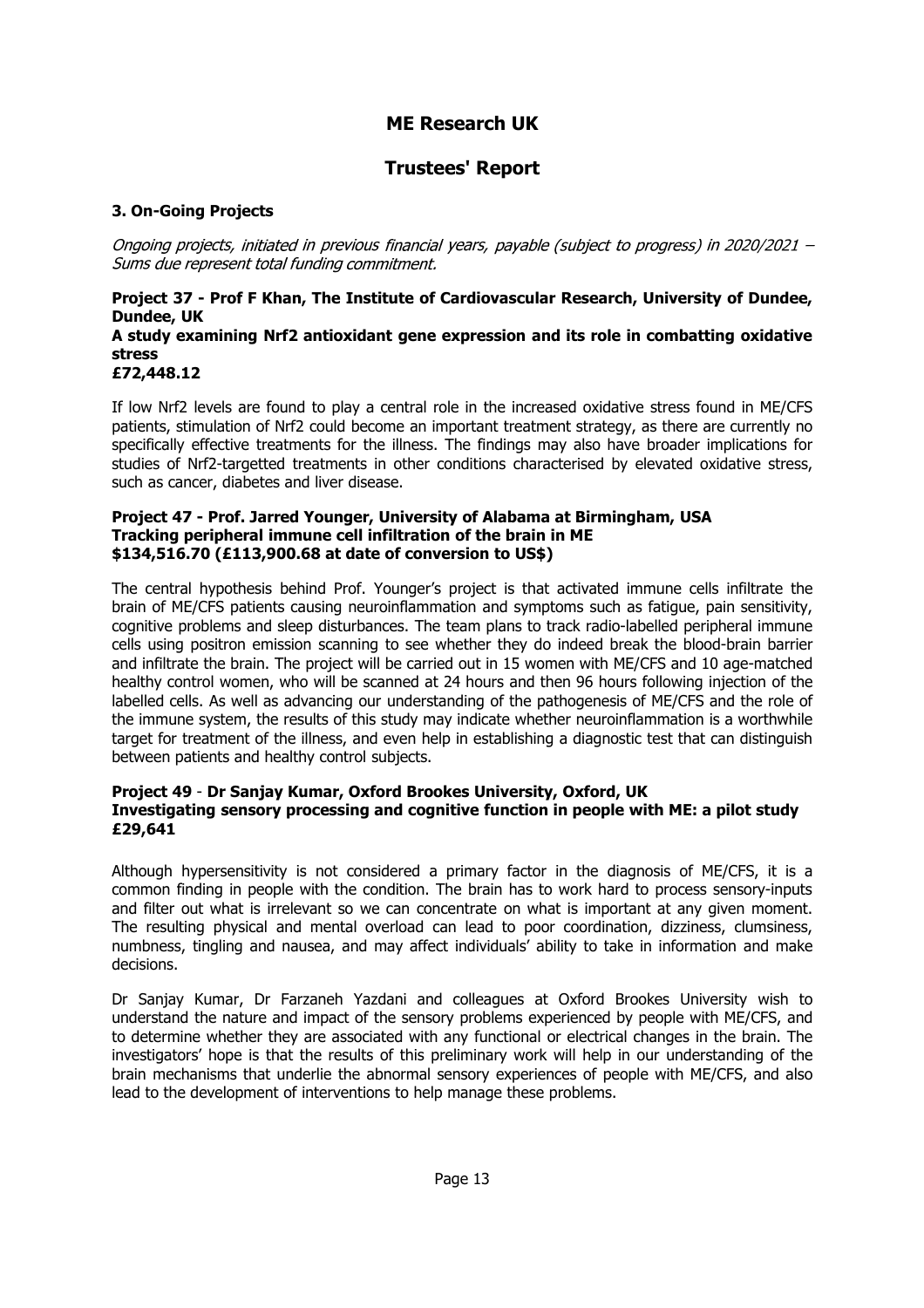### **Trustees' Report**

**Project 51 - Prof. Jo Nijs, Vrije Universiteit Brussel; and Dr Lode Godderis, Katholieke Universiteit Leuven, Belgium**

**Unravelling the role of epigenetic modification on the brain derived neurotrophic factor gene and histone de-acetylases for pain and post-exertional malaise in people with myalgic encephalomyelitis / chronic fatigue syndrome £91,499 over 2 years**

Epigenetics looks at genetic changes that can be passed from one generation to the next, not as a result of alterations in the DNA sequence, but instead caused by changes in gene activity and expression (how information from the gene is used to make proteins). There is evidence that epigenetic changes may play a role in the pathophysiology of ME/CFS, including the post-exertional malaise experienced by many people. The investigators' previous research has uncovered the role of central sensitisation in the chronic pain experienced by many people with ME/CFS at rest and/or after exercise. In this new study, they will be investigating further the role of brain-derived neurotrophic factor (BDNF) and histone de-acetylases (HDACs) in the central sensitisation and post-exertional malaise experienced by people with ME/CFS, and particularly the epigenetic changes occurring in the BDNF gene and in the genes regulating HDAC expression.

#### **Project 53 - Prof. Carmen Scheibenbogen, Charité University Medicine Berlin; and Dr Nuno Sepúlveda, London School of Hygiene & Tropical Medicine, London, UK Analysing antibody responses against EBV-derived antigens as putative biomarkers and candidates for molecular mimicry in ME/CFS**

**£51,096.17 over 1 year including additional funding for staff and publications.**

Epstein-Barr virus (EBV) is one of the strongest candidates as a master infection trigger of ME/CFS across different populations. This is based on the fact that almost all adults are silent carriers of the virus, and the virus can produce proteins similar to the ones found in the body. To understand the role of EBV on disease pathogenesis, the investigators have previously evaluated the antibody responses against more than 3,000 EBV-derived proteins, and identified up to twenty candidate antigens whose antibody responses were either increased or decreased in patients compared with healthy controls. These responses were able to distinguish patients from healthy controls, suggesting they have the potential to be used as biomarkers or ME/CFS. They may also have value in discovering disease pathways triggered by EBV infection. In this new study, the investigators will attempt to replicate these findings in samples from the UK ME/CFS Biobank.

#### **Project 54 - Prof. Elisa Oltra, Catholic University of Valencia, Valencia, Spain Metabolic impact of activated HERVs and associated innate immune response in severe ME: towards disease modelling**

**£76,000 over 30 months - offered in 2019/20 and contracted for in 2020/21**

Human endogenous retroviruses (HERVs) are a family of viruses contained within the human genome and inherited by successive generations. They have been proposed as potential triggers of ME, and the applicants plan to identify HERVs that are overexpressed in a group of 12 women with severe ME compared with a matched group of women with fibromyalgia. These HERV 'fingerprints' could be used for diagnosis or patient subtyping. They also plan to look at the effects of activation of these ME-associated HERVs on nerve and muscle cells in laboratory conditions, to understand their potential impact on the symptoms of the illness. In an addition, the identified HERVs will be validated in an extended cohort of 50 ME patients, 25 fibromyalgia patients and 25 healthy control subjects.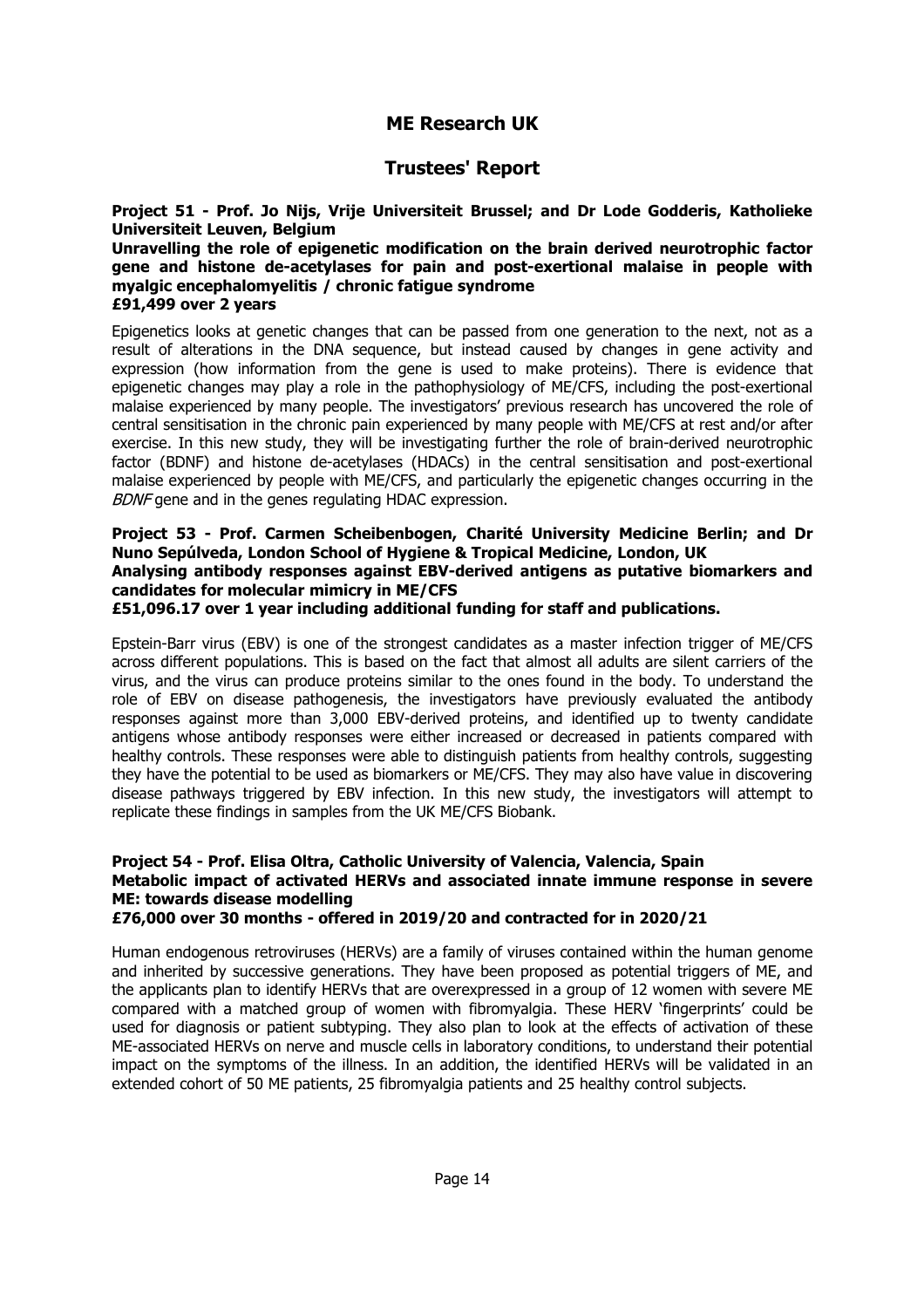### **Trustees' Report**

#### **Impact and Scientific Publications**

A widely accepted means by which the work of the charity can be assessed is to gauge the number of scientific publications emanating from specific projects. Since 2000, ME Research UK has awarded or agreed to award 58 specific grants totalling c£2.4million, to research institutions in the UK, Austria, Australia, Belgium, Canada, Germany, Spain, Sweden, and the USA. The results of our studies are published as research papers in peer-reviewed scientific journals worldwide and are available to researchers globally.

Five papers were published in the charity year 2020/21 (2019/20 - four) acknowledging the support of ME Research UK.

Josev EK, Cole RC, Scheinberg A, Rowe K, Lubitz L, Knight SJ. Health, Wellbeing, and Prognosis of Australian Adolescents with Myalgic Encephalomyelitis/Chronic Fatigue Syndrome (ME/CFS): A Case-Controlled Follow-Up Study. Journal of Clinical Medicine, 2021 August 16; 10(16):3603.

Domingues TD, Grabowska AD, Lee JS, Ameijeiras-Alonso J, Westermeier F, Scheibenbogen C, Cliff JM, Nacul L, Lacerda EM, Mouriño H, Sepúlveda N. Herpesviruses Serology Distinguishes Different Subgroups of Patients From the United Kingdom Myalgic Encephalomyelitis/Chronic Fatigue Syndrome Biobank. Frontiers in Medicine, 2021 July 5; 8:686736.

Blauensteiner J, Bertinat R, León LE, Riederer M, Sepúlveda N, Westermeier F. Altered endothelial dysfunction-related miRs in plasma from ME/CFS patients. Scientific Reports, 2021 May 19; 11(1):10604.

Strassheim V, Newton JL, Collins T. Experiences of Living with Severe Chronic Fatigue Syndrome/Myalgic Encephalomyelitis. Healthcare, 2021; 9(2):168.

Polli A, Ghosh M, Bakusic J, Ickmans K, Monteyne D, Velkeniers B, Bekaert B, Godderis L, Nijs J. DNA Methylation and Brain-Derived Neurotrophic Factor Expression Account for Symptoms and Widespread Hyperalgesia in Patients With Chronic Fatigue Syndrome and Comorbid Fibromyalgia. Arthritis & Rheumatology, 2020 November; 72(11):1936–44.

#### **B. Informing**

During 2020/21, the charity continued its role as an independent, science-centred provider of high-quality information and education for key decision-makers, healthcare professionals and those affected directly or indirectly by ME/CFS. In addition to the capacity to provide speakers for external events - to discuss ME Research UK's role, its achievements and to provide insight into current research and the research landscape for ME/CFS, ME Research UK also produces printed literature (leaflets and Breakthrough magazine) and embraces the opportunities afforded by new means of communication to remain relevant and at the forefront of research funding.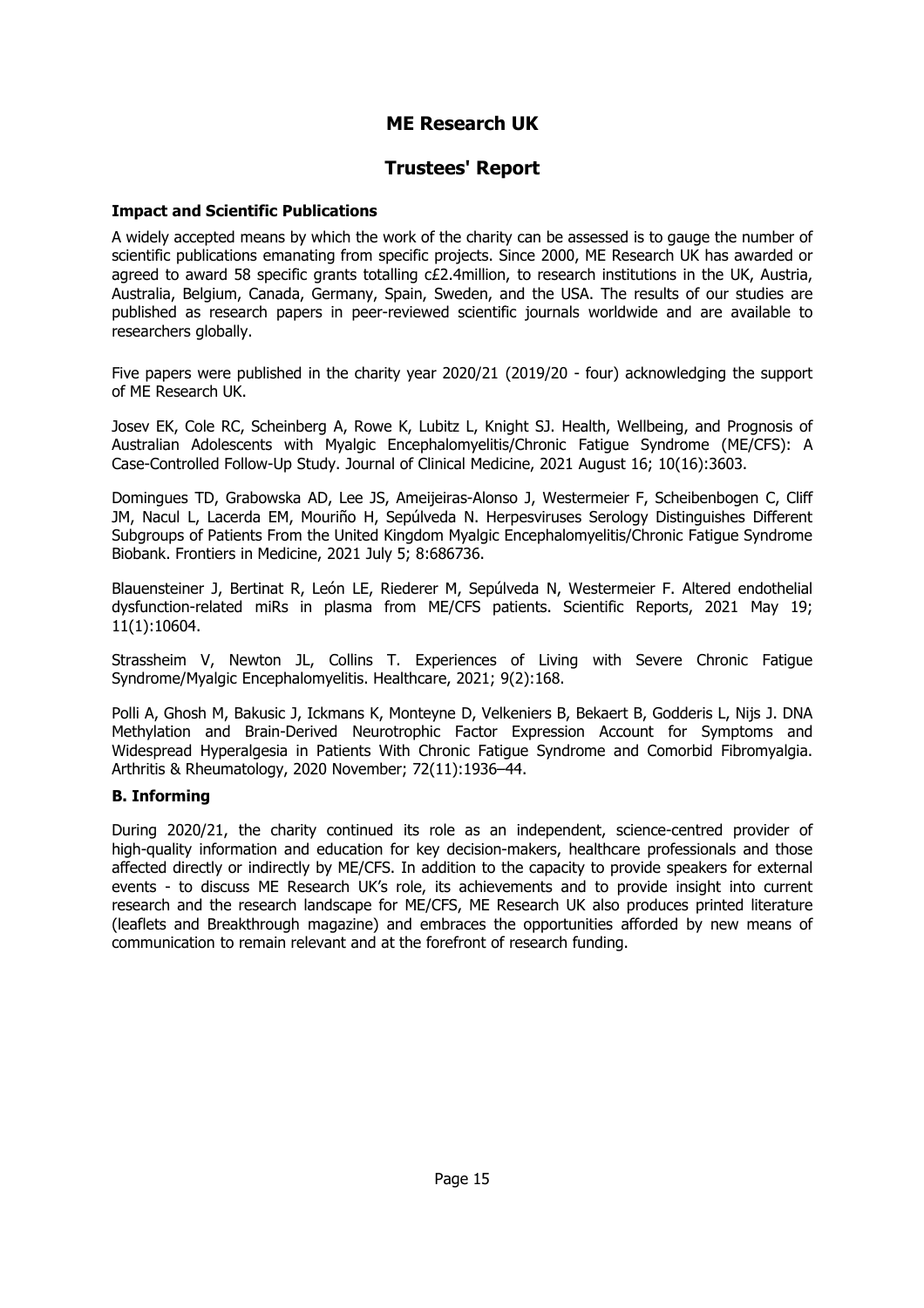### **Trustees' Report**

Our 'Breakthrough' magazine is provided free of charge to all who request it and is normally dispatched on a biannual basis in both hard and electronic form. The magazine not only informs the reader of the charity's newly funded research but also describes and interprets the results of ME Research UK projects. Breakthrough also reports non-ME Research UK published studies that are presented in a form, which aims to ensure that readers have a holistic perspective of worldwide research and of findings which may be relevant to them. The magazine is also available on-line ensuring as wide a readership as possible without any barriers to access. It is often cited as being especially useful to people with ME/CFS when speaking to GPs, nurses and other healthcare professionals about their symptoms. To expand its breadth and bring a new voice to our communications, the Trustees contracted with Cort Johnston, the highly regarded writer and creator of the influential Health Rising blog, to contribute articles to Breakthrough and the charity's website. The international view and research sectoral review adds significantly to the scope of ME Research UK's output.

Our Facebook page (MEResearchUK) strives to balance postings relating to fundraising activities of our active supporters with a more scientific focus with summaries of the most important worldwide research into ME/CFS and news of ME Research UK funded projects. In this way, those affected by ME/CFS can be kept abreast of recent developments. This, it is believed, results in a lively but informative realm that is both engaging and educational. Where possible, postings link back to the charity's main website thus driving traffic to one of our central resources and providing a route by which the casual visitor could become more engaged with our work and our cause. Since its launch in July 2012, our Facebook page has amassed 10,201 (9,618 in previous period) 'likes' - an increase of 6% (2019/20 - 15%) from 2019/20 - and is viewed regularly worldwide. It has steadily increased the audience for postings, created a community of regular commentators and provided a new platform from which we can connect to supporters both old and new. ME Research UK's active Twitter account further drives the successful dissemination of our research news and it will act as a further avenue to engage more fully with potential donors and create a new community of supporters. With 2,630 followers, it has proved to be a useful, addition avenue for engagement with the ME community.

As part of the evolution of the charity, ME Research UK continues its brand review to ensure maximum impact of its news and output to ensure supporters and the wider public are aware, trust and engage with the charity. The outcomes have begun to be rolled out and next year will see phase 1 of a Communications Strategy operationalised which will concentrate on the charity's social media output making it more connected, focused and appropriate to identified target audiences.

The charity will further look to contributing to third party publications to reach a mainstream audience – as was demonstrated by authoring a guest article in September 2020's London Police Pensioner Magazine and the BBC news website quote as part of a piece, on the publication of the new NICE guideline.

In order to engage more fully with supporters - old and new - ME Research UK has embarked on a branding exercise with the results feeding into a social media strategy aiming to leverage greater coverage of ME Research UK news and to utilise fully and effectively the charity's output and message.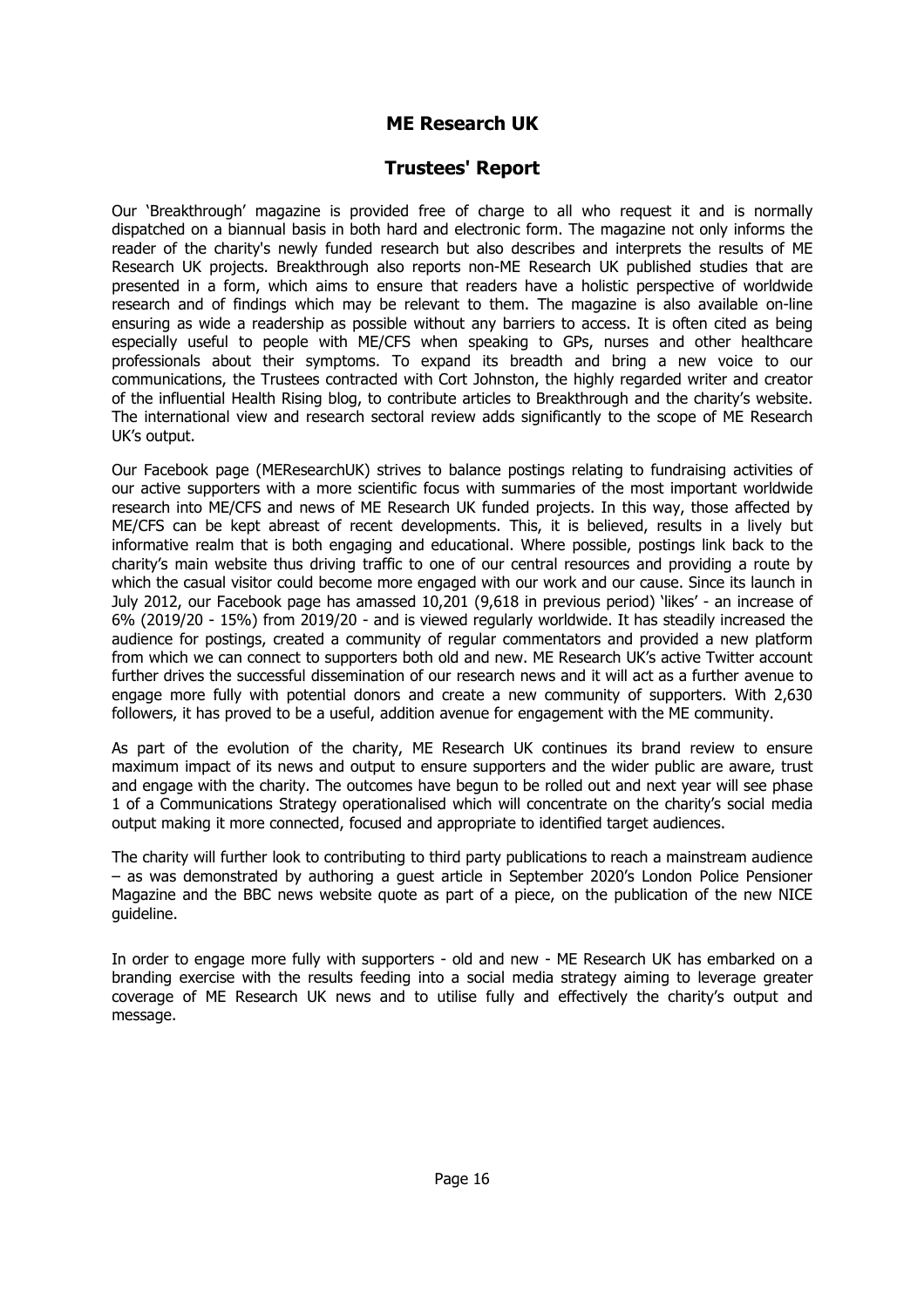### **Trustees' Report**

#### **C. Influencing**

During the period ME Research UK has:

- attended and contributed to the Forward-ME Group meetings. Forward-ME members work collaboratively to improve recognition and understanding of ME/CFS. The focus of the Group is the urgent need for biomedical research; effective diagnosis and appropriate symptom management; and appropriate care and support services for ME/CFS. ME Research UK's Chair sits on the Steering Group.
- contributed to NICE guideline review as a stakeholder and attended roundtable discussions to press for publication of the new guideline - which occurred on 29th October 2021.
- attended and played part in Steering Group meetings of the UK ME/CFS Biobank hosted by the London School of Hygiene and Tropical Medicine. ME Research UK was a financial supporter of the biobank in its formative stages (Projects 29 & 32 - combined investment £76,542). The charity notes that samples for the biobank have been utlised by Prof Khan (Project 37) and Dr Westermeier (Project 50) as part of their current ME Research UK funded projects.
- been in contact with ME Research UK grant holders and potential funders to raise the profile of the charity and begin forging inter-group links to stimulate collaboration.
- through the efforts of the Chair, discussed with other organisations the research landscape and scope for collaborative working and a more pro-active approach to research project funding.
- been invited to and attended ME/CFS stakeholder meetings with other charities working towards implementing assurances given at Scottish Parliament's Petitions Committee to transform ME treatment, education, and research in Scotland.

Overall, 2021 has seen the charity deliver and become more focused on informing, influencing and investing in ME research.

#### **Structure, Governance and Procedures**

#### **Governance and Management**

At quarterly Trustees' meetings, the Trustees agree the broad strategy and areas of activity for the charity, including consideration of grant making, investment, reserves, risk management policies and performance. The day-to-day administration of grants and the processing and handling of applications, prior to consideration by the Trustees, is delegated to the Research & Communications Director.

The Board of Charity Trustees exercise operational planning responsibilities.

#### **Recruitment and Appointment of New Trustees**

In terms of the Constitution, new Trustees are appointed by the Board of Charity Trustees acting by a majority decision. Application for appointment as a Charity Trustee is open to any individual aged 16 and over, whose skills, experience and qualifications are in accord with the charity's purposes. Prospective Trustees are required to complete and to sign a written application in such form as the Board of Charity Trustees may decide; completed applications are considered at the next scheduled Board meeting after receipt of the form.

No person, whether natural or legal, has the power to appoint a Trustee to the Board of ME Research UK.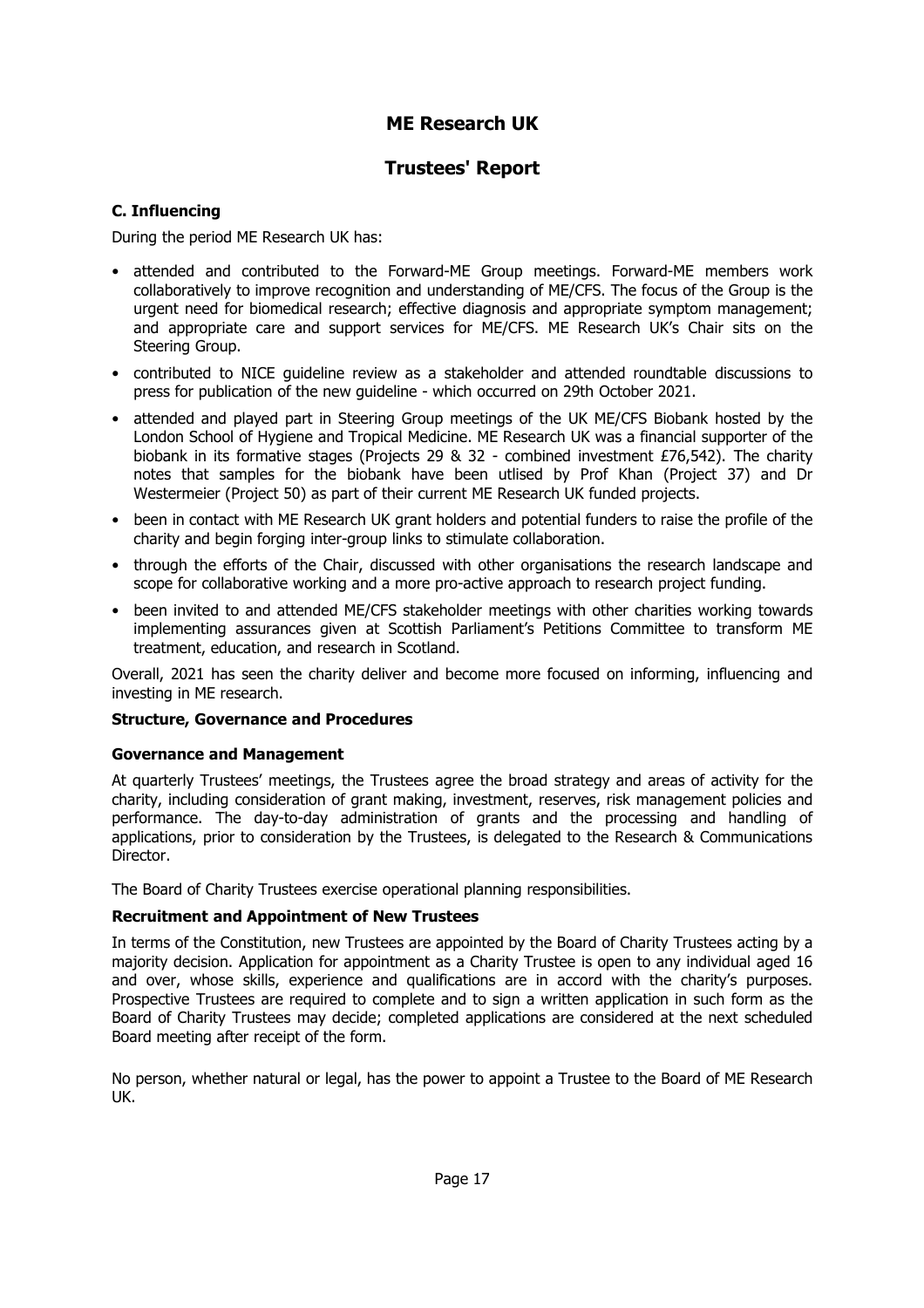### **Trustees' Report**

The Board of Charity Trustees welcomes new applications but is acutely aware that applicants must contribute towards the good management of the charity and ought to enhance the capabilities of the Board. The Board of Charity Trustees therefore considers applications against the skill-set required for the proper functioning and evolution of the charity.

#### **Grant Making Policy and Procedures**

ME Research UK has established its grant making policy to achieve its objectives for the public benefit. Any private benefit received by researchers, and research institutions and other bodies is purely incidental to the objects of our work. Policies and procedures are reviewed regularly and aim to ensure that research grants are awarded to projects which are scientifically sound, fall within the charity's purposes and have justifiable costings.

The charity actively encourages applications for pilot studies and seed-corn projects concerned with novel aspects of research into ME/CFS.

To support its aims, ME Research UK accepts both formal applications and informal funding queries. Once an application is received core members of the Science Committee undertake an initial assessment to ensure alignment with the call for funding and that the research is in conformity with ME Research UK's aims. Thereafter applications are subject to peer review (including review by external experts). The peer review reports are collated and considered by the Science Committee which assesses the application, the peer review results (which include a standardised scoring system), and the charity's research objectives. Any queries are referred to the applicants before the Science Committee arrives at a decision of whether or not to recommend funding to the Board of Charity Trustees. The final decision on whether to fund lies with the full Board.

In the current year, a number of grant applications were unsuccessful either that, upon peer review and Science Committee input, they were deemed to fall out-with ME Research UK's charitable objectives or that their research methodology or submitted expenses did not meet the requisite standards. Through careful scrutiny of applications - the scientific basis of the submission, the itemised costs - ME Research UK strives to ensure proper and rigorous safeguards for the stewardship of funds under its control.

During 2020, the new Science Committee Plan was initiated to streamline the awards process; capture key data; focus the applicants' proposals; introduce application deadlines and key time indicators. The alterations further professionalise the charity's operations and provide the structure to allow it to operate effectively in best interests of its supporters. Upon reviewing the implementation of the plan, the Science Committee consider the changes to have made a positive impact on their work and also for researchers as they provide certainty as to requirements and timescales. Further improvements are required as the Science Committee workload increases in volume and complexity and additional resources will be required.

ME Research UK's Standard Grant Conditions provide that all payments of research funding are dependent upon satisfactory proof of research progress. Longer term projects i.e. those in excess of 1 year, are subject to regular (normally 6-monthly) progress reports. The charity therefore ensures that grant monies which have been given are utilised in line with the charity's purposes and that progress merits payment of further instalments of financial assistance.

ME Research UK endorses the position of the Association of Medical Research Charities as regards university funding, and ME Research UK-sponsored projects are conducted in accordance with the principles outlined in the Declaration of Helsinki, and approved by local research ethics committees as appropriate.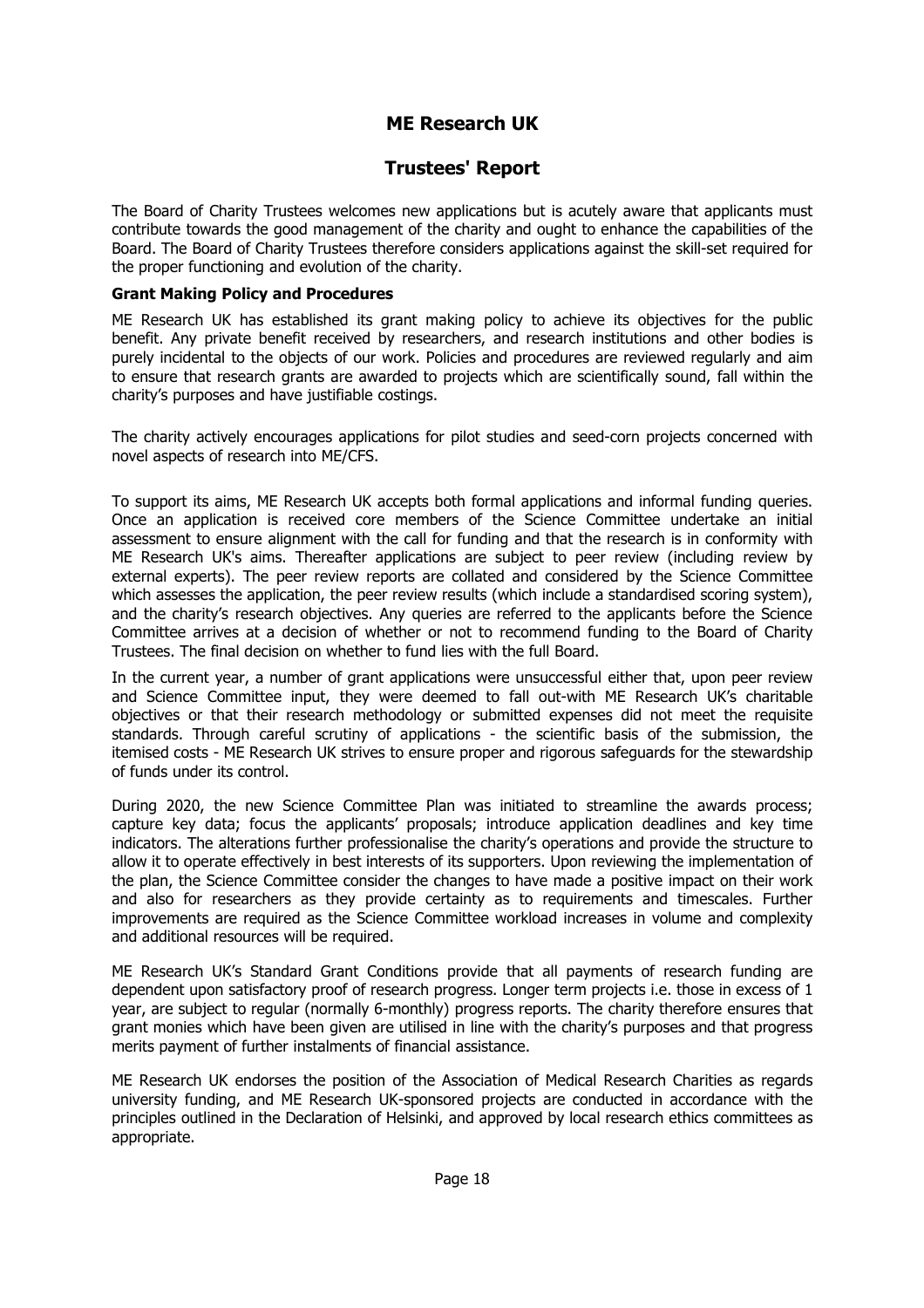### **Trustees' Report**

On PhD funding, applications must be made via the Institution concerned to ensure charity funds are protected.

ME Research UK does not agree to fund research without having sufficient funds available to satisfy its liabilities.

#### **Grant Making Objectives**

Through funding studies at recognised Institutions worldwide, ME Research UK funded-projects enrich the scientific literature of ME/CFS and have the ultimate aim of helping those affected directly or indirectly by ME/CFS and those who may develop ME/CFS in the future. The research we fund helps lay the foundation for further research in an area that is under-represented in scientific research and where replicated and larger scale studies are rare. ME Research UK believes that, by providing albeit small scale funding to research projects, momentum will build and lead ultimately to large scale research through the involvement of major governmental and private philanthropic bodies. Once the mechanisms of the illness are understood, more effective treatment and ultimately hopefully a cure will follow.

ME Research UK, through its website, publications, attendance at conferences and contacts worldwide, invites applications for research grants. Having the name of the charity noted in the 'Funding Acknowledgment' section of scientific papers is an important way of bringing ME Research UK to the attention of other scientists. In the current year, all the projects accepted for funding were the result of our 'Call for Funding Applications' which went to researchers across the world. Full applications received are peer reviewed by independent researchers with specialist knowledge of the area, subject to the funding requested.

ME Research UK only funds projects at established institutions – such as universities, research centres and NHS hospitals (or equivalent overseas) – to ensure that, in the case of non-compliance with the terms of the research award, charity funds are protected and recoverable. Research grant instalments are normally paid only upon receipt of regular progress reports, which are reviewed against the requirements of the prevailing research award by the Research & Communications Director.

By careful, structured and objective consideration of applications and a prudent approach to payment of research monies, ME Research UK ensures high standards of care of the funds entrusted to it. Details of the application process, together with relevant forms are available on the charity's website – www.meresearch.org.uk

#### **Monitoring Achievement**

Research is assessed by the completion of approved research projects within the planned timescale for the project and of publication of the results in peer-reviewed journals. Longer-term consequences of the research are more difficult to assess but published papers build a critical mass of information in the scientific literature. In addition, our funding lays the foundation for future work by allowing researchers to acquire pilot data on which to base applications to larger, often governmental, funding bodies. ME Research UK strives to repeat the success of Prof. Julia Newton, Dr Wan Ng and colleagues at Newcastle University who, in 2012, were awarded almost £1 million by the UK's Medical Research Council. Their successful application for funding was under a call for 'Understanding the Mechanisms of CFS/ME' and resulted in funding for two biomedical projects. At the time, Prof. Newton acknowledged ME Research UK for providing "the pilot/seed corn funding for four distinct projects from 2006 to 2011, which have allowed us to accumulate the data on which these successful applications to the MRC were based".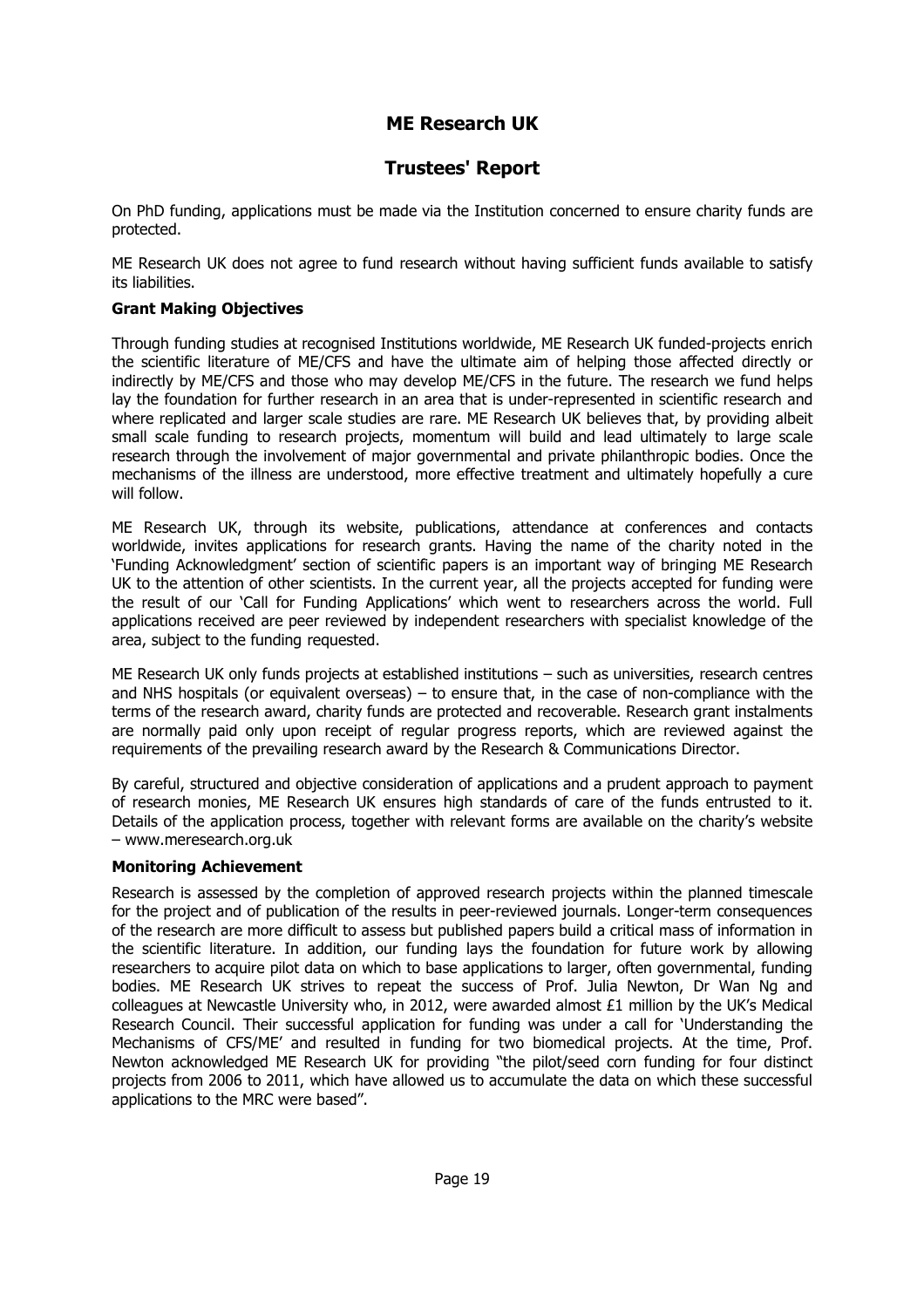### **Trustees' Report**

The Trustees monitor closely the feedback from Breakthrough and the data on uptake and use of Facebook and Breakthrough. It would appear that there is a strong demand for impartial, informed scientific comment in the sphere of ME/CFS.

#### **Accounting Matters**

#### **Donated Facilities and Services**

It is estimated that approximately 1661.5 voluntary hours were donated by members i.e. the Trustees of ME Research UK, and 57.5 voluntary hours were donated by others (most notably by peer-reviewers and members of our Science Committee to whom ME Research UK owes a great debt for their insightful input).

The charity continued to take advantage of donation facilities from Microsoft, Google Ads, and the SAGE Foundation. The value of these donations in kind was approximately £40,000 and has been recognised in the accounts - the calculated 'cost' of the advertising of \$54,521.63 (£39,855.52) is included in expenditure on raising funds.

#### **Key Management Personnel Remuneration**

The Trustees consider key management to be the Board of Charity Trustees, in terms of setting strategy and policy and in assessing risk and responsibility for these matters rests with the Board.

No Trustee received any remuneration directly from the charity: other than approved expenses. Details of remuneration and expenses are disclosed in note 10 to the financial statements.

Trustee, Dr Eleanor Roberts is director/proprietrix of Beeline Science Communications Ltd which, due to departure of ME Research UK's Science & Engagement Director, was contracted to provide additional writing capacity aligned to a specific agreed schedule of work to the charity due to pressing need. Dr Roberts was not involved in any decisions regarding the awarding of the contract and appropriate declarations of Conflict of Interest were made.

#### **Financial Review**

The total funds held at the year-end were £1,616,136 (2020: £1,709,009), including £754,779 of restricted funds (2020: £1,180,434). These funds are further explained at note 21.

The charity continues to rely on the generous donations of its supporters - as detailed in Note 3 to the accounts. The amount of charitable activity funded during the period is set out in Note 7 to the accounts, and the charities assets and liabilities are detailed in the Balance Sheet presented on page 30.

Given OSCR's recommendations for limitation of Trustees' liability insurance, our financial policy remains as it has always been, namely that no new projects be initiated until the necessary funds to complete them are secure and in place in the charity's bank accounts. This ensures that, for research project purposes, the charity assets will always be in excess of its liabilities. In this regard, the charity aims to be regarded as a sound partner in any project award and therefore to ensure a high level of trust between funding agencies. For non-restricted funds, the Trustees remain prudent in their outlook.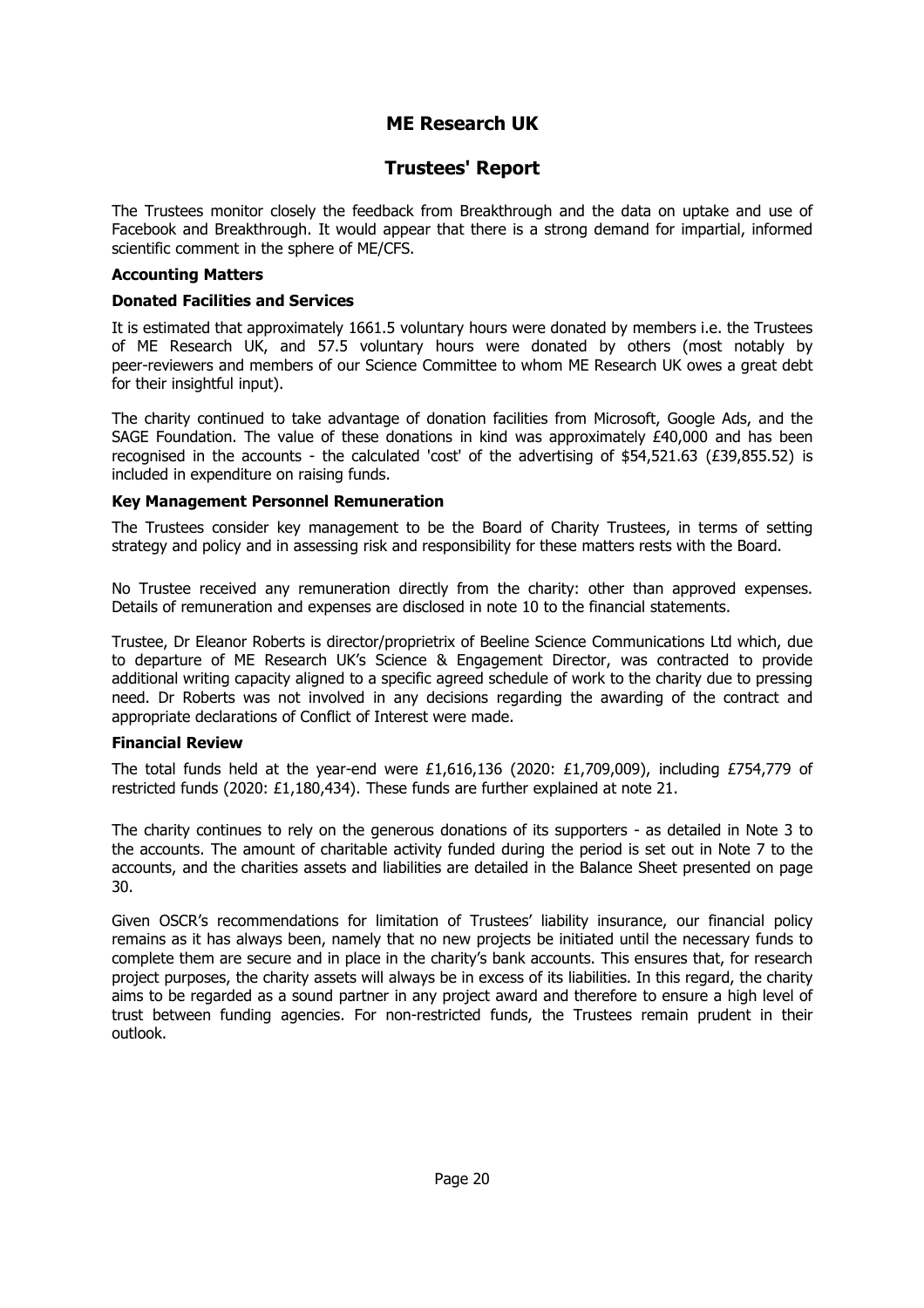### **Trustees' Report**

#### **Plans for Future Period**

The need for high quality ME research has been highlighted by the NICE process which stood squarely on the availability and standard of research to allow for the illness to be characterised, understood, and appropriate recommendations made to healthcare professionals. At the core of ME Research UK's work stands the ambition to fund such research - research which has the capacity to alter fundamentally our understanding of the illness and lead ultimately to change in patient outcomes. This has two strands, that the charity is able to offer grants of sufficient size and number to facilitate such research and that applications to ME Research UK are forthcoming from a diverse range of applicants world-wide. To this end, the charity plans to expand its capacity to engage effectively with current supporters and attract new ones on the basis of the work the charity does and thus grow its financial base. This will encompass greater research writing capacity and communications intelligence which, in turn, will advertise the charity's professionalism and funding availability to researchers globally. In addition, the PhD-level research planned, will attract new, young researchers into ME/CFS research and a point where there has never been more activity in the field and when the researchers are choosing which specialism to chose as a career. The next 12 months will see ME Research UK expand its scope and capacity at a time when its portfolio of research has never been so healthy and when its ambitions have never been so high.

#### **Risk Management**

The Board of Charity Trustees has considered the major risks to which the charity is exposed and has reviewed those risks and established procedures to manage them. At their meeting on 8th Oct 2021, the Trustees adopted an updated Risk Register and the items recorded therein will remain under scrutiny.

The principle risks faced by the charity lie in continued reliance on the generosity of individual donors for income and, in the case of operational risks, from ineffective grant making and the ability of the charity to make grants, which fulfil its objectives.

It is fully anticipated that opportunities for active fundraising activity by supporters will recover albeit slowly in 2021/22; there will be (and is) increased competition between charities for donations and trust funders will see income squeezed due to anticipated challenges cause by the pandemic. These risks are containable given the financial strength of the charity both in terms of assets and in terms of low running costs.

As scientific research is largely ineligible for funding support from certain bodies, e.g. the National Lottery, and as other bodies, notably companies, prefer to support 'community based projects', ME Research UK must rely mainly on voluntary donations. The charity strives to encourage active fundraising by facilitating giving through multiple on-line platforms; supporting individual and group projects (such as Walk for ME); and by forging strong links with fundraisers. The Trustees will bolster the current fundraising model by expanding marketing activities to ensure the work of the charity and fundraising opportunities are projected as widely as possible.

The operational risk from ineffective research is managed by retaining staff, peer reviewers and Science Committee members who understand the science and research methodologies behind research. The Trustees are aware that biomedical research is expensive and that the grants provided will be insufficient for large-scale research, which is why pilot studies and seed-corn projects concerned with novel aspects of research into ME/CFS are the focus of our work. ME Research UK is open to working cooperatively with other bodies to promote high quality research into ME/CFS.

Through collaboration and skillful targeting of resources, the Trustees ensure that maximum benefit flows from funds invested and that the aims of the charity are fulfilled.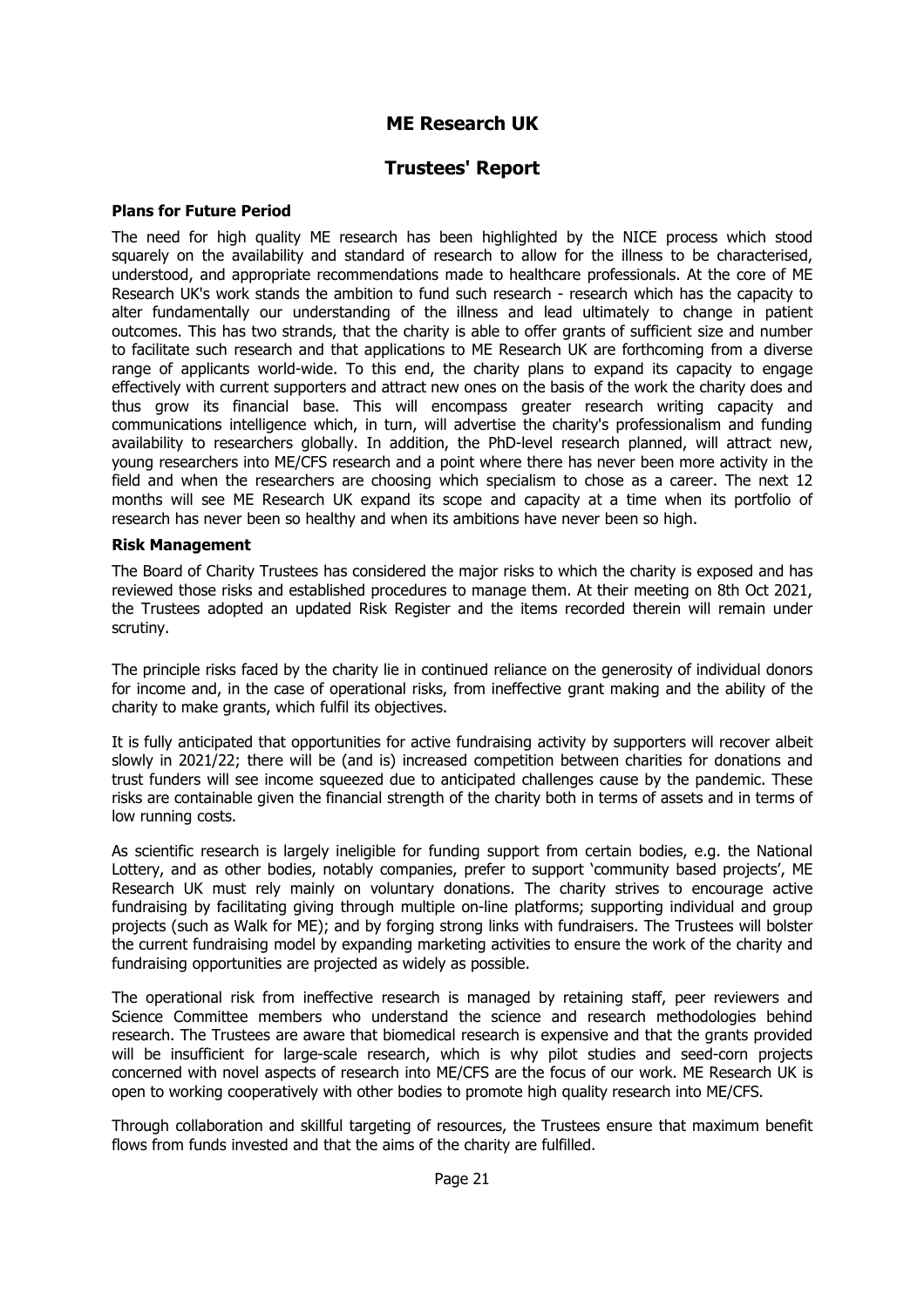### **Trustees' Report**

#### **Charity Test**

The Trustees are mindful of the continuing legal duty to fulfil the charity test under the 2005 Act.

It is considered that the charity fulfils the 'public benefit' test both directly, by the provision of research grants to institutions, and also indirectly, through the dissemination of research outcomes, news and analysis to the general public and by the provision of information via our website, Facebook and meetings. Our staff are also available to answer queries from members of the public by both telephone and e-mail. There are no identifiable disbenefits in the acts of the charity or any concerns relating to private benefit.

There are considered to be no restrictive elements in the provision of information in that the Charity's website and Facebook page are freely accessible to the general public without registration and the biannual magazine 'Breakthrough' is provided completely free of charge to any individual or group which requests copies.

Access to grants is via an open grant application system where the merits of the application are judged in a peer-reviewed system based on scientific merit. The results of ME Research UK funded projects are published, enabling the wider scientific community to enjoy the benefits of the results.

Due to the nature of biomedical scientific research, there is necessarily a limited pool of potential recipient institutions; scientific research requires trained staff, appropriate facilities and administrative support. ME Research UK, however, is committed to stimulating new research into ME/CFS; encouraging scientists to enter the field; and increasing the published research base on the illness.

The Trustees keep under review the level of still to be utilised funds, and it ought to be noted that the charity does not undertake to fund research until the funds have been raised and that payment of successful grants is made to the recipient Institution in instalments. In addition, grant requests are impossible to predict, and so funds may accumulate unavoidably until suitable applications come to the charity. The Trustees continue to monitor the situation and have, and will continue to, take all opportunities to source new project opportunities.

#### **Reserves Policy**

Transfers are made from unrestricted funds to ensure that sufficient is held in restricted funds to cover the charity's grant making obligations, and to effect minor adjustments.

The Trustees have also reviewed their Reserves Policy by examining income, expenditure and risk factors prior to implementing the results.

As the Trustees do not commit to funding research projects until the full costs have been raised, the Trustees minimise financial risk. Trustees continue to monitor their Reserves Policy in implementation of OSCR's general advice to Scottish charities. Within Unrestricted Funds, three months' operating expenses (£30,000) are identified as a financial reserve. Surplus funds beyond this level are available for immediate utilisation to fund research.

In recent years, surplus revenues have accumulated as the Trustees seek relevant research projects worldwide and the level of funds held has been augmented by inflow of larger donations from trusts/charities and executry income.

There are no significant doubts as to the charity's ability to continue as a going concern.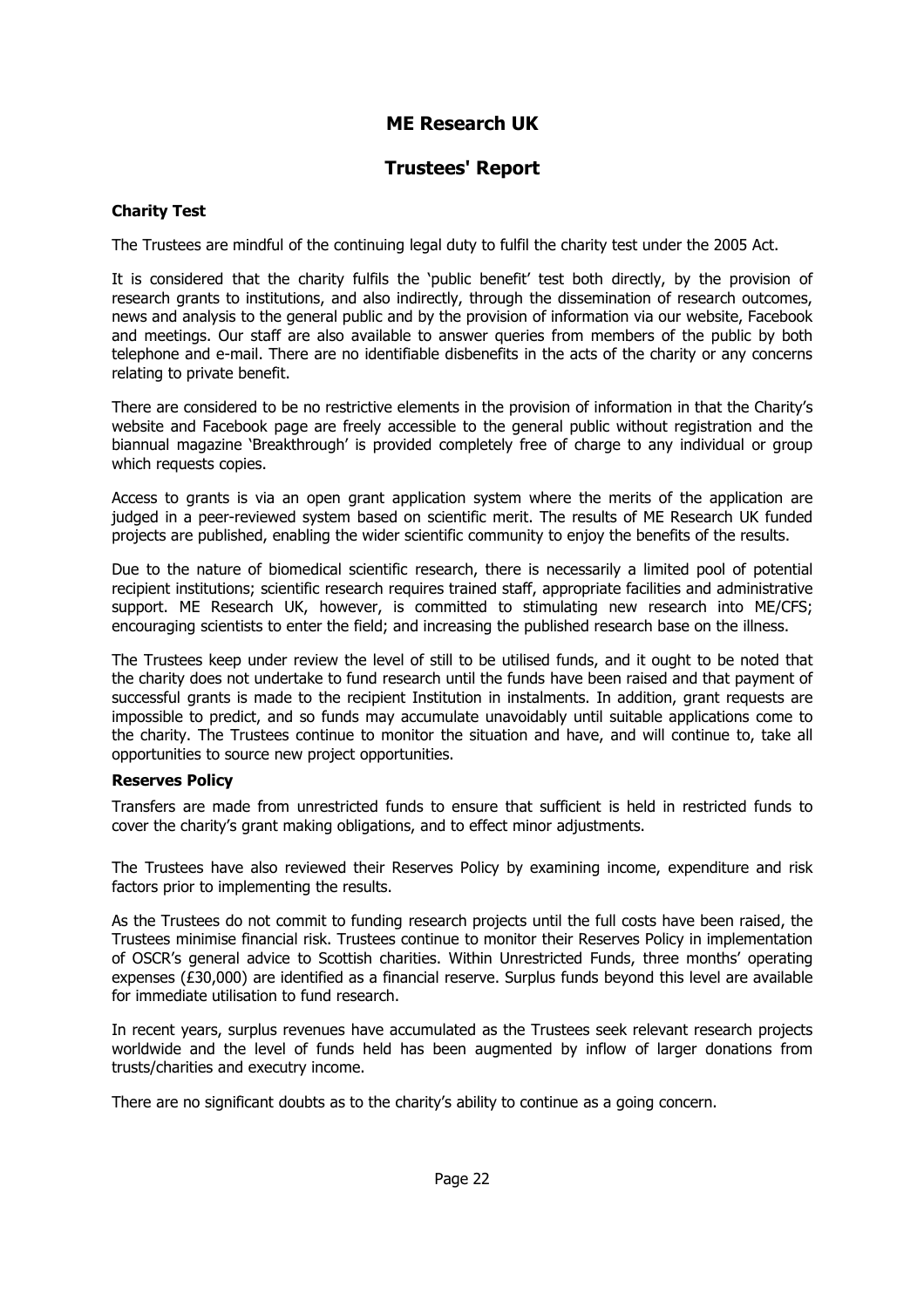### **Trustees' Report**

#### **Investment Policy**

The Trustees adopted an Investment Policy at their meeting in January 2021. This policy is reviewable on an annual basis and this will include a report on investment returns.

Funds arising from investments are insufficient to make a material contribution to charity assets and are incidental to the charity's operation.

ME Research UK is a small charity with limited resources, the majority of which are dedicated to funding research commitments. The timing of payments to settle commitments is outwith the control of the charity.

As the timing of payments to settle research commitments is not within the control of the charity, our policy is to hold the vast majority of charity funds in cash on short-term deposit to be readily available but to seek to maximise the return. Thus, the vast majority of funds held is invested in UK banks and building societies to a) earn a competitive rate of interest on funds until they are required for use and b) to maximise deposit protection under the Financial Services Compensation Scheme.

On cash deposits, interest rates are such that growth in excess of inflation (RPI) is not possible without excessive risk or overly lengthy notice periods. The Trustees aim for a competitive rate given market conditions and need for liquidity.

As charity reserves are held on a longer basis (albeit that the investments can be traded on a daily basis), the Trustees mandated a balanced approach between income and capital growth be adopted. The Trustees wished to maintain the capital value of these Investment Funds at least in line with inflation.

Ideally, the charity's investment objective is for capital growth in excess of inflation (RPI) and a stable, growing income stream. The charity seeks to produce the best financial return within an acceptable level of risk – namely low to medium level of risk. This balances the need to generate income from investments in the short term with the requirement for longer-term growth in the value of the portfolio.

The charity's reserves are held in Charifund and Charibond investments managed actively by M&G.

#### **Disclosure of information to auditor**

Each trustee has taken steps that they ought to have taken as a trustee in order to make themselves aware of any relevant audit information and to establish that the charity's auditor is aware of that information. The trustees confirm that there is no relevant information that they know of and of which they know the auditor is unaware.

The Annual Report was approved by the Trustees of the Charity on 19th April 2022 and signed on its behalf by:

...........................................

Mrs Jan McKendrick Secretary/Trustee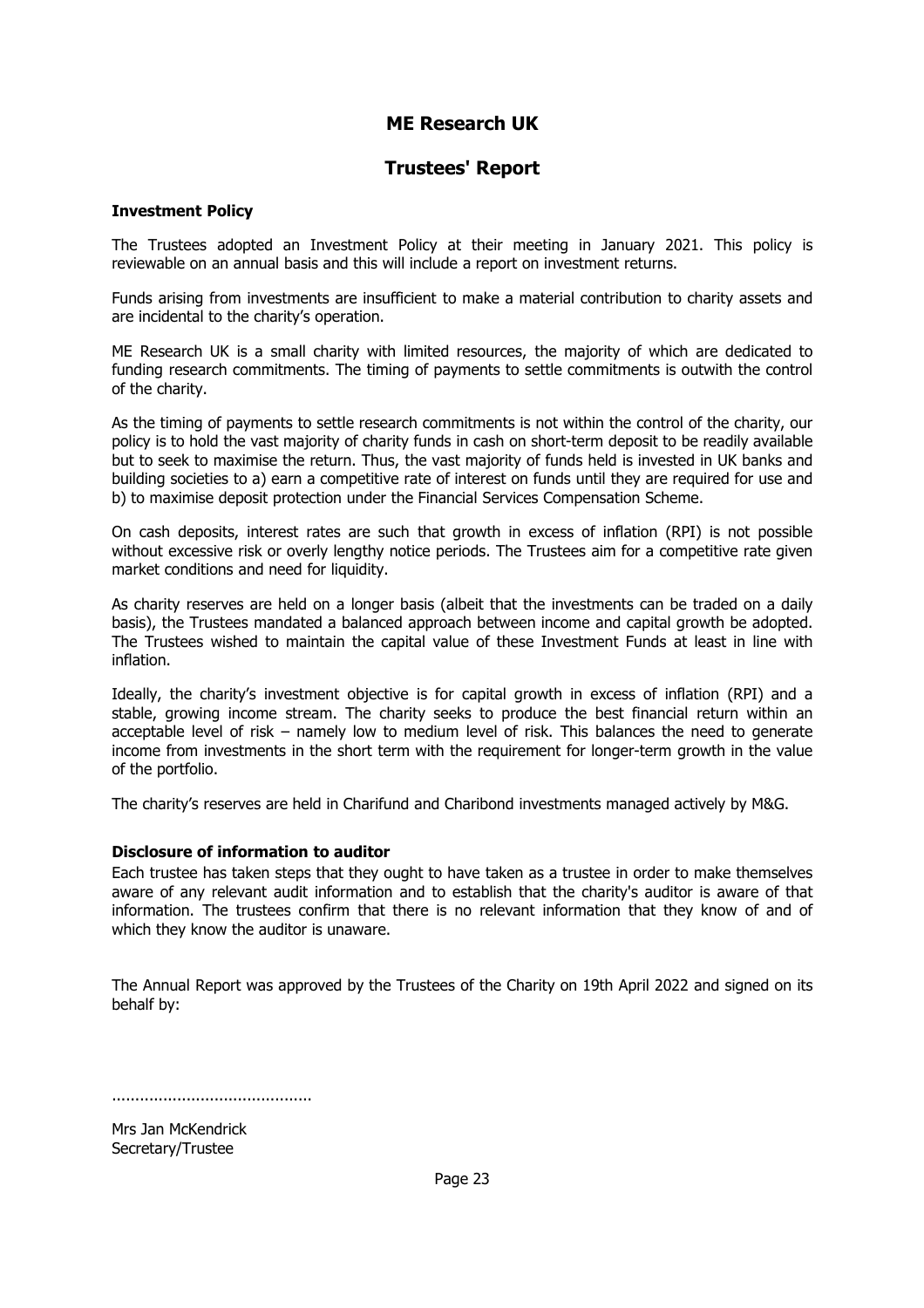### **Statement of Trustees' Responsibilities**

The Trustees are responsible for preparing the Trustees' Annual Report and the financial statements in accordance with the United Kingdom Accounting Standards (United Kingdom Generally Accepted Accounting Practice) and applicable law and regulations.

The law applicable to charities in Scotland requires the Trustees to prepare financial statements for each financial year which give a true and fair view of the state of affairs of the charity and of its incoming resources and application of resources, including its income and expenditure, for that period. In preparing these financial statements, the Trustees are required to:

- select suitable accounting policies and apply them consistently;
- observe the methods and principles in the Charities SORP;
- make judgements and estimates that are reasonable and prudent;
- state whether applicable UK Accounting Standards have been followed, subject to any material departures disclosed and explained in the financial statements; and
- prepare the financial statements on the going concern basis unless it is inappropriate to presume that the charity will continue in business.

The Trustees are responsible for keeping adequate accounting records that are sufficient to show and explain the charity's transactions and disclose with reasonable accuracy at any time the financial position of the charity and enable them to ensure that the financial statements comply with the Charities and Trustee Investment (Scotland) Act 2005, regulation 8 of the Charities Accounts (Scotland) Regulations 2006 (as amended) and the provisions of the Constitution. They are also responsible for safeguarding the assets of the charity and hence for taking reasonable steps for the prevention and detection of fraud and other irregularities.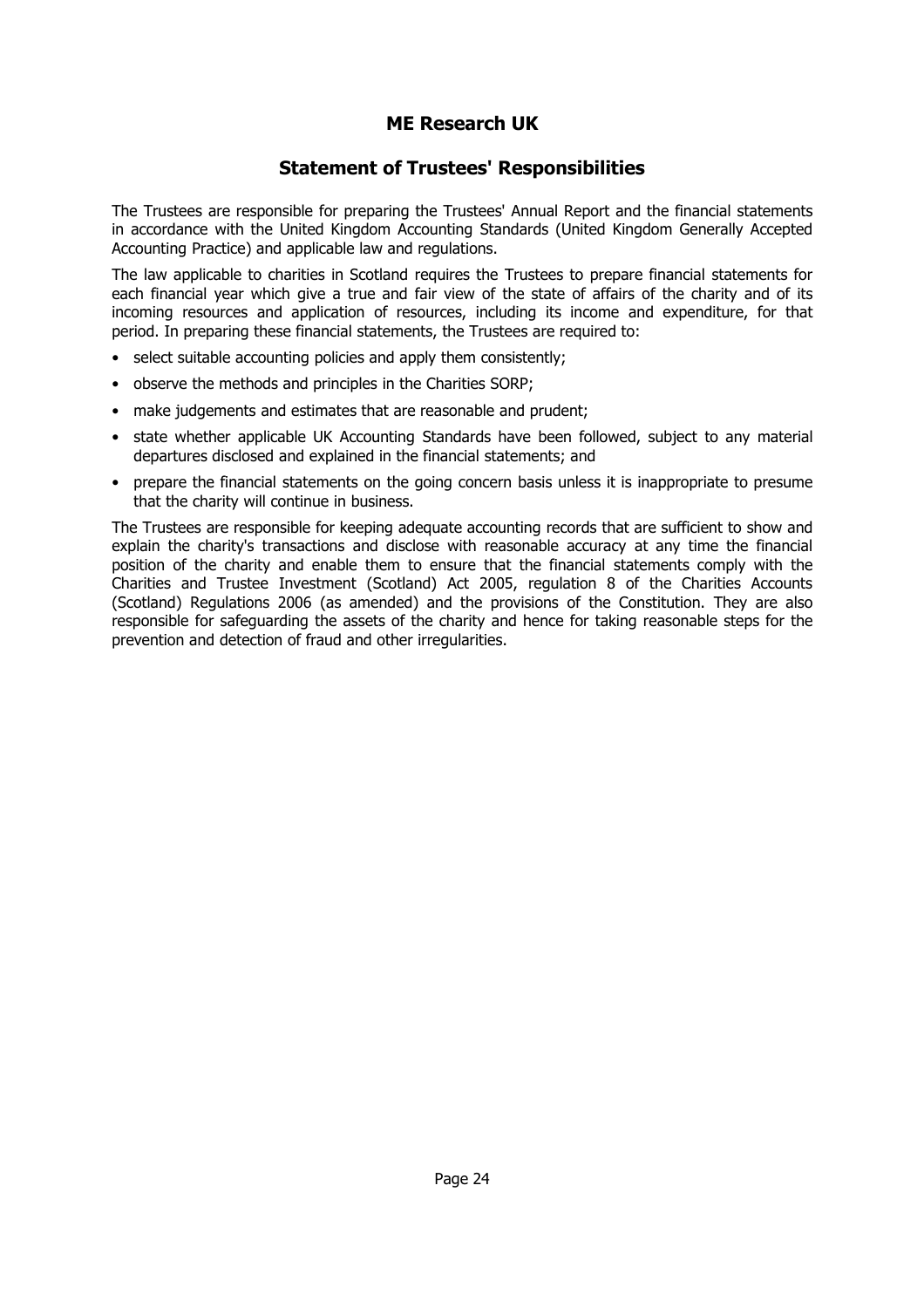### **Independent Auditor's Report to the Members of ME Research UK**

#### **Opinion**

We have audited the financial statements of ME Research UK (the 'charity') for the year ended 31 October 2021, which comprise the Statement of Financial Activities, Balance Sheet, Statement of Cash Flows, and Notes to the Financial Statements, including a summary of significant accounting policies. The financial reporting framework that has been applied in their preparation is United Kingdom Accounting Standards, comprising Charities SORP - FRS 102 'The Financial Reporting Standard applicable in the UK and Republic of Ireland' and applicable law (United Kingdom Generally Accepted Accounting Practice).

In our opinion the financial statements:

- give a true and fair view of the state of the charity's affairs as at 31 October 2021 and of its results for the year then ended;
- have been properly prepared in accordance with United Kingdom Generally Accepted Accounting Practice; and
- have been prepared in accordance with the requirements of the Charities and Trustee Investment (Scotland) Act 2005 and regulation 8 of the Charities Accounts (Scotland) Regulations 2006 (as amended).

#### **Basis for opinion**

We conducted our audit in accordance with International Standards on Auditing (UK) (ISAs (UK)) and applicable law. Our responsibilities under those standards are further described in the Auditor's responsibilities for the audit of the financial statements section of our report. We are independent of the charity in accordance with the ethical requirements that are relevant to our audit of the financial statements in the UK, including the FRC's Ethical Standard, and we have fulfilled our other ethical responsibilities in accordance with these requirements. We believe that the audit evidence we have obtained is sufficient and appropriate to provide a basis for our opinion.

#### **Conclusions relating to going concern**

In auditing the financial statements, we have concluded that the trustees' use of the going concern basis of accounting in the preparation of the financial statements is appropriate.

Based on the work we have performed, we have not identified any material uncertainties relating to events or conditions that, individually or collectively, may cast significant doubt on the charity's ability to continue as a going concern for a period of at least twelve months from when the financial statements are authorised for issue.

Our responsibilities and the responsibilities of the trustees with respect to going concern are described in the relevant sections of this report.

#### **Other information**

The trustees are responsible for the other information. The other information comprises the information included in the annual report, other than the financial statements and our auditor's report thereon. Our opinion on the financial statements does not cover the other information and, except to the extent otherwise explicitly stated in our report, we do not express any form of assurance conclusion thereon.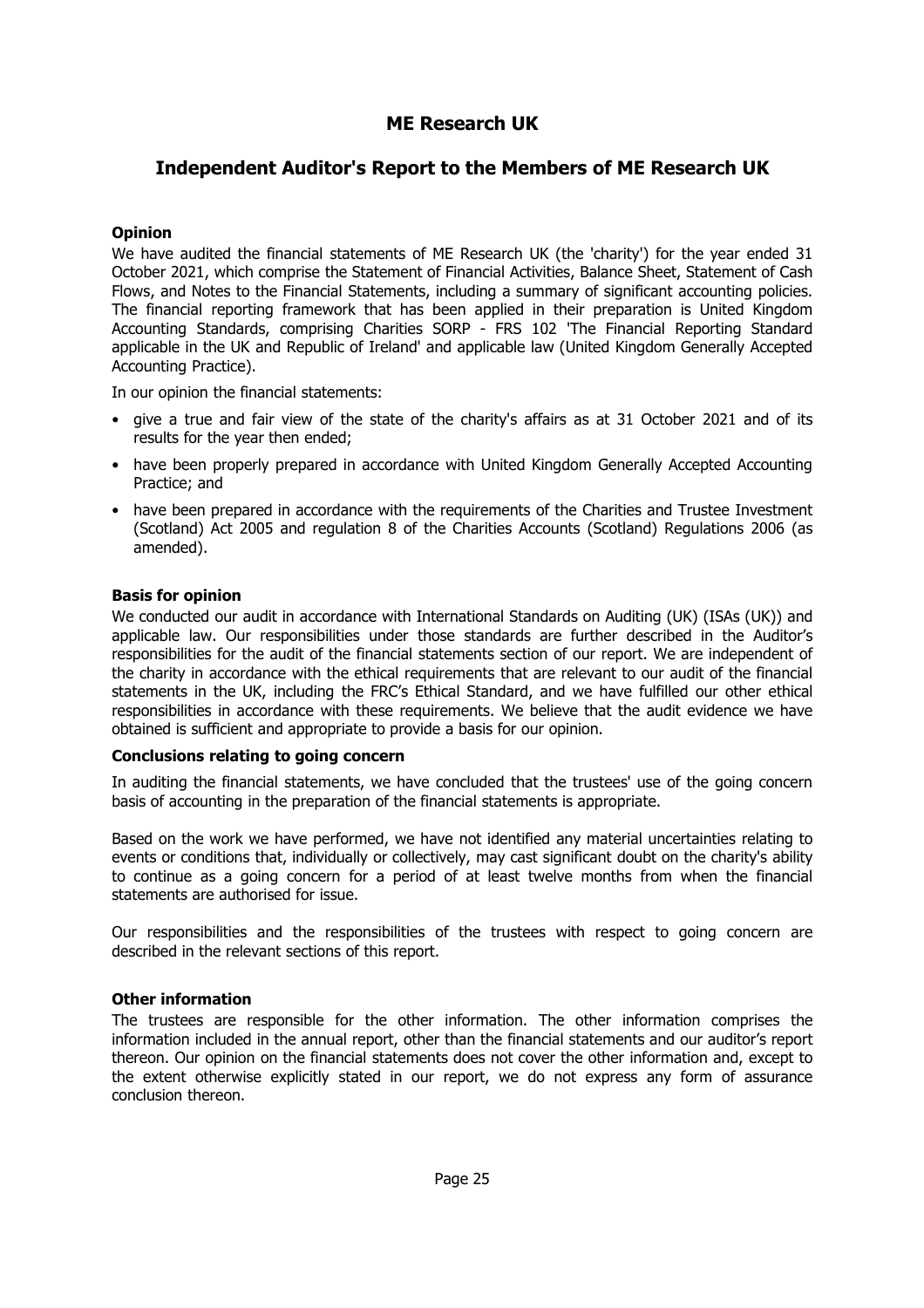### **Independent Auditor's Report to the Members of ME Research UK**

In connection with our audit of the financial statements, our responsibility is to read the other information and, in doing so, consider whether the other information is materially inconsistent with the financial statements or our knowledge obtained in the audit or otherwise appears to be materially misstated. If we identify such material inconsistencies or apparent material misstatements, we are required to determine whether there is a material misstatement in the financial statements or a material misstatement of the other information. If, based on the work we have performed, we conclude that there is a material misstatement of this other information, we are required to report that fact.

We have nothing to report in this regard.

#### **Matters on which we are required to report by exception**

In the light of our knowledge and understanding of the charity and its environment obtained in the course of the audit, we have not identified material misstatements in the Trustees' Report.

We have nothing to report in respect of the following matters where the Charities Accounts (Scotland) Regulation 2006 (as amended) requires us to report to you if, in our opinion:

- adequate accounting records have not been kept, or returns adequate for our audit have not been received from branches not visited by us; or
- the financial statements are not in agreement with the accounting records and returns; or
- certain disclosures of trustees remuneration specified by law are not made; or
- we have not received all the information and explanations we require for our audit.

#### **Responsibilities of trustees**

As explained more fully in the Statement of Trustees' Responsibilities [set out on page 24], the trustees are responsible for the preparation of the financial statements and for being satisfied that they give a true and fair view, and for such internal control as the trustees determine is necessary to enable the preparation of financial statements that are free from material misstatement, whether due to fraud or error.

In preparing the financial statements, the trustees are responsible for assessing the charity's ability to continue as a going concern, disclosing, as applicable, matters related to going concern and using the going concern basis of accounting unless the trustees either intend to liquidate the charity or to cease operations, or have no realistic alternative but to do so.

#### **Auditor's responsibilities for the audit of the financial statements**

Our objectives are to obtain reasonable assurance about whether the financial statements as a whole are free from material misstatement, whether due to fraud or error, and to issue an auditor's report that includes our opinion. Reasonable assurance is a high level of assurance, but is not a guarantee that an audit conducted in accordance with ISAs (UK) will always detect a material misstatement when it exists. Misstatements can arise from fraud or error and are considered material if, individually or in the aggregate, they could reasonably be expected to influence the economic decision of users taken on the basis of these financial statements.

#### **Extent to which the audit was considered capable of detecting irregularities, including fraud**

We identify and assess the risks of material misstatement of the financial statements, whether due to fraud or error, and then design and perform audit procedures responsive to those risks, including obtaining audit evidence that is sufficient and appropriate to provide a basis for our opinion.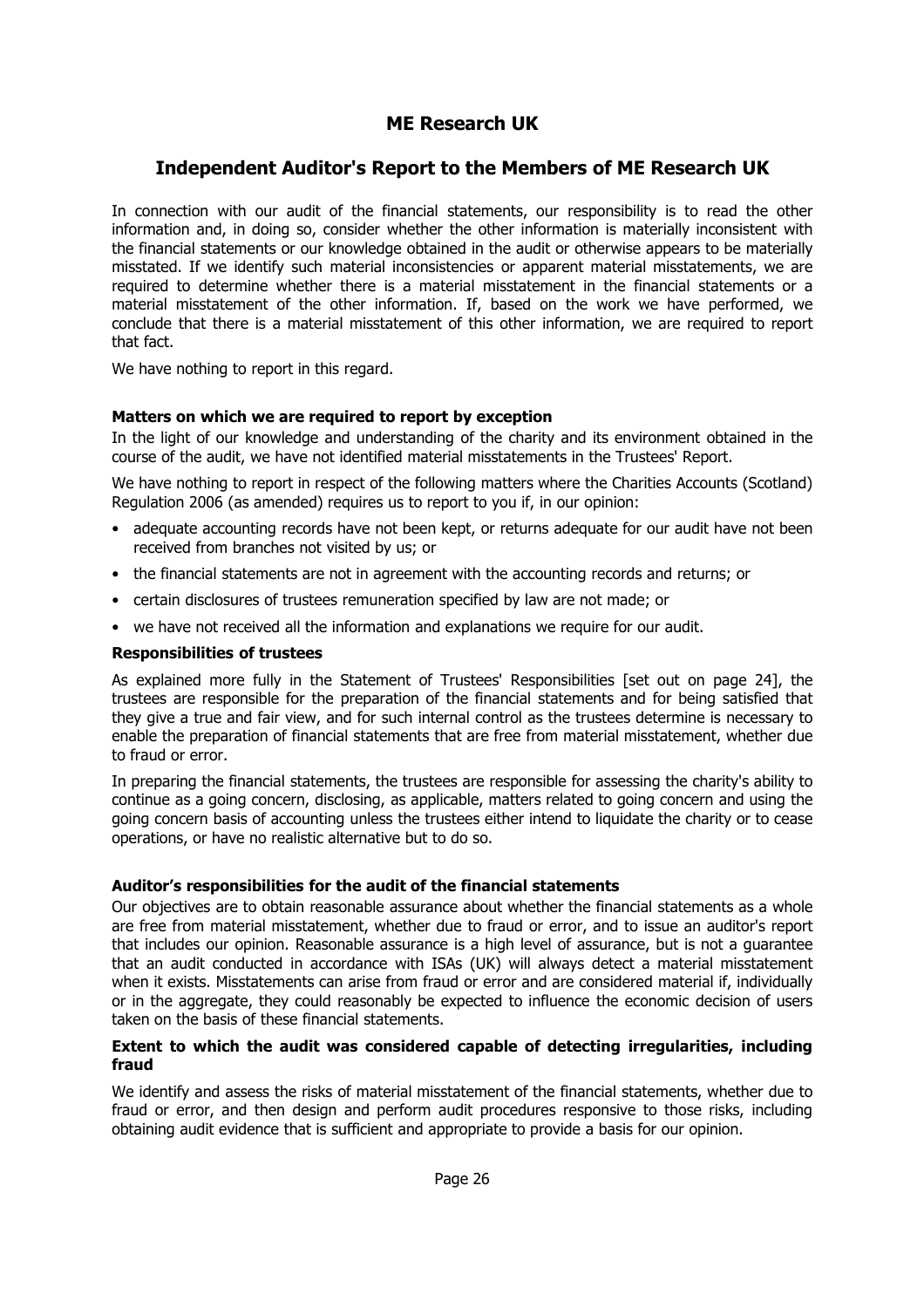### **Independent Auditor's Report to the Members of ME Research UK**

#### **Identifying and assessing potential risks related to irregularities**

Irregularities, including fraud, are instances of non-compliance with laws and regulations. We design procedures in line with our responsibilities, outlined above, to detect material misstatements in respect of irregularities, including fraud. The extent to which our procedures are capable of detecting irregularities, including fraud is detailed below:

- the nature of the regulated sector, control environment and understanding of the entity including, but not restricted to, the understanding that the trustees are not remunerated, and the prevalence of fraud in the sector especially in the current uncertain economic environment;
- results of our enquiries of trustees about their own identification and assessment of the risks of irregularities;
- any matters we identified having obtained and reviewed the Charity's documentation of their policies and procedures relating to:
	- identifying, evaluating and complying with laws and regulations and whether they were aware of any instances of non-compliance;
	- detecting and responding to the risks of fraud and whether they have knowledge of any actual, suspected or alleged fraud;
	- the internal controls established to mitigate risks of fraud or non-compliance with laws and regulations;
- the matters discussed among the audit engagement team regarding how and where fraud might occur in the financial statements and any potential indicators of fraud.

As a result of these procedures, we considered the opportunities that may exist within the organisation for fraud and identified the greatest potential for fraud in relation to revenue recognition. In common with all audits under ISAs (UK), we are also required to perform specific procedures to respond to the risk of management override.

We also obtained an understanding of the legal and regulatory frameworks that the Charity operates in, focusing on provisions of those laws and regulations that had a direct effect on the determination of material amounts and disclosures in the financial statements. The key laws and regulations we considered in this context included the charity's own constitution, and various charity-specific legislation, including The Charities and Trustee Investment (Scotland) Act 2005.

Our procedures to respond to risks identified included the following:

- reviewing the financial statement disclosures and testing to supporting documentation to assess compliance with provisions of relevant laws and regulations described as having a direct effect on the financial statements;
- enquiring of Trustees concerning actual and potential litigation and claims;
- performing analytical procedures to identify any unusual or unexpected relationships that may indicate risks of material misstatement due to fraud;
- reading minutes of meetings of those charged with governance;
- tested a sample of income for understatement and other relevant audit procedures while consideration was given to revenue recognition;
- tested a sample of expenditure for overstatement and other relevant procedures;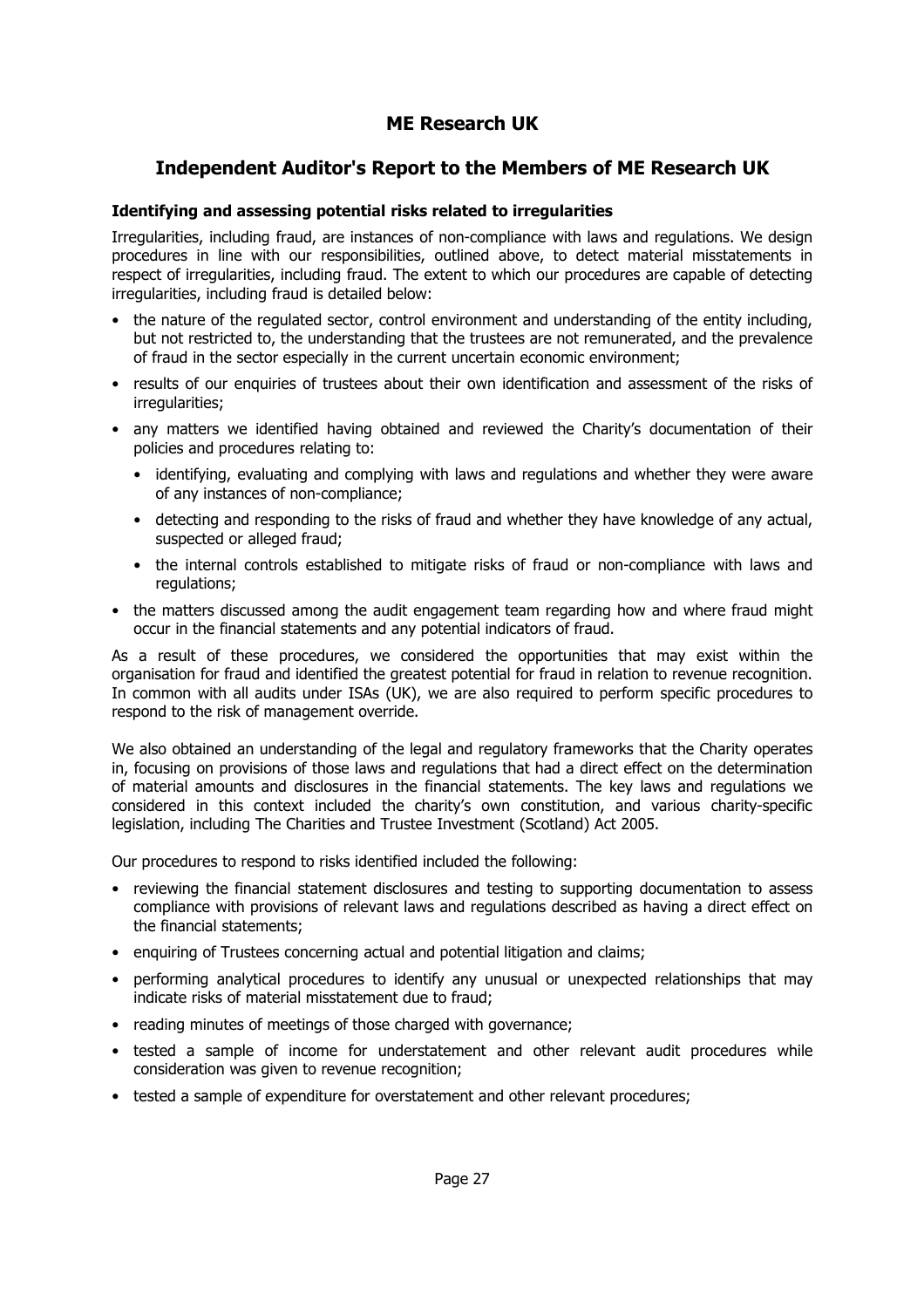### **Independent Auditor's Report to the Members of ME Research UK**

• in addressing the risk of fraud through management override of controls, testing the appropriateness of journal entries and other adjustments; assessing whether the judgements made in making accounting estimates are indicative of a potential bias; and evaluating the business rationale of any significant transactions that are unusual or outside the normal course of business.

We also communicated relevant identified laws and regulations and potential fraud risks to all engagement team members and remained alert to any indications of fraud or non-compliance with laws and regulations throughout the audit.

Due to the inherent limitations of an audit, there is an unavoidable risk that we may not have detected some material misstatements in the financial statements, even though we have properly planned and performed our audit in accordance with auditing standards. For example, as with any audit, there remained a higher risk of non-detection of irregularities, as these may involve collusion, forgery, intentional omissions, misrepresentations, or the override of internal controls. We are not responsible for preventing fraud or non-compliance with laws and regulations and cannot be expected to detect all fraud and non-compliance with laws and regulations.

A further description of our responsibilities for the audit of the financial statements is located on the Financial Reporting Council's website at www.frc.org.uk/auditorsresponsibilities. This description forms part of our auditor's report.

#### **Use of our report**

This report is made solely to the charity's trustees, as a body, in accordance with Section 44 (1)(c) of the Charities and Trustee Investment (Scotland) Act 2005 and Regulation 10 of the Charities Accounts (Scotland) Regulations 2006 (as amended). Our audit work has been undertaken so that we might state to the charity's trustees those matters we are required to state to them in an auditor's report and for no other purpose. To the fullest extent permitted by law, we do not accept or assume responsibility to anyone other than the charity and its trustees as a body, for our audit work, for this report, or for the opinions we have formed.

...................................... Morris & Young, Statutory Auditor Eligible to act as an auditor in terms of section 1212 of the Companies Act 2006 Chartered Accountants 6 Atholl Crescent PERTH PH1 5JN

Date:..............................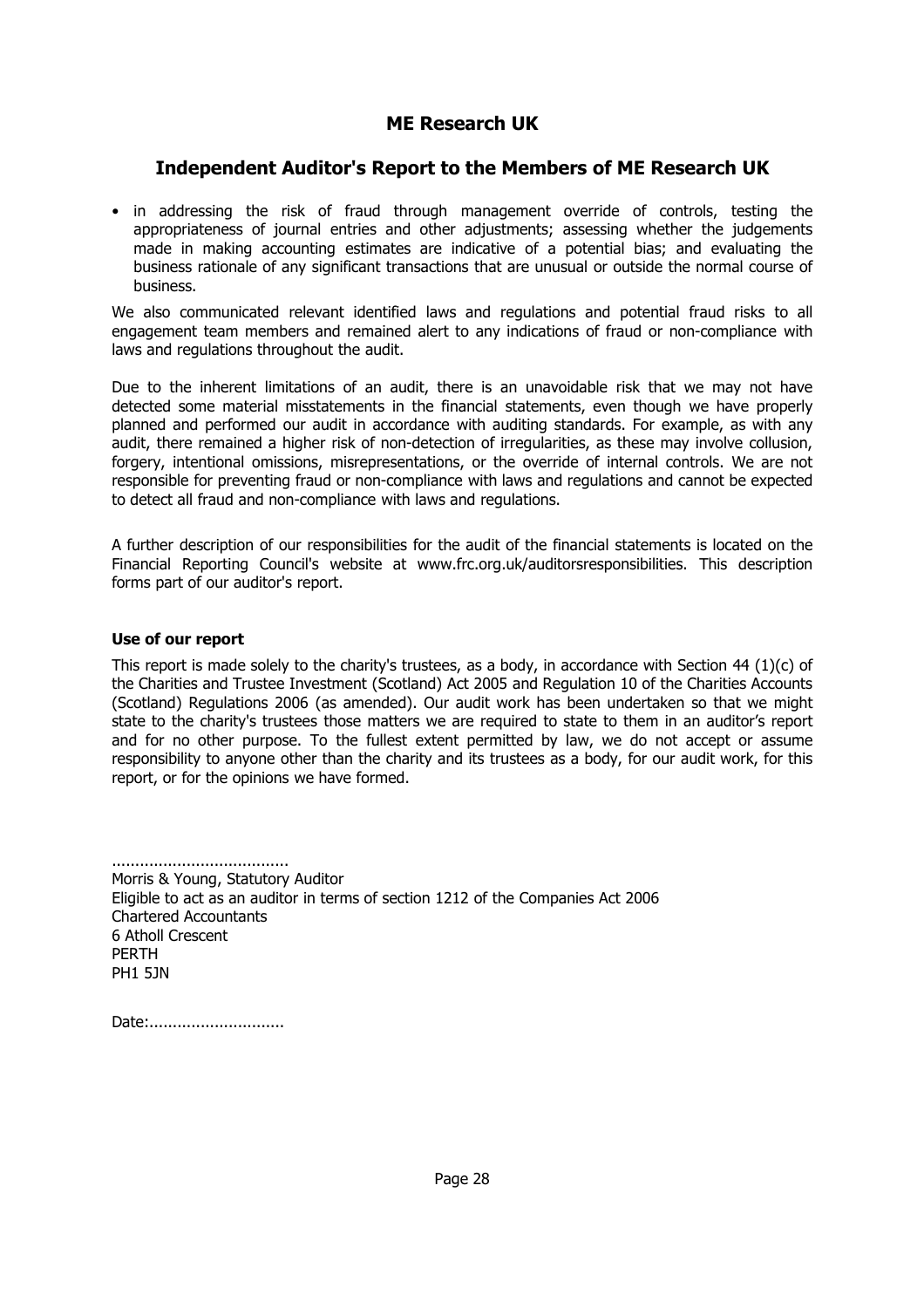## **Statement of Financial Activities for the Year Ended <sup>31</sup> October <sup>2021</sup>** (Including Income and Expenditure Account and Statement of Total Recognised Gains and Losses)<br>-

|                                    | <b>Note</b>    | <b>Unrestricted</b><br>funds<br>£ | <b>Restricted</b><br>funds<br>£ | <b>Total</b><br>2021<br>£ | <b>Unrestricted</b><br>funds<br>£ | <b>Restricted</b><br>funds<br>£ | <b>Total</b><br>2020<br>£ |
|------------------------------------|----------------|-----------------------------------|---------------------------------|---------------------------|-----------------------------------|---------------------------------|---------------------------|
| <b>Income and Endowments from:</b> |                |                                   |                                 |                           |                                   |                                 |                           |
| Donations and legacies             | 3              | 441,472                           | 152,738                         | 594,210                   | 250,178                           | 475,515                         | 725,693                   |
| Other trading activities           | 4              | 8,488                             |                                 | 8,488                     | 7,091                             |                                 | 7,091                     |
| Investment income                  | 5              | 3,625                             | 5,829                           | 9,454                     | 4,281                             | 7,671                           | 11,952                    |
| Total Income                       |                | 453,585                           | 158,567                         | 612,152                   | 261,550                           | 483,186                         | 744,736                   |
| <b>Expenditure on:</b>             |                |                                   |                                 |                           |                                   |                                 |                           |
| Raising funds                      | 6              | (59,099)                          | (113)                           | (59, 212)                 | (71, 255)                         | (25)                            | (71, 280)                 |
| Charitable activities              | $\overline{7}$ | (70,009)                          | (584,109)                       | (654,118)                 | (105, 645)                        | (220,862)                       | (326,507)                 |
| <b>Total Expenditure</b>           |                | (129, 108)                        | (584, 222)                      | (713, 330)                | (176,900)                         | (220, 887)                      | (397, 787)                |
| Gain/(loss) on investment assets   |                | 8,305                             |                                 | 8,305                     | (9,045)                           |                                 | (9,045)                   |
| Net income/(expenditure)           |                | 332,782                           | (425,655)                       | (92, 873)                 | 75,605                            | 262,299                         | 337,904                   |
| Net movement in funds              |                | 332,782                           | (425, 655)                      | (92, 873)                 | 75,605                            | 262,299                         | 337,904                   |
| <b>Reconciliation of funds</b>     |                |                                   |                                 |                           |                                   |                                 |                           |
| Total funds brought forward        |                | 528,575                           | 1,180,434                       | 1,709,009                 | 452,970                           | 918,135                         | 1,371,105                 |
| Total funds carried forward        | 21             | 861,357                           | 754,779                         | 1,616,136                 | 528,575                           | 1,180,434                       | 1,709,009                 |
|                                    |                |                                   |                                 |                           |                                   |                                 |                           |

All of the charity's activities derive from continuing operations during the above two periods. The funds breakdown for <sup>2020</sup> is shown in note 21.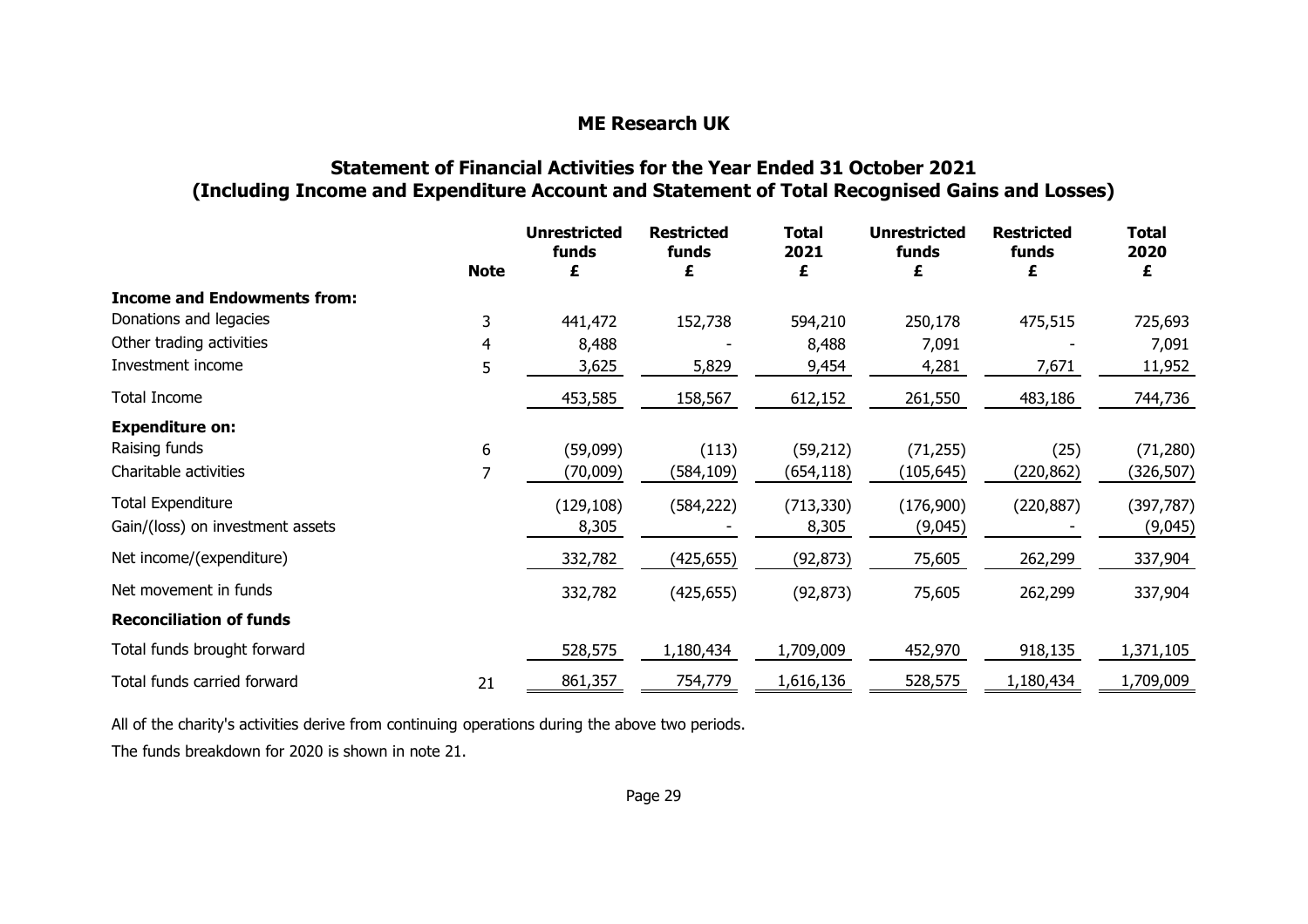### **(Registration number: SC036942) Balance Sheet as at 31 October 2021**

|                                                       | <b>Note</b> | 2021<br>£  | 2020<br>£ |
|-------------------------------------------------------|-------------|------------|-----------|
| <b>Fixed assets</b>                                   |             |            |           |
| Tangible assets                                       | 13          | 2,061      |           |
| <b>Investments</b>                                    | 14          | 47,166     | 38,861    |
|                                                       |             | 49,227     | 38,861    |
| <b>Current assets</b>                                 |             |            |           |
| <b>Stocks</b>                                         | 15          | 1,568      | 1,825     |
| Debtors                                               | 16          | 201,357    | 236,481   |
| Cash at bank and in hand                              | 17          | 2,267,811  | 1,854,906 |
|                                                       |             | 2,470,736  | 2,093,212 |
| <b>Creditors: Amounts falling due within one year</b> | 18          | (564,185)  | (332,017) |
| <b>Net current assets</b>                             |             | 1,906,551  | 1,761,195 |
| <b>Total assets less current liabilities</b>          |             | 1,955,778  | 1,800,056 |
| Creditors: Amounts falling due after more than one    |             |            |           |
| year                                                  | 19          | (339, 642) | (91, 047) |
| <b>Net assets</b>                                     |             | 1,616,136  | 1,709,009 |
| <b>Funds of the charity:</b>                          |             |            |           |
| <b>Restricted income funds</b>                        |             |            |           |
| Restricted funds                                      | 21          | 754,779    | 1,180,434 |
| <b>Unrestricted income funds</b>                      |             |            |           |
| Unrestricted funds                                    |             | 861,357    | 528,575   |
| <b>Total funds</b>                                    | 21          | 1,616,136  | 1,709,009 |

The financial statements on pages 29 to 46 were approved by the trustees, and authorised for issue on 19 April 2022 and signed on their behalf by:

................................................. Mrs Jan McKendrick Secretary/Trustee

................................................. Mrs Lesley J Carr Trustee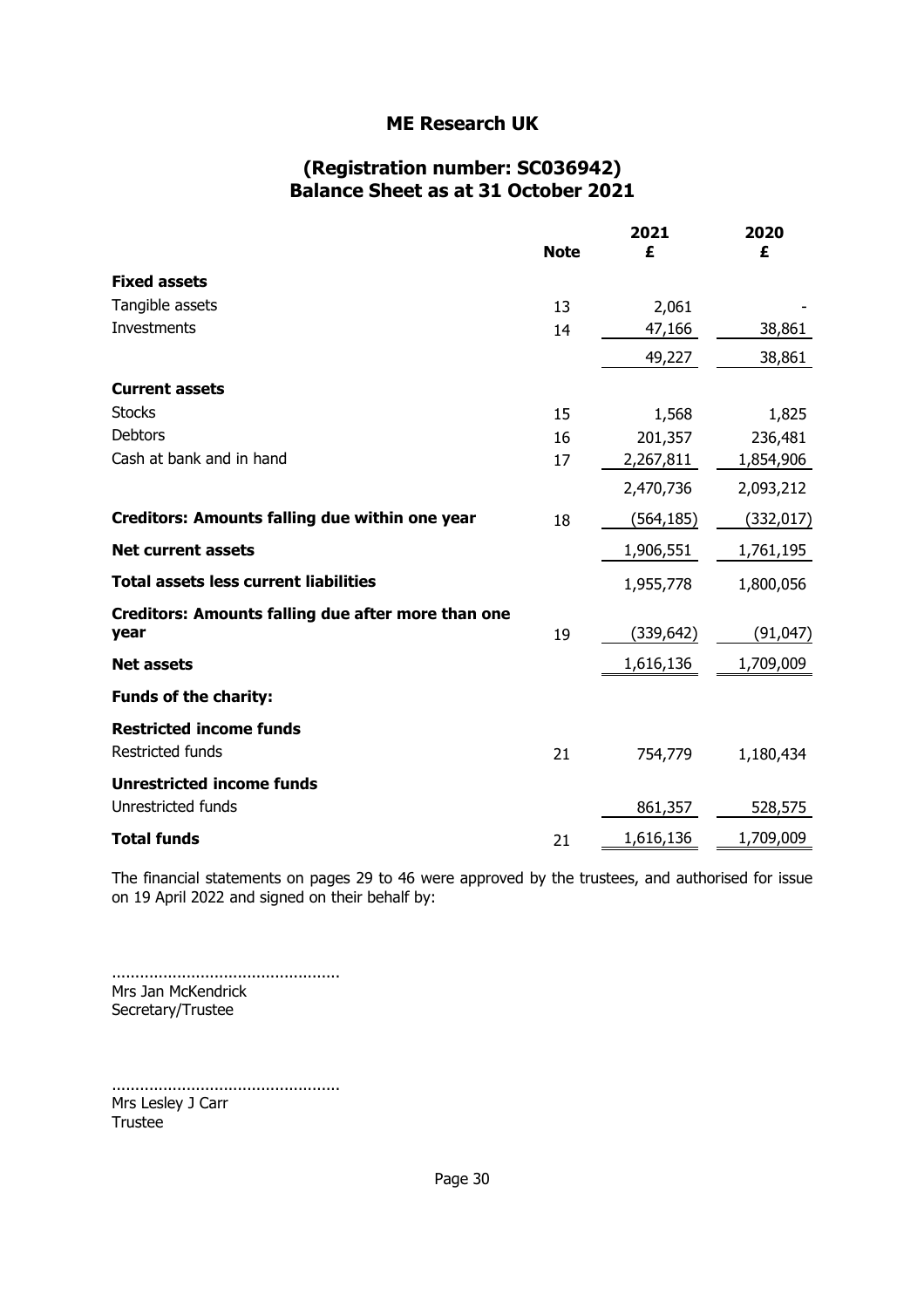### **Statement of Cash Flows for the Year Ended 31 October 2021**

|                                               | <b>Note</b> | 2021<br>£  | 2020<br>£  |
|-----------------------------------------------|-------------|------------|------------|
| Cash flows from operating activities          |             |            |            |
| Net cash (expenditure)/income                 |             | (92, 873)  | 337,904    |
| Adjustments to cash flows from non-cash items |             |            |            |
| Depreciation                                  | 13          | 1,031      | 279        |
| Investment income                             | 5           | (9, 454)   | (11, 952)  |
| (Gain)/loss on investment assets              |             | (8,305)    | 9,045      |
|                                               |             | (109, 601) | 335,276    |
| <b>Working capital adjustments</b>            |             |            |            |
| Decrease/(increase) in stocks                 | 15          | 257        | (417)      |
| Decrease/(increase) in debtors                | 16          | 35,124     | (215, 172) |
| Increase in creditors                         | 18          | 480,763    | 166,404    |
| Net cash flows from operating activities      |             | 406,543    | 286,091    |
| <b>Cash flows from investing activities</b>   |             |            |            |
| Interest receivable and similar income        | 5           | 7,802      | 10,456     |
| Purchase of tangible fixed assets             | 13          | (3,092)    |            |
| Purchase of investments                       | 14          |            | (10,000)   |
| Income from dividends                         | 5           | 1,652      | 1,496      |
| Net cash flows from investing activities      |             | 6,362      | 1,952      |
| Net increase in cash and cash equivalents     |             | 412,905    | 288,043    |
| Cash and cash equivalents at 1 November       |             | 1,854,906  | 1,566,863  |
| Cash and cash equivalents at 31 October       |             | 2,267,811  | 1,854,906  |

All of the cash flows are derived from continuing operations during the above two periods.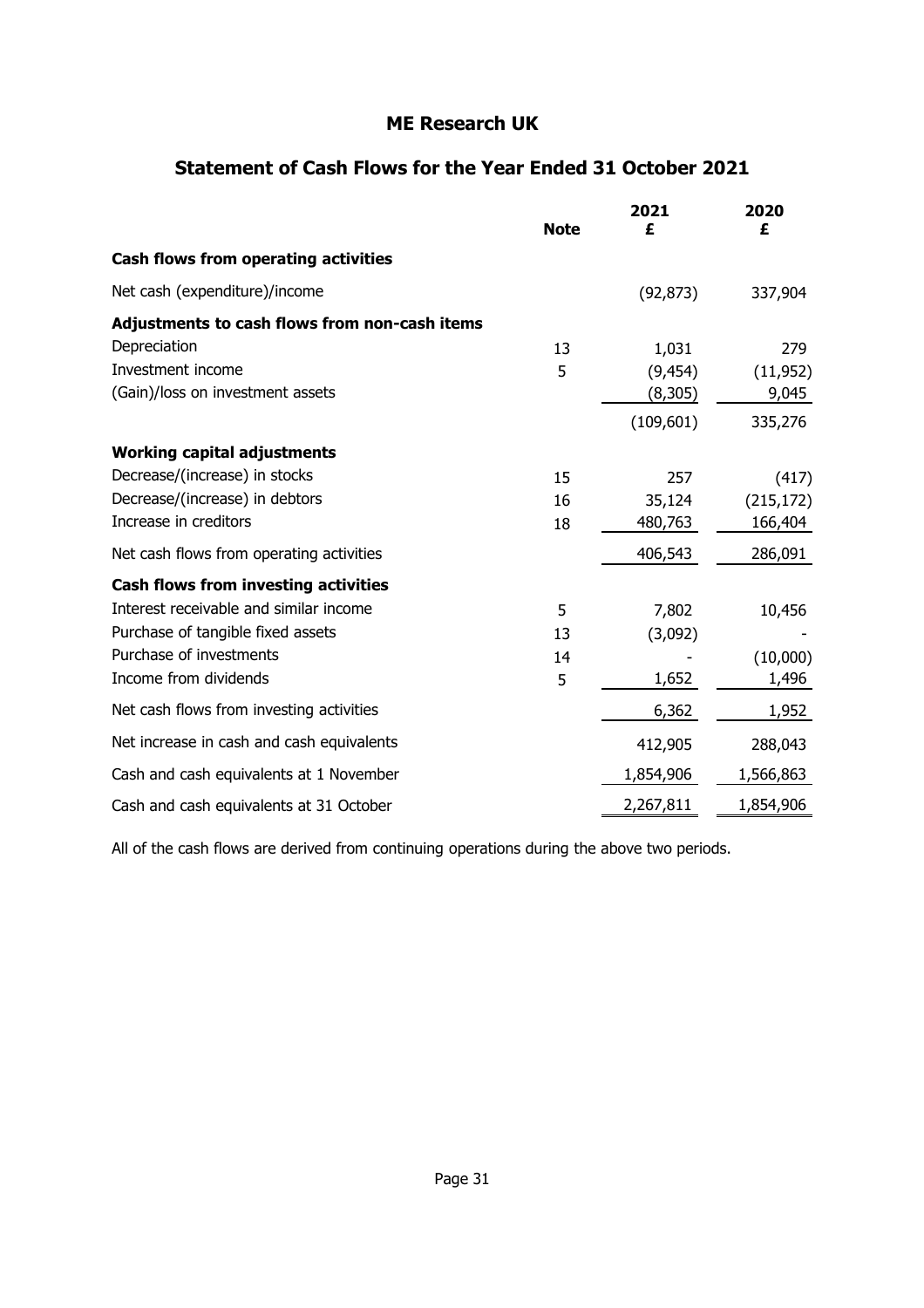### **Notes to the Financial Statements for the Year Ended 31 October 2021**

#### **1 Charity status**

ME Research UK is a Scottish Charitable Incorporated Organisation (SCIO) and is registered with the Office of the Scottish Charity Regulator under Charity Number SC036942.

The address of its registered office is: The Gateway North Methven Street PERTH PH1 5PP

#### **2 Accounting policies**

#### **Summary of significant accounting policies and key accounting estimates**

The principal accounting policies applied in the preparation of these financial statements are set out below. These policies have been consistently applied to all the years presented, unless otherwise stated.

The financial statements are presented in Sterling  $(E)$ . The financial statements are rounded to the nearest £1.

#### **Basis of preparation**

The financial statements have been prepared in accordance with Accounting and Reporting by Charities: Statement of Recommended Practice applicable to charities preparing their accounts in accordance with the Financial Reporting Standard applicable in the UK and Republic of Ireland (FRS 102) (effective 1 January 2019) - (Charities SORP (FRS 102)), the Financial Reporting Standard applicable in the UK and Republic of Ireland (FRS 102), the Charities and Trustee Investment (Scotland) Act 2005 and the Charities Accounts (Scotland) Regulations 2006 (as amended).

ME Research UK meets the definition of a public benefit entity under FRS 102. Assets and liabilities are initially recognised at historical cost or transaction value unless otherwise stated in the relevant accounting policy notes.

#### **Going concern**

At the time of approving the financial statements, the Trustees have a reasonable expectation that the Charity has adequate resources to continue in operational existence for the next 12 months. Thus the Trustees continue to adopt the going concern basis of accounting in preparing the financial statements.

#### **Income and endowments**

All income is recognised once the charity has entitlement to the income, it is probable that the income will be received and the amount of the income receivable can be measured reliably.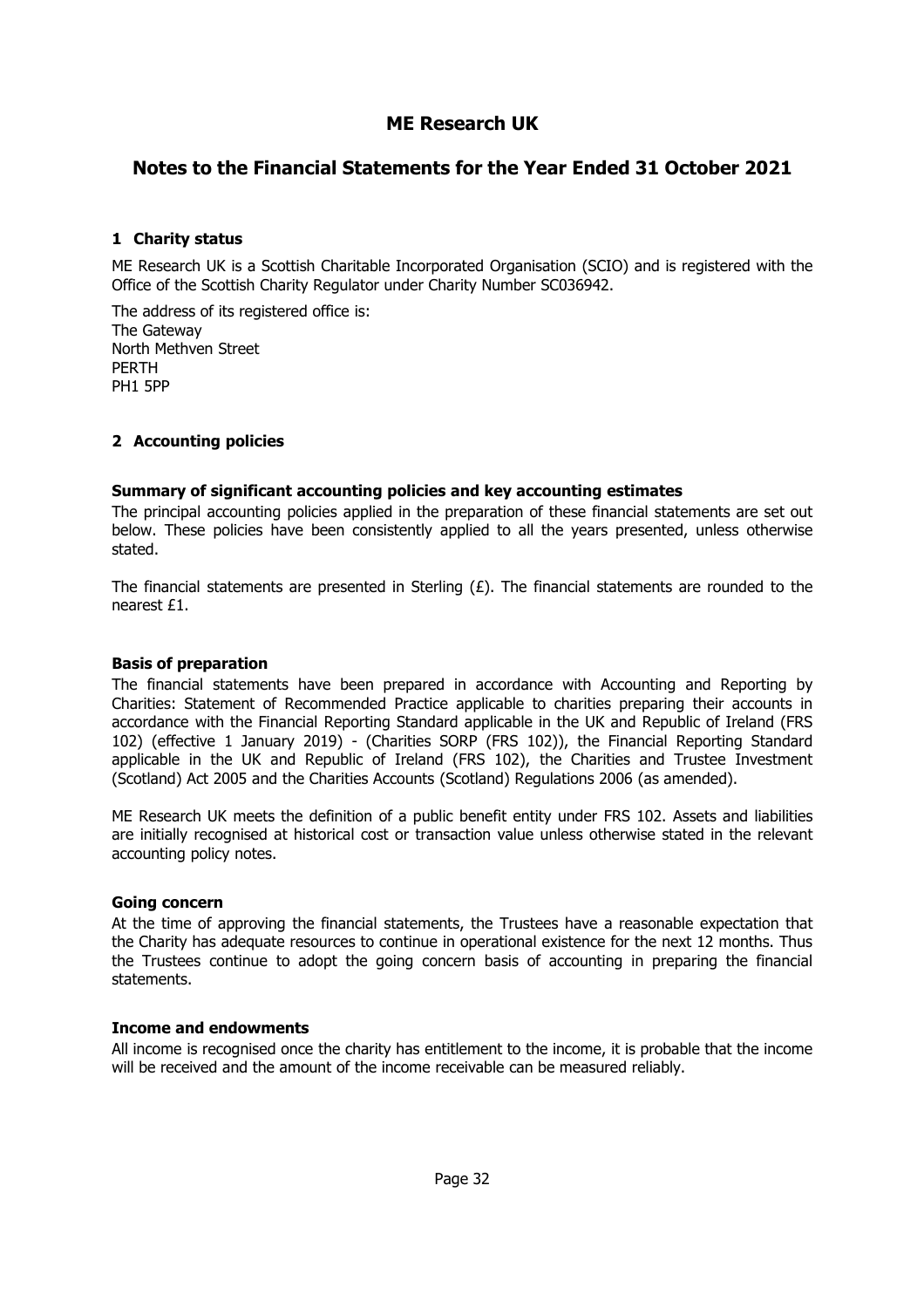### **Notes to the Financial Statements for the Year Ended 31 October 2021**

#### **Donations and legacies**

Donations and legacies are recognised on a receivable basis when receipt is probable and the amount can be reliably measured.

Incoming resources from tax reclaims are included in the statement of financial activities at the same time as the gift to which they relate.

#### **Investment income**

Investment income is recognised on a receivable basis.

#### Other income

The value of any voluntary help received is not included in the financial statements but is described in the Trustees' Report.

#### **Expenditure**

All expenditure is recognised once there is a legal or constructive obligation to that expenditure, it is probable settlement is required and the amount can be measured reliably. All costs are allocated to the applicable expenditure heading that aggregate similar costs to that category. Where costs cannot be directly attributed to particular headings they have been allocated on a basis consistent with the use of resources, with central staff costs allocated on the basis of time spent, and depreciation charges allocated on the portion of the asset's use. Other support costs are allocated based on the spread of staff costs.

#### **Raising funds**

These are costs incurred in attracting voluntary income, the management of investments and those incurred in trading activities that raise funds.

#### **Charitable activities**

Charitable expenditure comprises those costs incurred by the charity in the delivery of its activities and services for its beneficiaries. It includes both costs that can be allocated directly to such activities and those costs of an indirect nature necessary to support them.

#### **Grant expenditure**

Grants payable are payments made to third parties in the furtherance of the charitable objectives.

Where the charity gives a grant with conditions for its payment being a specific level of service or output to be provided, the grant has been recognised in the accounts on a prudent basis.

Grants payable without performance conditions are only recognised in the accounts when a commitment has been made and there are no conditions to be met relating to the grant which remain in the control of the charity.

#### **Grant provisions**

Provisions for grants are made when the intention to make a grant has been communicated to the recipient but there is uncertainty about either the timing of the grant or the amount of grant payable.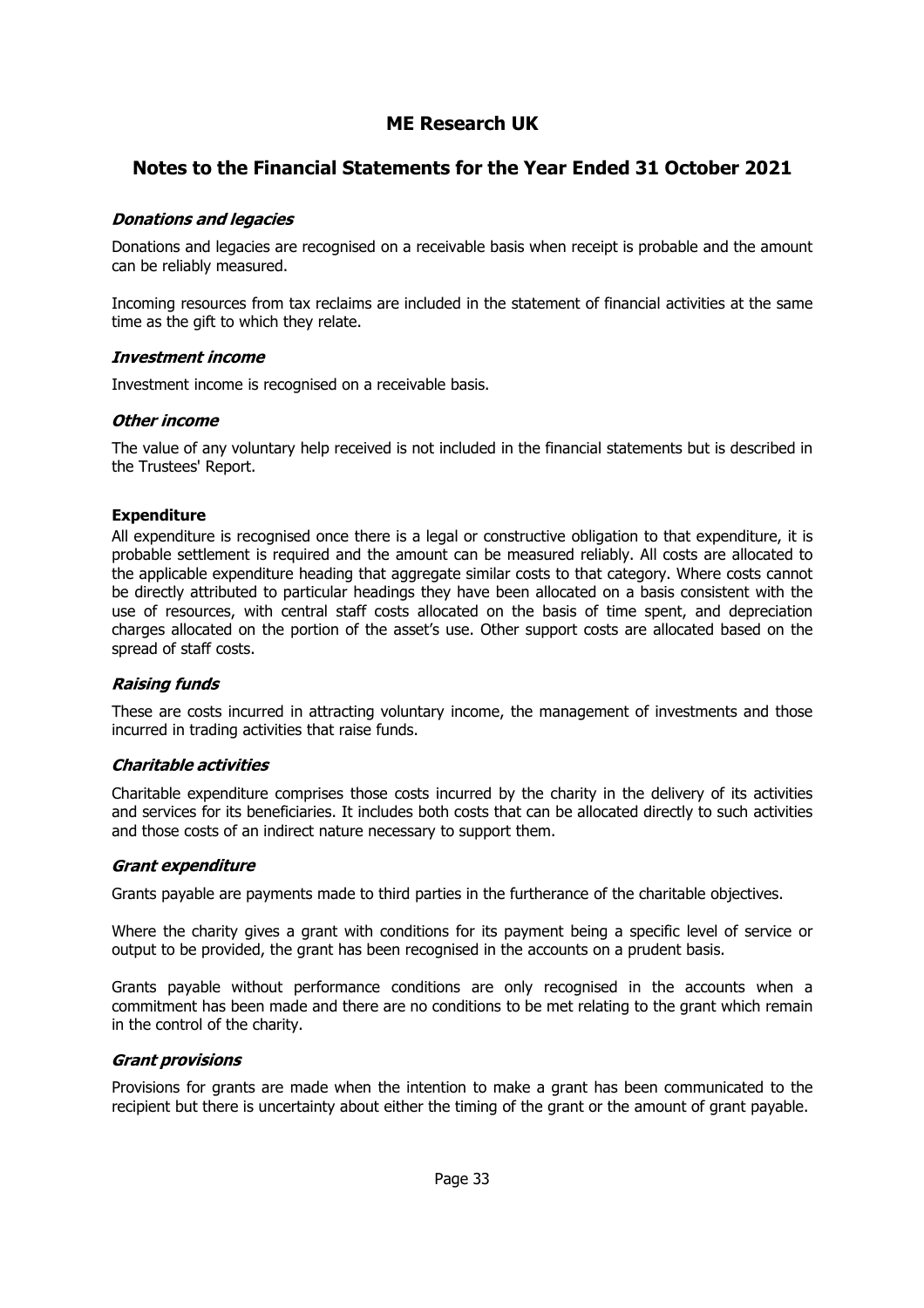#### **Notes to the Financial Statements for the Year Ended 31 October 2021**

#### **Support costs**

Support costs include central functions and have been allocated to activity cost categories on a basis consistent with the use of resources, for example, allocation property costs by floor areas, or per capita, staff costs by the time spent and other costs by their usage.

#### **Governance costs**

These include the costs attributable to the charity's compliance with constitutional and statutory requirements, including audit, strategic management and trustees' meetings and reimbursed expenses.

#### **Tangible fixed assets**

Individual fixed assets costing £500 or more are initially recorded at cost, less any subsequent accumulated depreciation and subsequent accumulated impairment losses.

#### **Depreciation and amortisation**

Depreciation is provided on tangible fixed assets so as to write off the cost or valuation, less any estimated residual value, over their expected useful economic life as follows:

**Asset class Depreciation method and rate**

Fixtures and fittings 33% straight line

#### **Fixed asset investments**

Fixed asset investments, other than programme related investments, are included at market value at the balance sheet date. Realised gains and losses on investments are calculated as the difference between sales proceeds and their market value at the start of the year, or their subsequent cost, and are charged or credited to the Statement of Financial Activities in the period of disposal.

Unrealised gains and losses represent the movement in market values during the year and are credited or charged to the Statement of Financial Activities based on the market value at the year end.

#### **Stock**

Stock is valued at the lower of cost and estimated selling price less costs to complete and sell, after due regard for obsolete and slow moving stocks. Items donated for resale or distribution are not included in the financial statements until they are sold or distributed.

#### **Foreign exchange**

Transactions in foreign currencies are recorded at the rate of exchange at the date of the transaction. Monetary assets and liabilities denominated in foreign currencies at the balance sheet date are reported at the rates of exchange prevailing at that date.

#### **Fund structure**

Unrestricted income funds are general funds that are available for use at the trustees' discretion in furtherance of the objectives of the charity.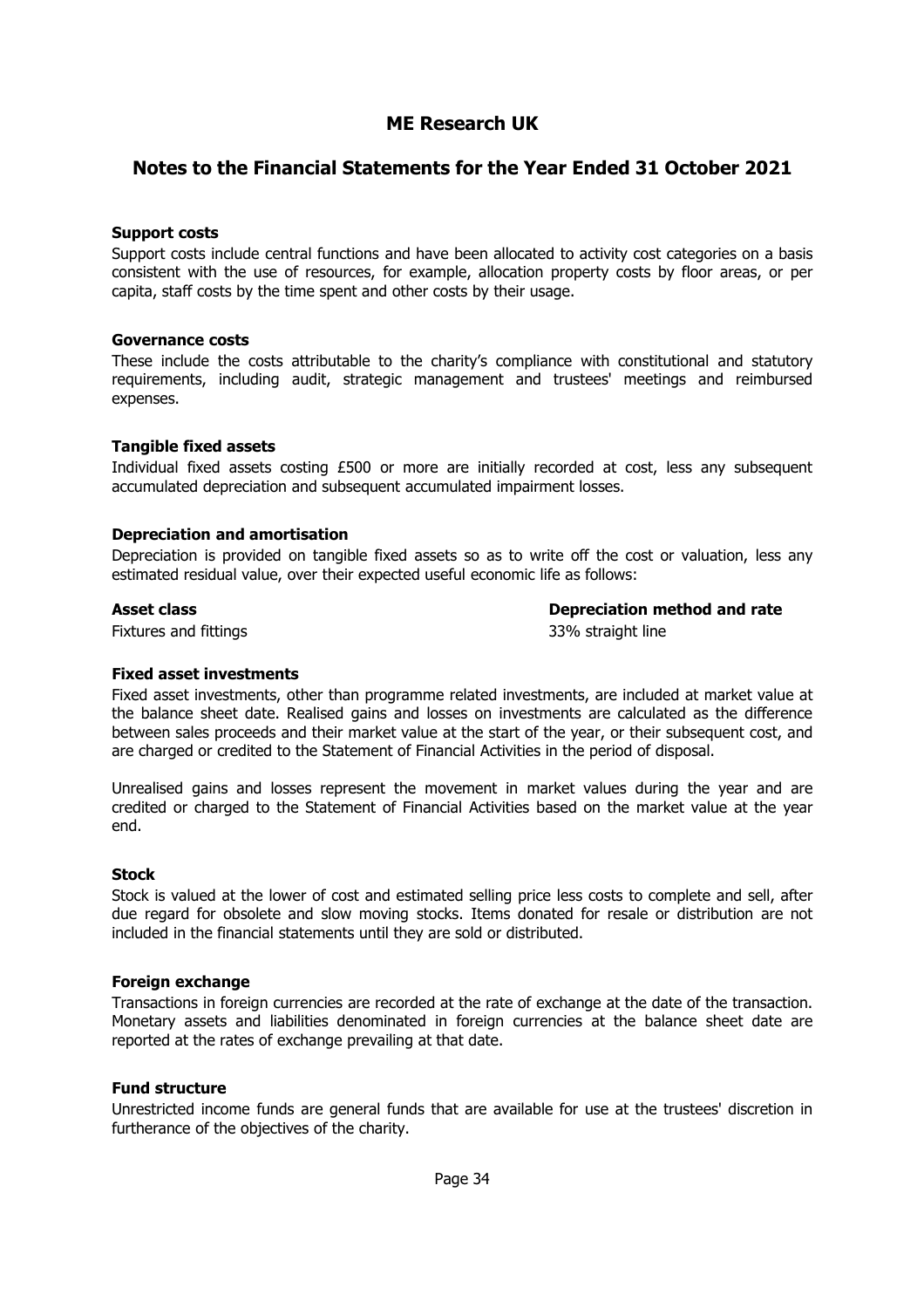### **Notes to the Financial Statements for the Year Ended 31 October 2021**

Restricted income funds are those donated for use in a particular area or for specific purposes, the use of which is restricted to that area or purpose.

#### **Financial instruments**

The charity only has financial assets and liabilities of a kind that would qualify as basic financial instruments which are recognised at their transaction value and subsequently measured at their settlement value.

#### **3 Income from donations and legacies**

|                                                       | <b>Unrestricted</b><br>funds<br>£ | <b>Restricted</b><br>funds<br>£ | <b>Total</b><br>2021<br>£ | <b>Unrestricted</b><br>funds<br>£ | <b>Restricted</b><br>funds<br>£ | Total<br>2020<br>£ |
|-------------------------------------------------------|-----------------------------------|---------------------------------|---------------------------|-----------------------------------|---------------------------------|--------------------|
| Donations and<br>legacies;                            |                                   |                                 |                           |                                   |                                 |                    |
| Donations from<br>companies,<br>trusts and<br>similar |                                   |                                 |                           |                                   |                                 |                    |
| proceeds<br>Donations from                            | 1,237                             |                                 | 1,237                     | 421                               |                                 | 421                |
| individuals                                           | 132,617                           | 85,777                          | 218,394                   | 158,557                           | 168,444                         | 327,001            |
| Legacies                                              | 296,300                           | 60,019                          | 356,319                   | 75,667                            | 303,263                         | 378,930            |
| Gift Aid                                              |                                   |                                 |                           |                                   |                                 |                    |
| reclaimed                                             | 11,318                            | 6,942                           | 18,260                    | 15,533                            | 3,808                           | 19,341             |
|                                                       | 441,472                           | 152,738                         | 594,210                   | 250,178                           | 475,515                         | 725,693            |

#### **4 Income from other trading activities**

|                      | <b>Unrestricted</b><br>funds | Total<br>2021 | Unrestricted<br>funds | <b>Total</b><br>2020<br>£ |
|----------------------|------------------------------|---------------|-----------------------|---------------------------|
| Trading income;      |                              |               |                       |                           |
| Other trading income | 8,488                        | 8,488         | 7.091                 | 7,091                     |
|                      | 8,488                        | 8,488         | 7,091                 | 7,091                     |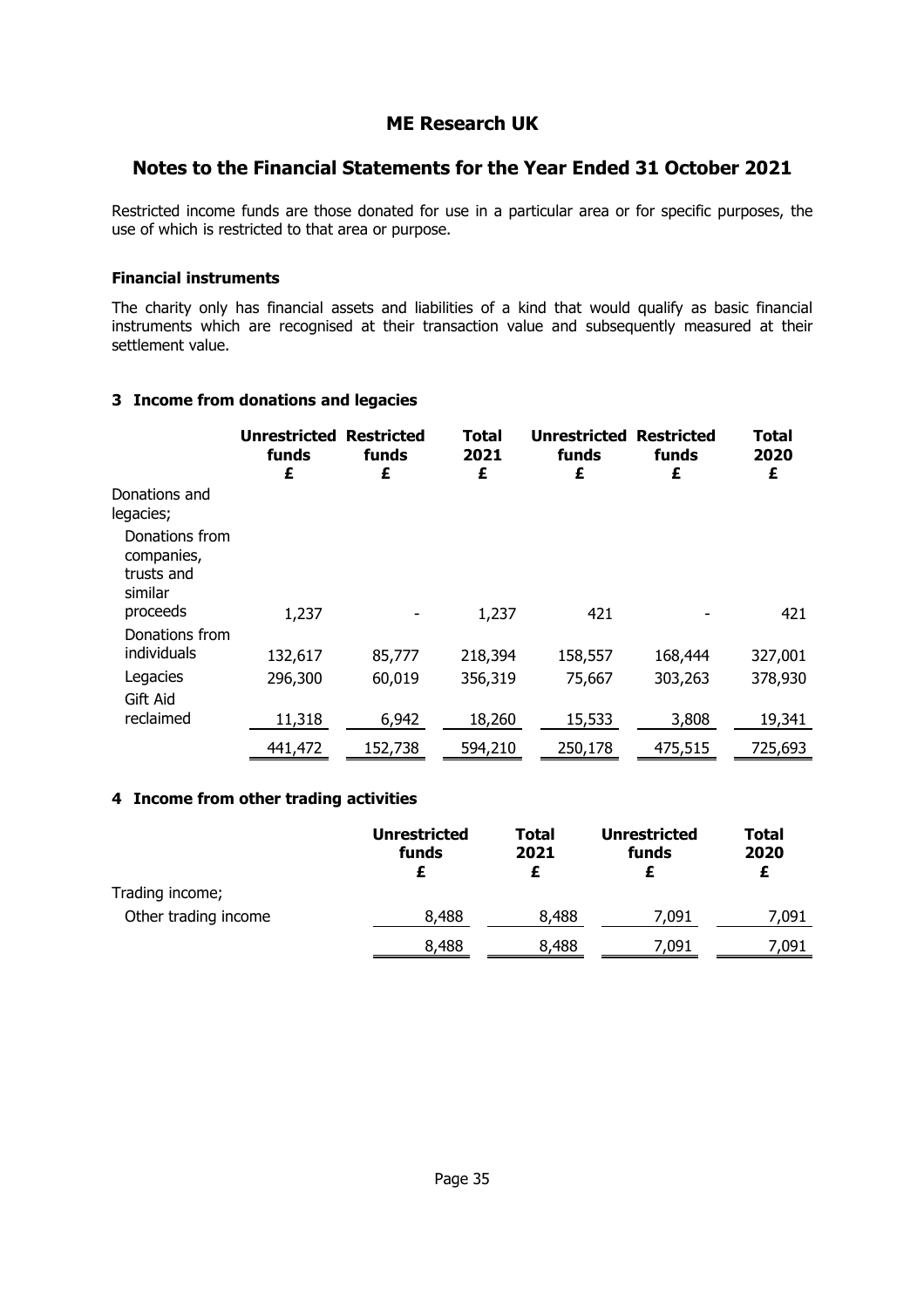### **Notes to the Financial Statements for the Year Ended 31 October 2021**

#### **5 Investment income**

|                                                                                                 | <b>Unrestricted</b><br>funds<br>£ | <b>Restricted</b><br>funds<br>£ | Total<br>2021<br>£ | <b>Unrestricted Restricted</b><br>funds<br>£ | funds<br>£ | <b>Total</b><br>2020<br>£ |
|-------------------------------------------------------------------------------------------------|-----------------------------------|---------------------------------|--------------------|----------------------------------------------|------------|---------------------------|
| Income from<br>dividends;<br><b>Dividends</b><br>receivable from<br>other listed<br>investments | 1,652                             |                                 | 1,652              | 1,496                                        |            | 1,496                     |
| Interest<br>receivable and<br>similar income;<br>Interest<br>receivable on                      |                                   |                                 |                    |                                              |            |                           |
| bank deposits                                                                                   | 1,973                             | 5,829                           | 7,802              | 2,785                                        | 7,671      | 10,456                    |
|                                                                                                 | 3,625                             | 5,829                           | 9,454              | 4,281                                        | 7,671      | 11,952                    |

### **6 Expenditure on raising funds**

|                                      | <b>Unrestricted Restricted</b><br>funds<br>£ | funds<br>£ | Total<br>2021<br>£ | <b>Unrestricted Restricted</b><br>funds<br>£ | funds<br>£ | <b>Total</b><br>2020<br>£ |
|--------------------------------------|----------------------------------------------|------------|--------------------|----------------------------------------------|------------|---------------------------|
| Staff costs                          | 6,760                                        |            | 6,760              | 9,984                                        |            | 9,984                     |
| Communication<br>costs               | 3,616                                        |            | 3,616              | 2,829                                        |            | 2,829                     |
| Office and<br>accommodation<br>costs | 2,448                                        |            | 2,448              | 2,476                                        |            | 2,476                     |
| Fundraising costs                    |                                              |            |                    |                                              |            |                           |
| and fees                             | 3,070                                        | 53         | 3,123              | 2,785                                        |            | 2,785                     |
| Advertising                          | 39,856                                       |            | 39,856             | 41,571                                       |            | 41,571                    |
| Costs of goods                       |                                              |            |                    |                                              |            |                           |
| sold                                 | 3,131                                        |            | 3,131              | 2,989                                        |            | 2,989                     |
| Other                                | 218                                          | 60         | 278                | 8,621                                        | 25         | 8,646                     |
|                                      | 59,099                                       | 113        | 59,212             | 71,255                                       | 25         | 71,280                    |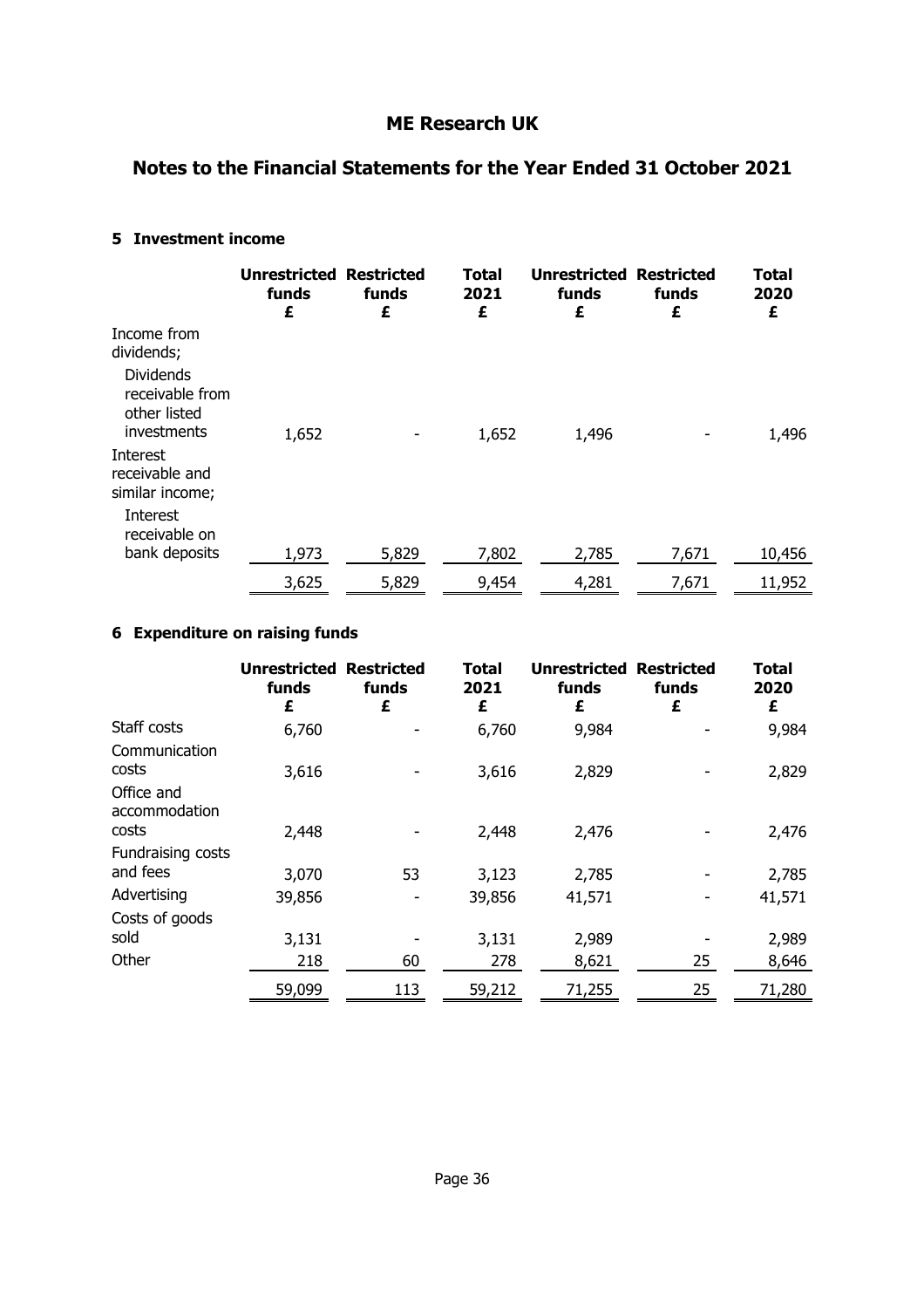### **Notes to the Financial Statements for the Year Ended 31 October 2021**

|                                                 | <b>Unrestricted</b><br>funds<br>£ | <b>Restricted</b><br>funds<br>£ | <b>Total</b><br>2021<br>£ | <b>Unrestricted</b><br>funds<br>£ | <b>Restricted</b><br>funds<br>£ | <b>Total</b><br>2020<br>£ |
|-------------------------------------------------|-----------------------------------|---------------------------------|---------------------------|-----------------------------------|---------------------------------|---------------------------|
| Research grant<br>funding                       |                                   | 577,746                         | 577,746                   |                                   | 220,787                         | 220,787                   |
| Staff costs                                     | 48,358                            |                                 | 48,358                    | 90,198                            |                                 | 90,198                    |
| Accommodation<br>Breakthrough                   | 5,985                             |                                 | 5,985                     | 5,881                             |                                 | 5,881                     |
| costs                                           | 10,075                            |                                 | 10,075                    | 3,694                             |                                 | 3,694                     |
| Trustee travel<br>and<br>accommodation<br>costs | 217                               |                                 | 217                       | 1,995                             |                                 | 1,995                     |
| Employee travel<br>and<br>accommodation         |                                   |                                 |                           |                                   |                                 |                           |
| costs                                           | 81                                |                                 | 81                        | 156                               |                                 | 156                       |
| Other                                           | 600                               | 6,363                           | 6,963                     | 421                               | 75                              | 496                       |
| Advertising<br>Governance                       | 1,093                             |                                 | 1,093                     |                                   |                                 |                           |
| costs                                           | 3,600                             |                                 | 3,600                     | 3,300                             |                                 | 3,300                     |
|                                                 | 70,009                            | 584,109                         | 654,118                   | 105,645                           | 220,862                         | 326,507                   |

#### **7 Expenditure on charitable activities**

Other costs include £6,363 (2020: £75) relating to a foreign currency exchange difference. The charity agreed to fund two projects in US Dollars during 2019 and purchased this currency when the funding was contractually agreed. The US Dollars balance held at 31 October 2021 were translated into £ Sterling at the balance sheet date.

#### **8 Analysis of governance and support costs**

#### **Governance costs**

|           | <b>Unrestricted</b><br>funds |                           |         |                           |
|-----------|------------------------------|---------------------------|---------|---------------------------|
|           | General<br>Ł                 | <b>Total</b><br>2021<br>Ł | General | <b>Total</b><br>2020<br>£ |
| Audit fee | 3,600                        | 3,600                     | 3,300   | 3,300                     |
|           | 3,600                        | 3,600                     | 3,300   | 3,300                     |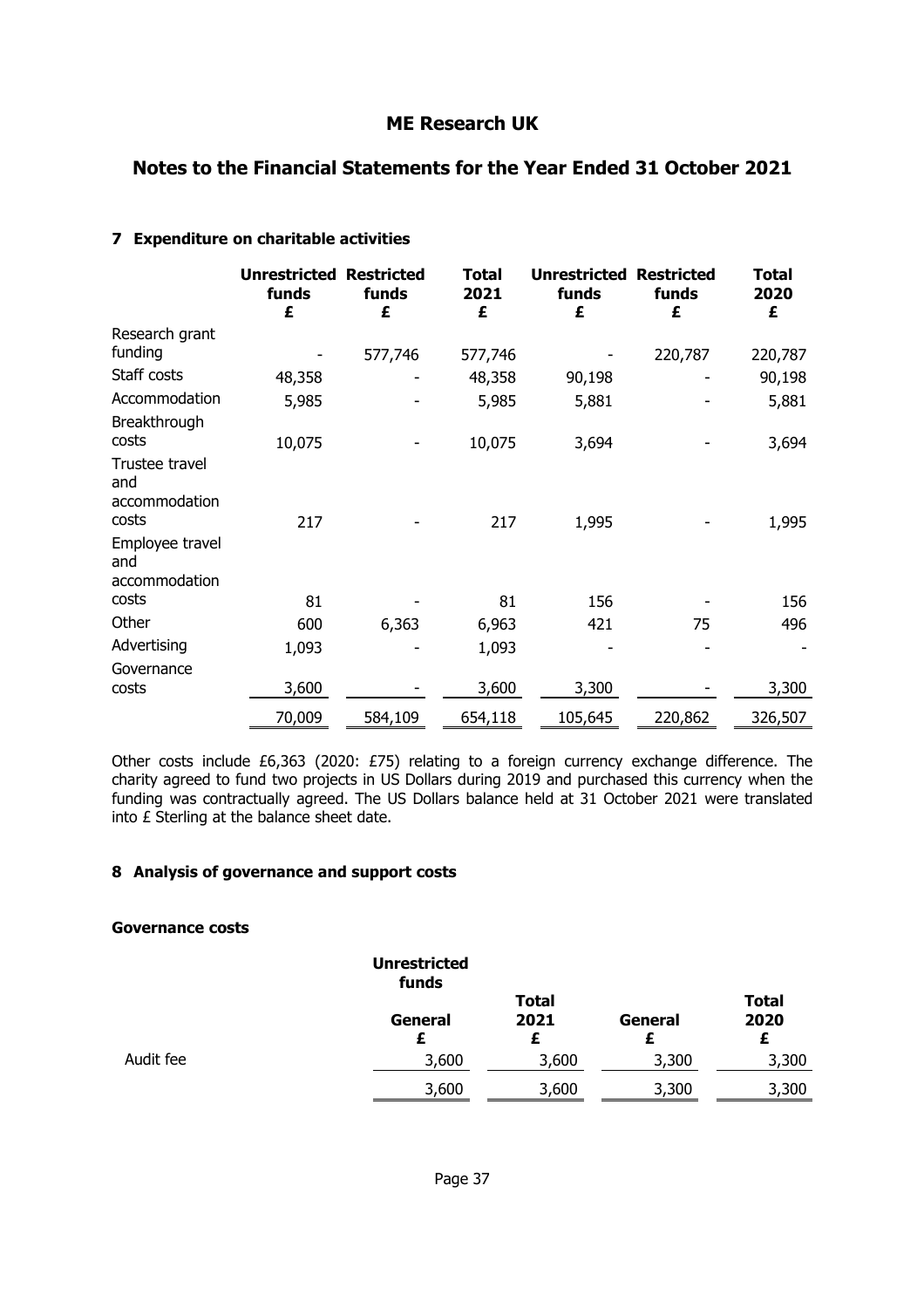### **Notes to the Financial Statements for the Year Ended 31 October 2021**

### **9 Grant-making**

| 412,194   |
|-----------|
| (92, 853) |
| 577,746   |
| 897,087   |
|           |

|                                                        |    |                                                                                                                                                                                                                                                                    | <b>Grants</b> | Grants                       | <b>Payable</b> |         |
|--------------------------------------------------------|----|--------------------------------------------------------------------------------------------------------------------------------------------------------------------------------------------------------------------------------------------------------------------|---------------|------------------------------|----------------|---------|
|                                                        |    |                                                                                                                                                                                                                                                                    |               | paid commited                |                |         |
| <b>Institution</b>                                     |    | <b>Title of Project</b>                                                                                                                                                                                                                                            | 2021          | 2021                         | 2021           | 2020    |
| University of<br>Dundee                                | 37 | Pathophysiology<br>Insights<br>into<br>of<br>CFS/ME                                                                                                                                                                                                                | 7,846         | $\qquad \qquad \blacksquare$ | 12,473         | 20,319  |
| University of<br>Alabama at<br>Birmingham              | 47 | peripheral<br>Tracking<br>immune<br>cell<br>infiltration of the brain in ME                                                                                                                                                                                        |               |                              | 113,901        | 113,901 |
| University of<br>Vermont<br>College of<br>Medicine     | 48 | anti-citrullinated<br>Exploring<br>an<br>antibody signature in ME/CFS                                                                                                                                                                                              |               |                              | 14,868         | 14,868  |
| Oxford<br><b>Brookes</b><br><b>University</b>          |    | Investigating sensory processing and<br>49 cognitive function in people with ME:<br>a pilot study                                                                                                                                                                  | 9,880         |                              | 9,881          | 19,761  |
| University of<br>Applied<br>Sciences,<br>Graz, Austria |    | Role of Sirt1/NOS axis in vascular and<br>50 immune homeostasis: A missing piece<br>in the ME/CFS puzzle?                                                                                                                                                          | 1,452         | 1,452                        | 22,558         | 22,558  |
| <b>Universiteit</b><br><b>Brussel</b>                  |    | Unravelling the role of epigenetic<br>modification on the brain derived<br>neurotrophic factor gene and histone<br>for<br>51a de-acetylases<br>pain<br>and<br>post-exertional malaise in people with<br>myalgic encephalomyelitis / chronic<br>fatigue syndrome    |               |                              | 39,494         | 39,494  |
| <b>Universiteit</b><br>Leuven                          |    | Unravelling the role of epigenetic<br>modification on<br>the brain derived<br>neurotrophic factor gene and histone<br>51b de-acetylases<br>for<br>pain<br>and<br>post-exertional malaise in people with<br>myalgic encephalomyelitis / chronic<br>fatigue syndrome | 17,335        |                              | 34,670         | 52,005  |
| Carried forward to page 39                             |    |                                                                                                                                                                                                                                                                    | 36,513        | 1,452                        | 247,845        | 282,906 |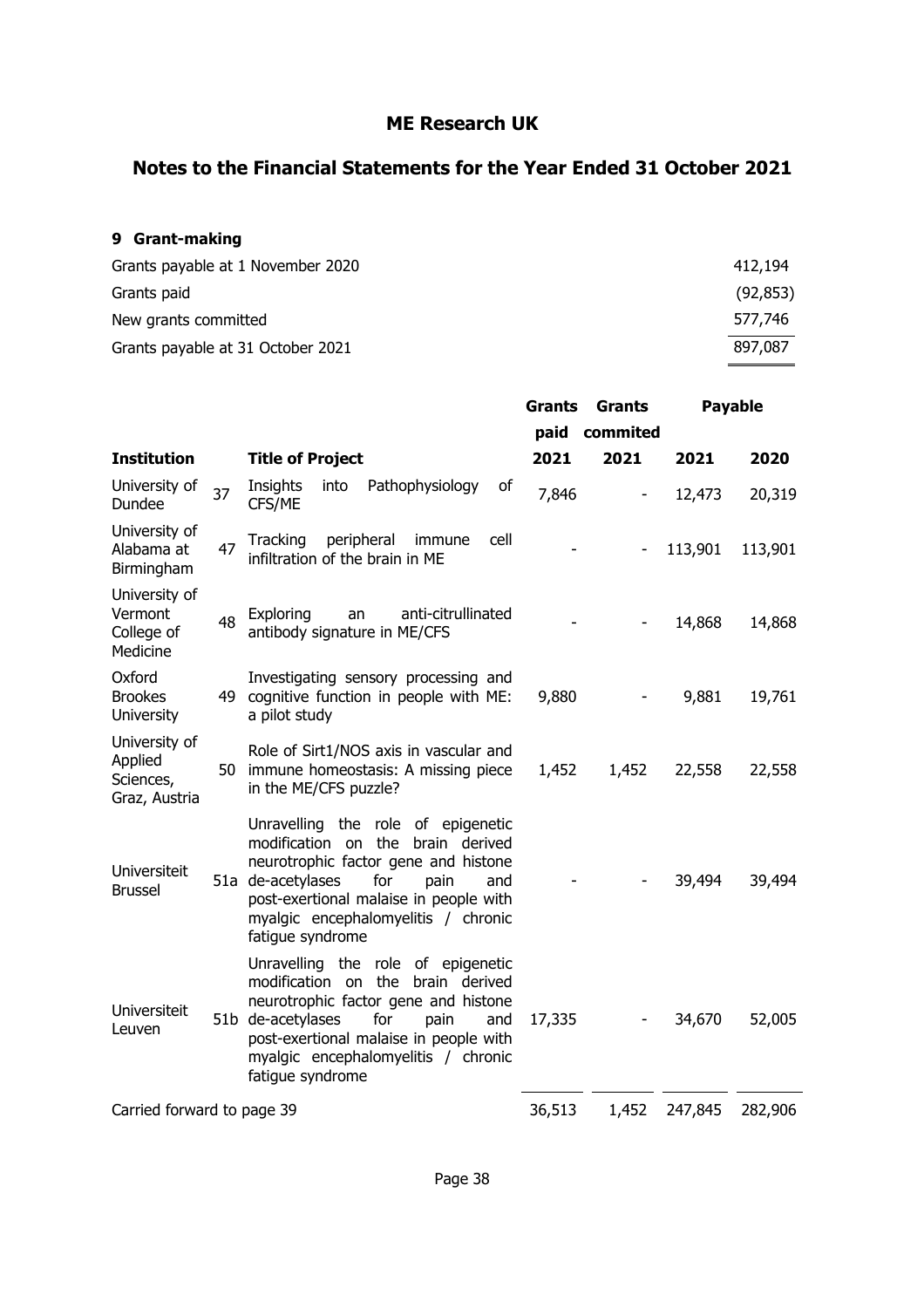### **Notes to the Financial Statements for the Year Ended 31 October 2021**

|                                         |    |                                                                                                                                        | <b>Grants</b><br>paid | Grants<br>commited |         | <b>Payable</b> |
|-----------------------------------------|----|----------------------------------------------------------------------------------------------------------------------------------------|-----------------------|--------------------|---------|----------------|
| <b>Institution</b>                      |    | <b>Title of Project</b>                                                                                                                | 2021                  | 2021               | 2021    | 2020           |
| Continued from page 38                  |    |                                                                                                                                        | 36,513                | 1,452              | 247,845 | 282,906        |
| University of<br>Newcastle              |    | Voices of the ignored and invisible:<br>52 The experience of living with severe<br>CFS/ME                                              | 8,736                 |                    |         | 8,736          |
| Charité<br>University,<br><b>Berlin</b> |    | 53 The role of autoantibodies in ME/CFS                                                                                                | 24,804                | 6,542              | 26,290  | 44,552         |
| University of<br>Valencia               | 54 | Metabolic impact of activated HERVs<br>and<br>associated<br>innate<br>immune<br>response in severe ME:<br>towards<br>disease modelling | 22,800                |                    | 53,200  | 76,000         |
| University of<br>Newcastle              |    | ELUCIDATE:<br>Exploring<br>pain<br>and<br>55 autonomic dysfunction in ME/CFS and<br>temporomandibular disorders                        |                       | 13,576             | 13,576  |                |
| Universitait<br>Wurzburg                | 56 | Infectious triggers and mitochondrial<br>dysfunction in ME/CFS                                                                         |                       | 207,100            | 207,100 |                |
| Griffith<br><b>University</b>           | 57 | Investigating brain-stem dysfunction<br>in ME/CFS using 7-Tesla MRI                                                                    |                       | 151,000            | 151,000 |                |
| La Trobe<br><b>University</b>           | 58 | Cell-type specificity, molecular scope<br>and epigenetic basis for mitochondrial<br>and cellular dysfunction in ME/CFS                 |                       | 198,076            | 198,076 |                |
|                                         |    |                                                                                                                                        | 92,853                | 577,746            | 897,087 | 412,194        |

As stated in the Trustees' Report, each of these projects relate to research which advances the objectives of the charity.

#### **10 Trustees remuneration and expenses**

One Trustee was reimbursed for travelling expenses totalling £217.17 during the year (2020: £1,975.58). No Trustees, nor any persons connected with them, have received any remuneration from the charity during the year.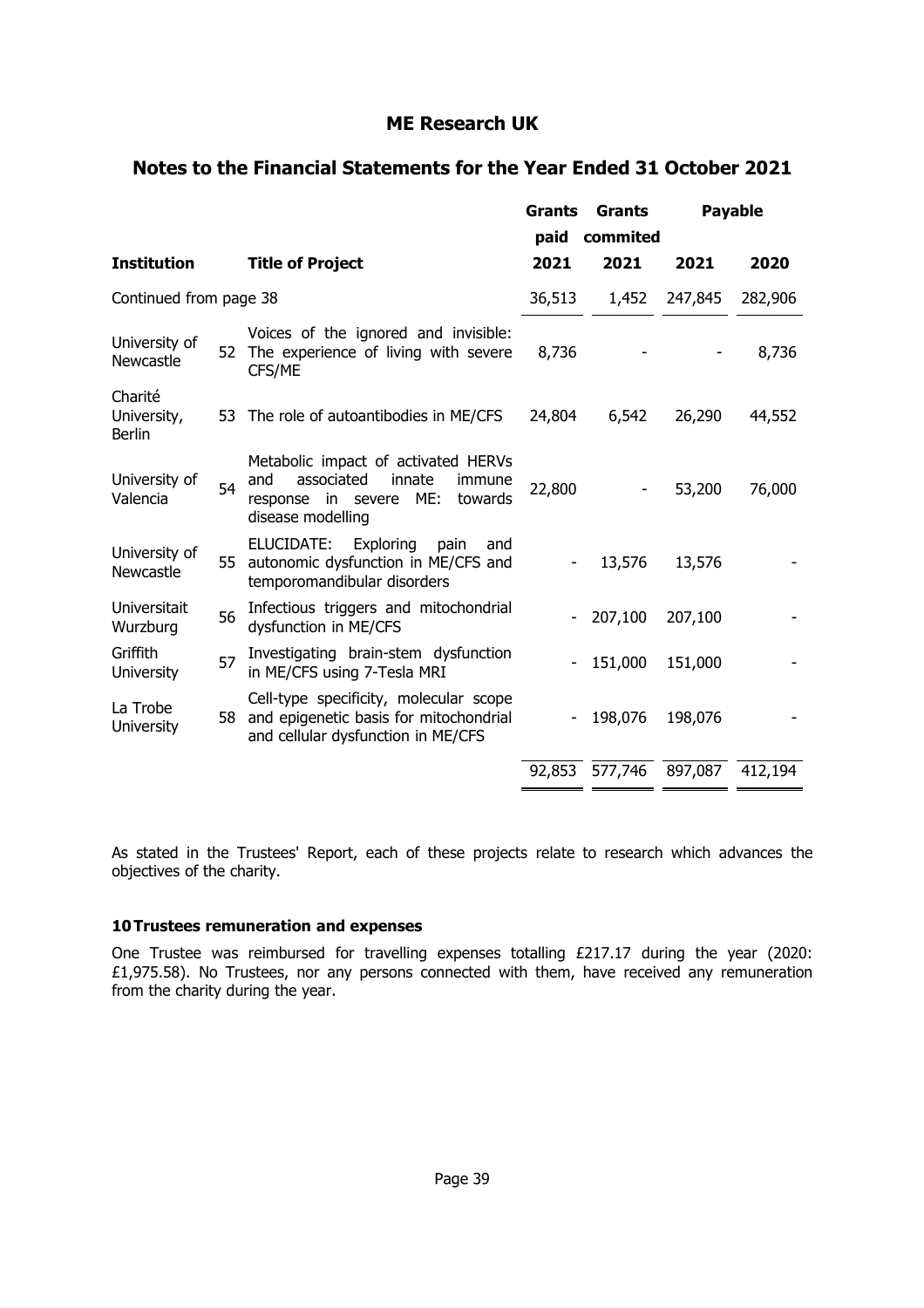### **Notes to the Financial Statements for the Year Ended 31 October 2021**

#### **11 Staff costs**

The aggregate payroll costs were as follows:

|                                   | 2021   | 2020    |
|-----------------------------------|--------|---------|
|                                   | £      | £       |
| Staff costs during the year were: |        |         |
| Wages and salaries                | 51,560 | 91,550  |
| Social security costs             | 3,558  | 8,632   |
|                                   | 55,118 | 100,182 |

The average number of employees (full time equivalent) during the year was:

|                       | 2021 | 2020 |
|-----------------------|------|------|
|                       | £    | £    |
| Charitable activities | 0.9  | 1.4  |
| Fundraising           | 0.2  | 0.2  |
| Governance            | 0.7  | 1.0  |
|                       | 1.8  | 2.6  |

No employee received emoluments of more than £60,000 during the year.

The total employee remuneration (including taxable benefits and employer's pension contributions) of the key management personnel of the charity was £Nil (2020 - £20,227).

#### **12 Taxation**

No corporation tax was charged during the year (2020: £nil). ME Research UK is a registered charity and has been accepted as a charity for tax purposes.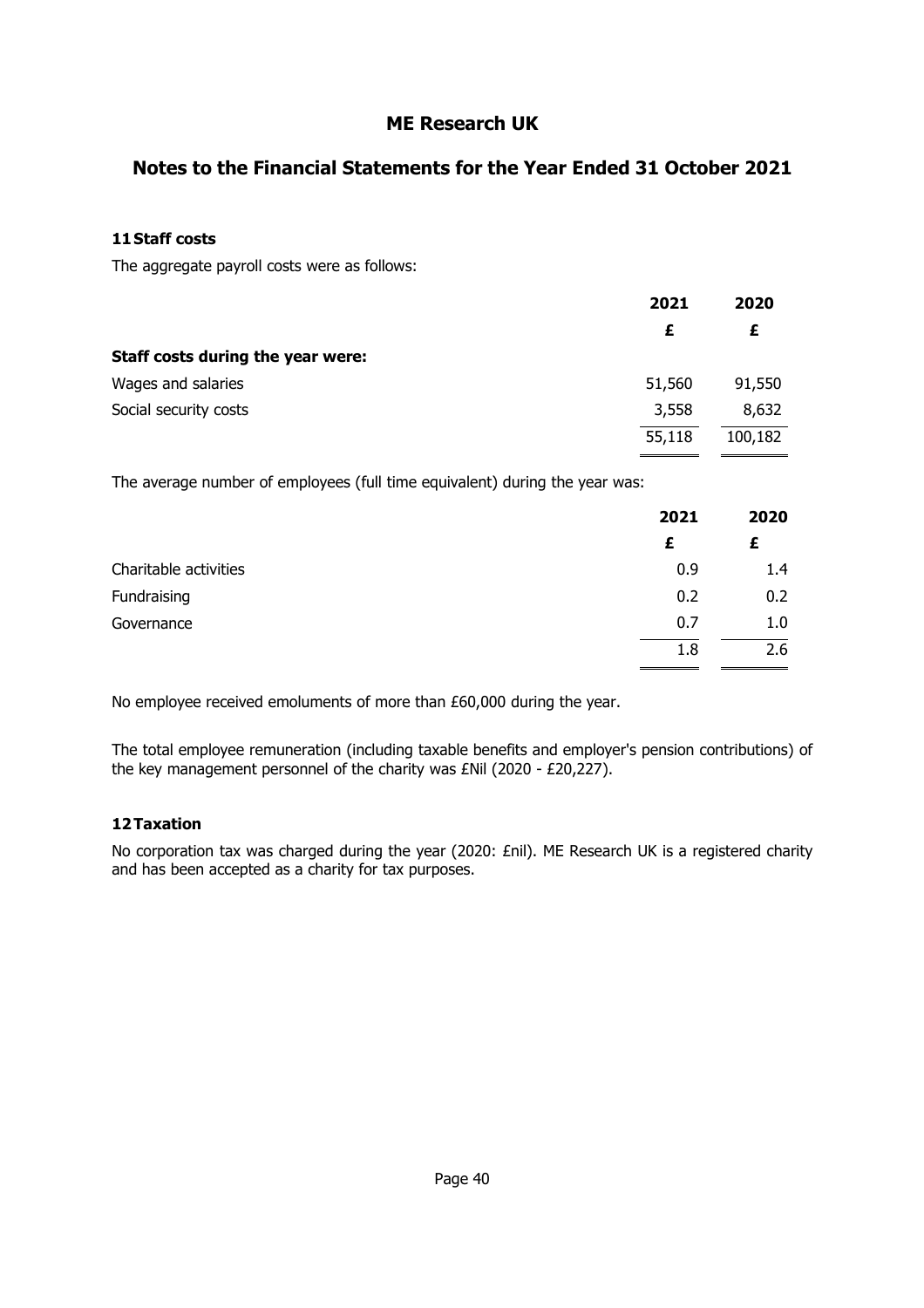### **Notes to the Financial Statements for the Year Ended 31 October 2021**

### **13 Tangible fixed assets**

|                         | <b>Furniture</b><br>and<br>equipment<br>£ | <b>Total</b><br>£ |
|-------------------------|-------------------------------------------|-------------------|
| Cost                    |                                           |                   |
| At 1 November 2020      | 5,917                                     | 5,917             |
| <b>Additions</b>        | 3,092                                     | 3,092             |
| <b>Disposals</b>        | (1, 117)                                  | (1, 117)          |
| At 31 October 2021      | 7,892                                     | 7,892             |
| <b>Depreciation</b>     |                                           |                   |
| At 1 November 2020      | 5,917                                     | 5,917             |
| Charge for the year     | 1,031                                     | 1,031             |
| Eliminated on disposals | (1, 117)                                  | (1, 117)          |
| At 31 October 2021      | 5,831                                     | 5,831             |
| <b>Net book value</b>   |                                           |                   |
| At 31 October 2021      | 2,061                                     | 2,061             |
| At 31 October 2020      |                                           |                   |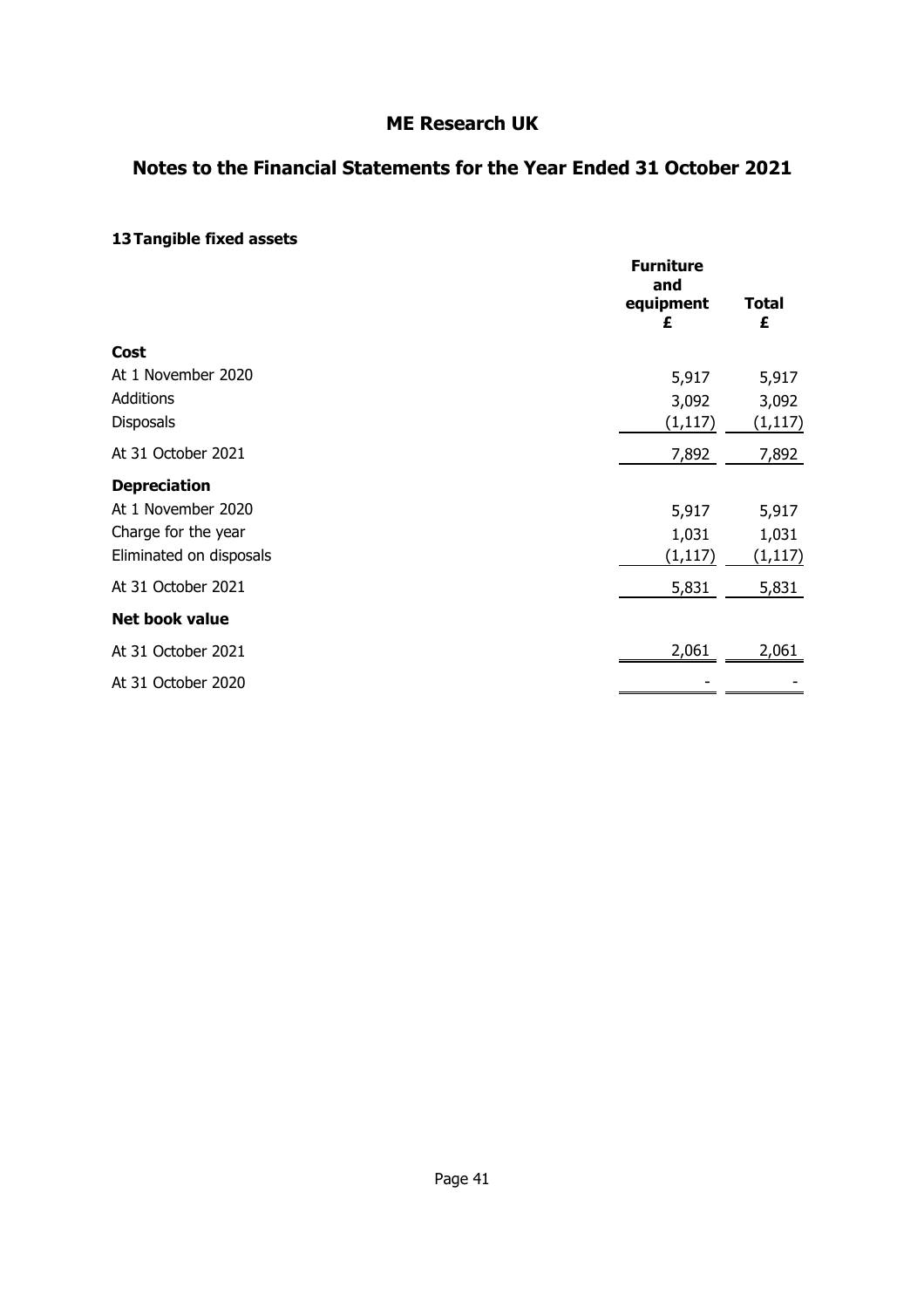### **Notes to the Financial Statements for the Year Ended 31 October 2021**

#### **14 Fixed asset investments**

**Other investments**

|                          | <b>Listed</b><br>investments<br>£ | Total<br>£ |
|--------------------------|-----------------------------------|------------|
| <b>Cost or Valuation</b> |                                   |            |
| At 1 November 2020       | 38,861                            | 38,861     |
| Revaluation              | 8,305                             | 8,305      |
| At 31 October 2021       | 47,166                            | 47,166     |
| <b>Net book value</b>    |                                   |            |
| At 31 October 2021       | 47,166                            | 47,166     |
| At 31 October 2020       | 38,861                            | 38,861     |

The market value of the listed investments at 31 October 2021 was £47,166 (2020 - £38,861).

All investment assets were held in the UK.

### **15 Stock**

|                              | 2021      | 2020      |
|------------------------------|-----------|-----------|
| <b>Stock</b>                 | 1,568     | 1,825     |
| 16 Debtors                   |           |           |
|                              | 2021<br>£ | 2020<br>£ |
| Other debtors                | 201,357   | 236,481   |
| 17 Cash and cash equivalents |           |           |
|                              | 2021      | 2020      |
| Cash at bank                 | 2,267,811 | 1,854,906 |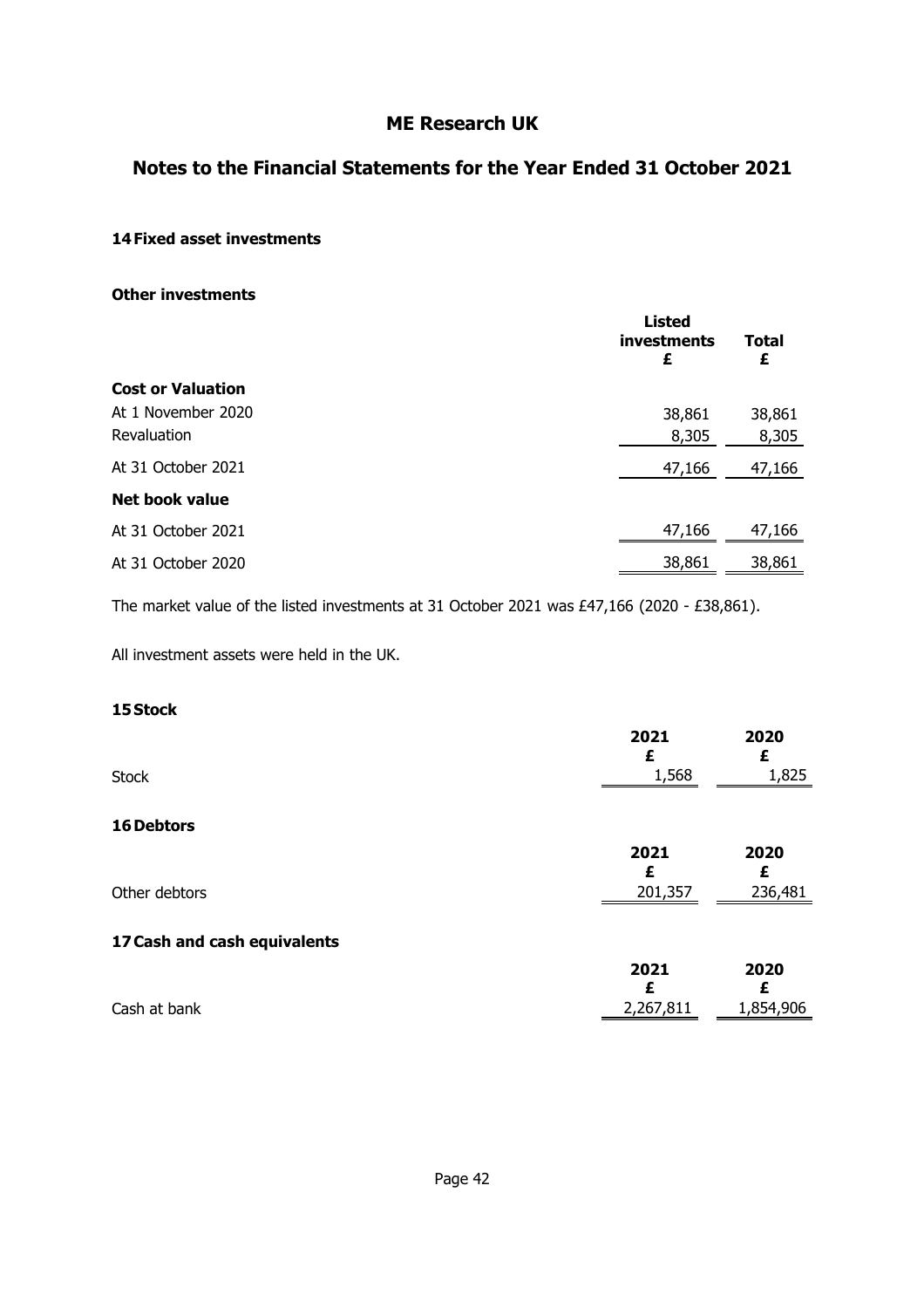### **Notes to the Financial Statements for the Year Ended 31 October 2021**

### **18 Creditors: amounts falling due within one year**

|                                                                  | 2021<br>£ | 2020<br>£ |
|------------------------------------------------------------------|-----------|-----------|
| Other creditors                                                  | 557,443   | 321,148   |
| <b>Accruals</b>                                                  | 6,742     | 10,869    |
|                                                                  | 564,185   | 332,017   |
| 19 Creditors: amounts falling due after one year                 |           |           |
|                                                                  | 2021<br>£ | 2020<br>£ |
| Other creditors                                                  | 339,642   | 91,047    |
| 20 Obligations under leases and hire purchase contracts          |           |           |
| The total value of future minimum lease payments was as follows: |           |           |
|                                                                  | 2021<br>£ | 2020<br>£ |
| Within one year                                                  | 2,318     | 2,318     |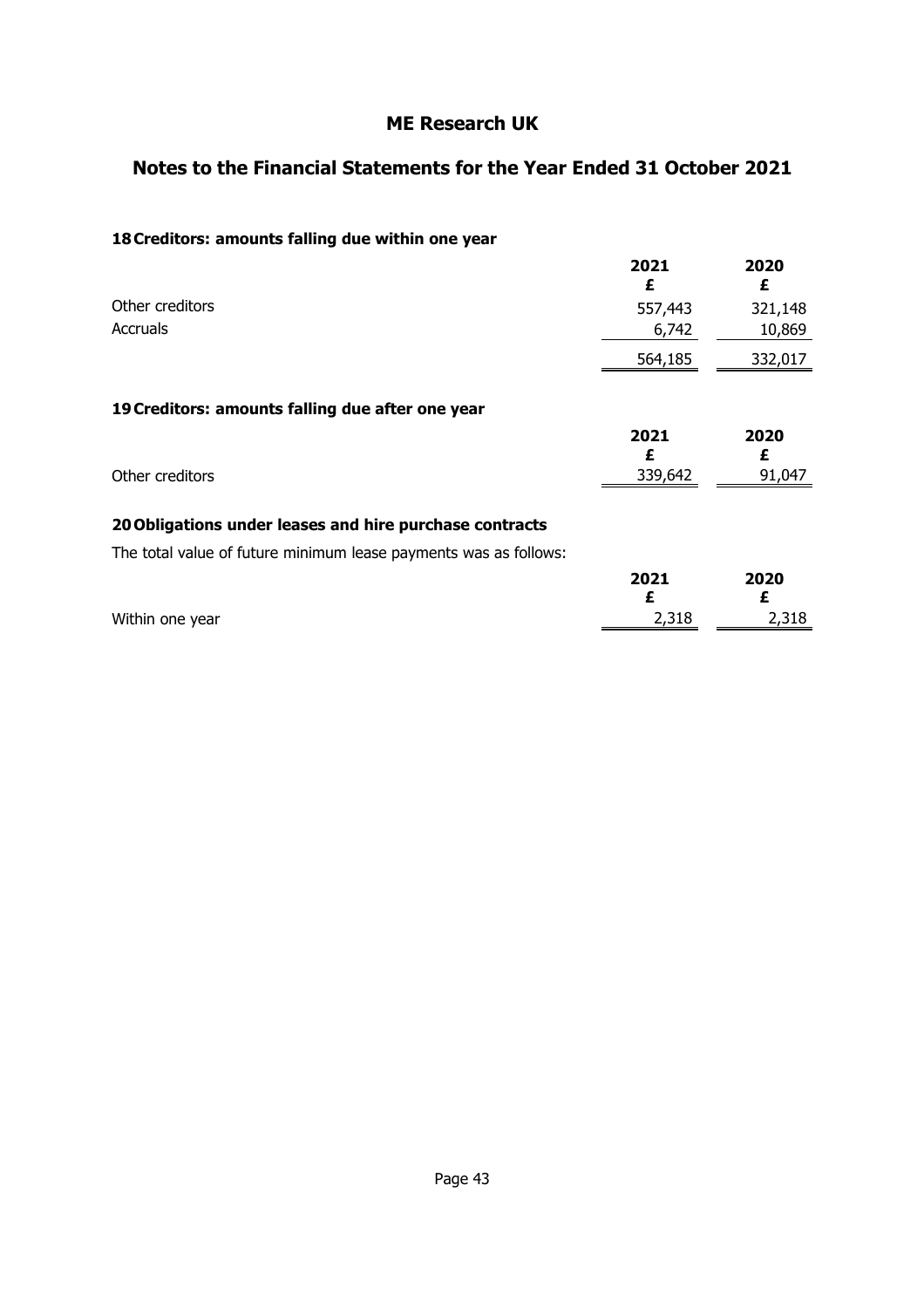### **Notes to the Financial Statements for the Year Ended 31 October 2021**

| 21 Funds                                           |                                                     |                                   |                       |                                                       |                                              |
|----------------------------------------------------|-----------------------------------------------------|-----------------------------------|-----------------------|-------------------------------------------------------|----------------------------------------------|
|                                                    | <b>Balance at 1</b><br><b>November</b><br>2020<br>£ | <b>Incoming</b><br>resources<br>£ | <b>Resources</b><br>£ | <b>Other</b><br>recognised<br>expended gains/(losses) | <b>Balance at</b><br>31 October<br>2021<br>£ |
| <b>Unrestricted funds</b>                          |                                                     |                                   |                       |                                                       |                                              |
| General<br>Unrestricted funds                      | 528,575                                             | 453,585                           | (129, 108)            | 8,305                                                 | 861,357                                      |
| <b>Restricted funds</b><br>Restricted funds        | 1,180,434                                           | 158,567                           | (584, 222)            |                                                       | 754,779                                      |
| <b>Total funds</b>                                 | 1,709,009                                           | 612,152                           | (713, 330)            | 8,305                                                 | 1,616,136                                    |
|                                                    | <b>Balance at 1</b><br><b>November</b><br>2019<br>£ | <b>Incoming</b><br>resources<br>£ | <b>Resources</b><br>£ | <b>Other</b><br>recognised<br>expended gains/(losses) | <b>Balance at</b><br>31 October<br>2020<br>£ |
| <b>Unrestricted funds</b>                          |                                                     |                                   |                       |                                                       |                                              |
| General<br>Unrestricted funds                      | 452,970                                             | 261,550                           | (176,900)             | (9,045)                                               | 528,575                                      |
| <b>Restricted funds</b><br><b>Restricted funds</b> | 918,135                                             | 483,186                           | (220, 887)            |                                                       | 1,180,434                                    |
| <b>Total funds</b>                                 | 1,371,105                                           | 744,736                           | (397, 787)            | (9,045)                                               | 1,709,009                                    |

The specific purposes for which the funds are to be applied are as follows:

Restricted Funds are for the purpose of grant-making for research projects.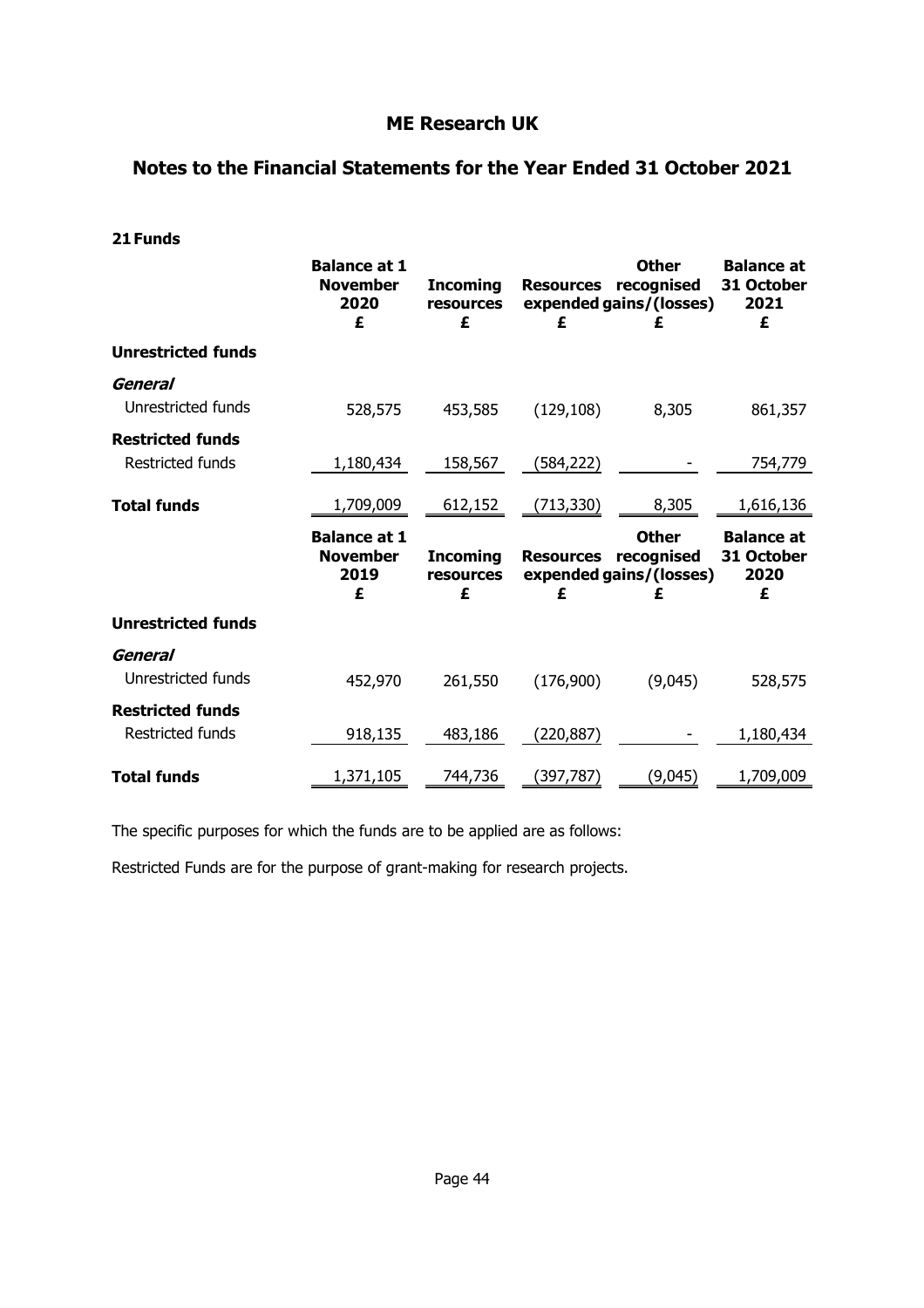### **Notes to the Financial Statements for the Year Ended 31 October 2021**

### **22 Analysis of net assets between funds**

|                            | <b>Unrestricted</b><br><b>Funds</b><br>£ | <b>Restricted</b><br>funds<br>£ | <b>Total funds</b><br>2021<br>£ |
|----------------------------|------------------------------------------|---------------------------------|---------------------------------|
| Tangible fixed assets      | 2,061                                    |                                 | 2,061                           |
| Fixed asset investments    | 47,166                                   |                                 | 47,166                          |
| Current assets             | 818,818                                  | 1,651,918                       | 2,470,736                       |
| <b>Current liabilities</b> | (6,688)                                  | (557, 497)                      | (564, 185)                      |
| Creditors over 1 year      |                                          | (339,642)                       | (339,642)                       |
| Total net assets           | 861,357                                  | 754,779                         | 1,616,136                       |

|                            | <b>Unrestricted</b><br>funds<br>£ | <b>Restricted</b><br>funds | <b>Total funds</b><br>2020 |
|----------------------------|-----------------------------------|----------------------------|----------------------------|
| Tangible fixed assets      | 38,861                            |                            | 38,861                     |
| Current assets             | 500,583                           | 1,592,629                  | 2,093,212                  |
| <b>Current liabilities</b> | (10, 869)                         | (321, 148)                 | (332,017)                  |
| Creditors over 1 year      |                                   | (91,047)                   | (91,047)                   |
| Total net assets           | 528,575                           | 1,180,434                  | 1,709,009                  |

#### **23 Analysis of net funds**

|                          | At 1                    |                                | At 31                  |  |
|--------------------------|-------------------------|--------------------------------|------------------------|--|
|                          | <b>November</b><br>2020 | <b>Financing</b><br>cash flows | <b>October</b><br>2021 |  |
|                          |                         |                                |                        |  |
| Cash at bank and in hand | 1,854,906               | 412,905                        | 2,267,811              |  |
| Net debt                 | 1,854,906               | 412,905                        | 2,267,811              |  |

|                          | At 1<br><b>November</b><br>2019 | <b>Financing</b><br>cash flows | At 31<br><b>October</b><br>2020 |
|--------------------------|---------------------------------|--------------------------------|---------------------------------|
| Cash at bank and in hand | 1,566,863                       | 288,043                        | 1,854,906                       |
| Net debt                 | 1,566,863                       | 288,043                        | 1,854,906                       |